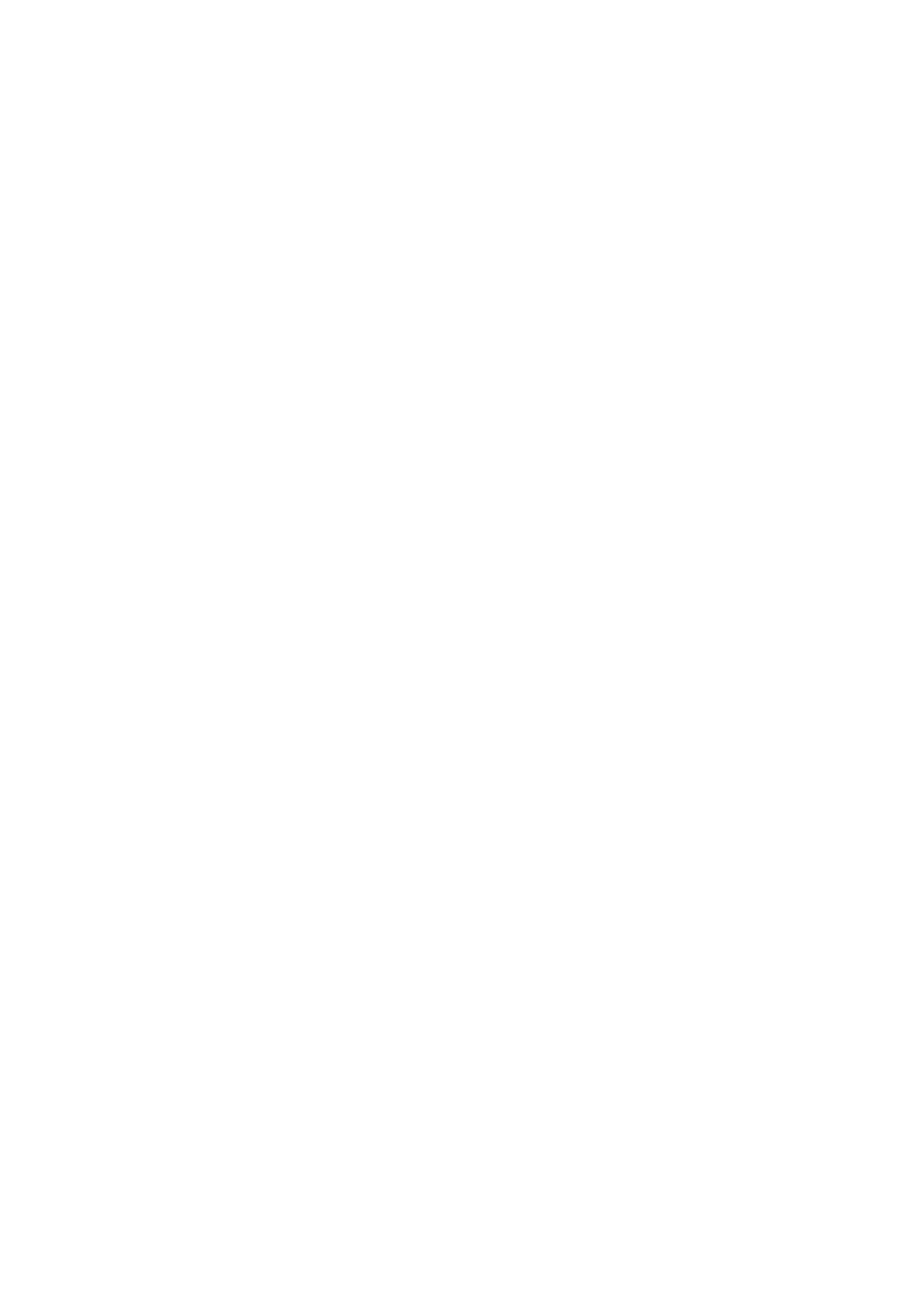## **In the case of A.P., Garçon and Nicot v. France,**

The European Court of Human Rights (Fifth Section), sitting as a Chamber composed of:

Angelika Nußberger, *President,* André Potocki, Faris Vehabović, Yonko Grozev, Carlo Ranzoni, Mārtiņš Mits, Lәtif Hüseynov, *judges,*

and Milan Blaško, *Deputy Section Registrar,*

Having deliberated in private on 21 and 28 February 2017,

Delivers the following judgment, which was adopted on the last-mentioned date:

## PROCEDURE

1. The case originated in three applications (nos. 79885/12, 52471/13 and 52596/13) against the French Republic lodged with the Court under Article 34 of the Convention for the Protection of Human Rights and Fundamental Freedoms ("the Convention") by three French nationals, A.P. ("the first applicant"), Émile Garçon ("the second applicant") and Stéphane Nicot ("the third applicant") on 5 December 2012 (as regards the first applicant) and 13 August 2013 (as regards the second and third applicants). The President of the Section acceded to the first applicant's request not to have his name disclosed (Rule 47 § 4 of the Rules of Court).

2. The first applicant was represented before the Court by SCP Gatineau-Fattaccini, a law firm authorised to practise in the *Conseil d'État* and the Court of Cassation. The remaining two applicants were represented by SCP Thouin-Palat and Boucard, a law firm authorised to practise in the *Conseil d'État* and the Court of Cassation, and by Mr Julien Fournier and Mr Emmanuel Pierrat, lawyers practising in Paris. The French Government ("the Government") were represented by their Agent, Mr François Alabrune, Director of Legal Affairs at the Ministry of Foreign Affairs.

3. The applicants, who are transgender persons, alleged that the refusal of their requests to have the indication of gender on their birth certificates corrected, on the grounds that persons making such a request had to substantiate it by demonstrating that they actually suffered from a gender identity disorder and that the change in their appearance was irreversible, amounted to a violation of Article 8 of the Convention (taken in conjunction with Article 3 of the Convention in the first applicant's case). Alleging a violation of Article 8 read in conjunction with Article 3, the first applicant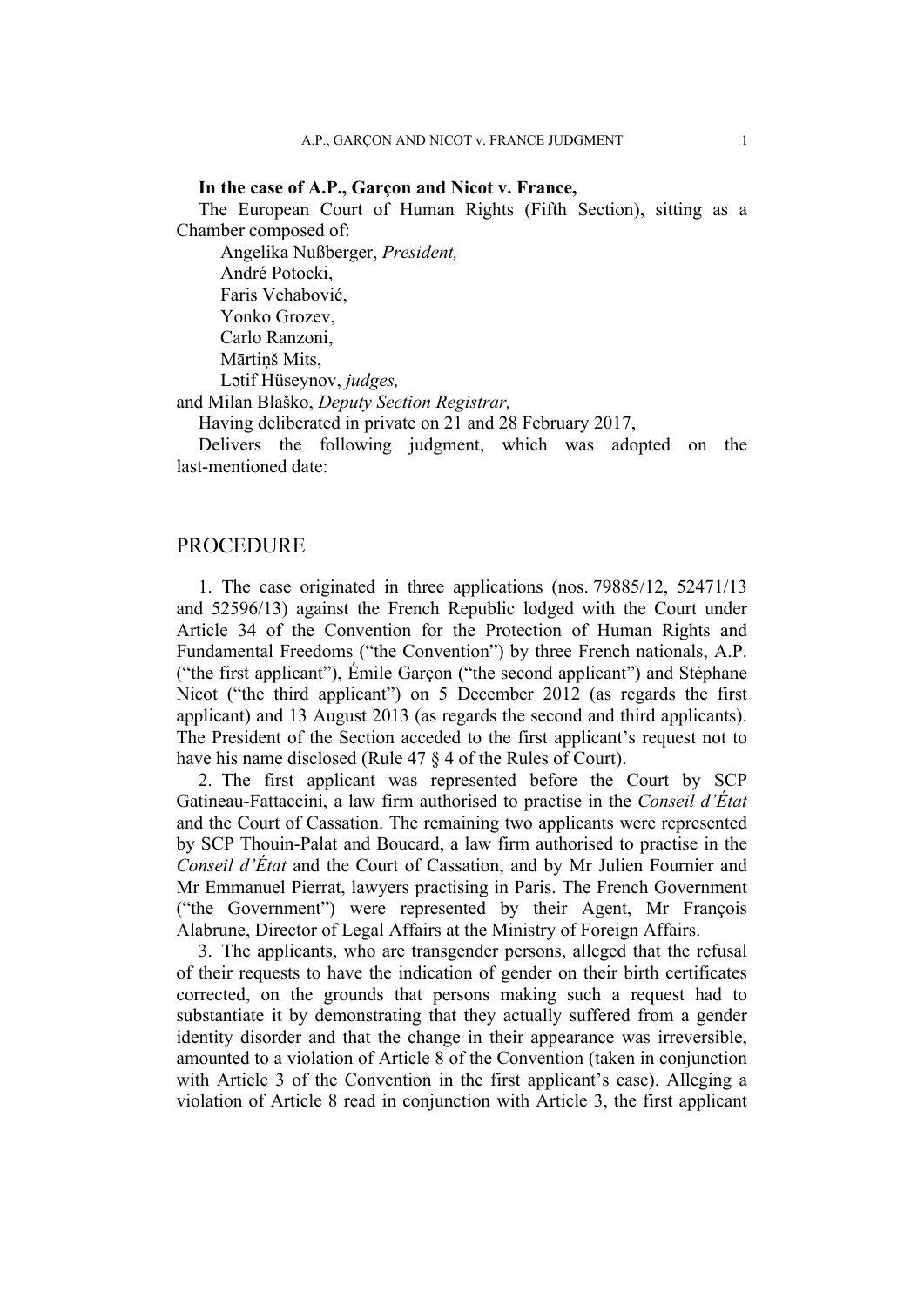also criticised the fact that the domestic courts had made the correction of his birth certificate conditional on his undergoing an intrusive and degrading expert medical assessment. He further complained, under Article 6 § 1 of the Convention, "possibly taken in conjunction with Article 8", of a breach of his right to a fair hearing, stemming from the fact that the domestic courts had allegedly committed a manifest error of assessment in finding that he had not provided proof of an irreversible change in his appearance. The second and third applicants also complained of a violation of Article 14 of the Convention taken in conjunction with Article 8.

4. On 18 March 2015 the Government were given notice of the complaints concerning Articles 3, 8 and 14 of the Convention.

5. On 15 June 2015 the non-governmental organisations Alliance Defending Freedom (ADF) International and, jointly, Transgender Europe, Amnesty International and the European Region of the International Lesbian, Gay, Bisexual, Trans and Intersex Association (ILGA-Europe), were given leave to intervene in the written procedure (Article 36 § 2 of the Convention and Rule 44 § 3).

# THE FACTS

### I. THE CIRCUMSTANCES OF THE CASE

6. On the date of lodging of the applications, the applicants were regarded for civil-law purposes as belonging to the male sex. For that reason, the masculine form is used in referring to them; however, this cannot be construed as excluding them from the gender with which they identify.

## **A. Application no. 79885/12**

7. The first applicant was born in 1983 and lives in Paris.

8. The first applicant stated that, although he had been entered in the register of births as being male, he had always behaved like a girl and his physical appearance had always been very feminine. As an adolescent and young adult he had struggled considerably with his gender identity, since the male identity assigned to him at birth did not match his female psychological and social identity. In 2006, after several doctors had diagnosed a gender identity disorder known as "Harry Benjamin syndrome", he had begun a transitional phase, living in society as a woman and undertaking a course of hormone treatment under the supervision of an endocrinologist, Dr H., and a neuropsychiatrist, Dr Bo.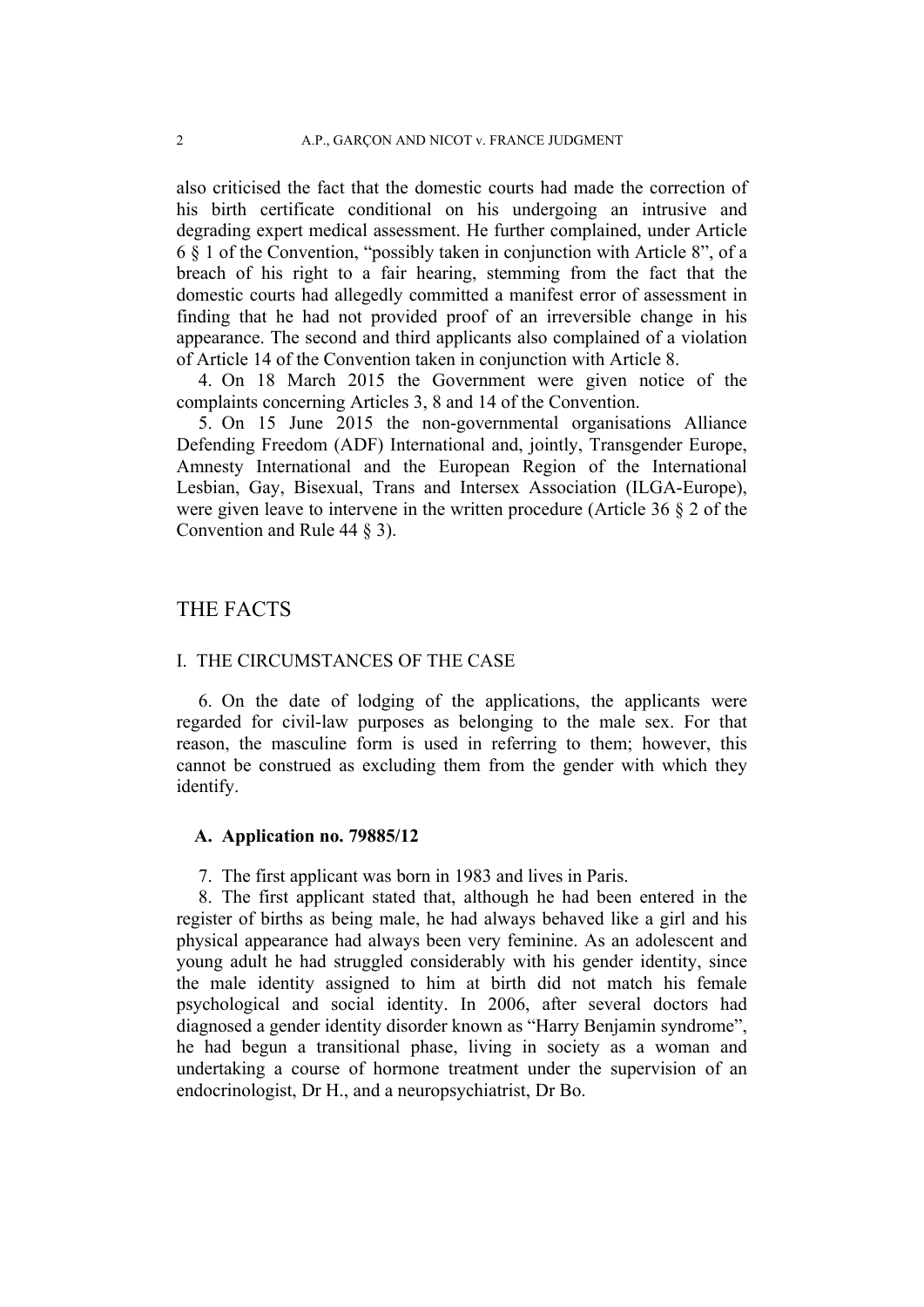9. The first applicant submitted three medical certificates issued by these doctors during the period in question. In the first two certificates, dated 12 April 2007, Dr Bo. stated that the first applicant had been under his supervision since 27 April 2005 "for a syndrome typical of gender identity disorder". He stated that "there [was] thus an observable difference between his current physique and the photograph on his identity card", and that "there [were] no medical or psychological contraindications for [an] operation ... on the Adam's apple". In the third certificate, dated 16 January 2008, Dr H. stated that he had been overseeing the applicant's hormone treatment for "typical primary gender identity disorder since 1 June 2006, together with Dr B.", and that "following endocrinology and metabolic tests, including karyotyping, [he was being] treated with anti-androgens and oestrogen". The doctor concluded that "the marked, plausible and genuine nature of his gender dysphoria, together with the 'real life test', [made him] eligible for reassignment surgery, of which [he had] a legitimate expectation".

10. The first applicant also produced a medical certificate issued on 3 April 2008 by another psychiatrist, Dr Ba., which certified that he had "typical Harry Benjamin syndrome" and that "there [were] currently no contraindications for the medical and/or surgical treatment entailed in the gender reassignment sought by the patient".

11. The first applicant stressed that he had not originally intended to undergo mutilating gender reassignment surgery, but had resigned himself to it because the French courts' case-law made it a precondition for a change in civil status.

12. The first applicant decided to undergo surgery in Thailand, performed by Dr S., whom he described as a "world-renowned specialist". The operation was carried out on 3 July 2008. Dr S. issued the following medical certificate:

"... following a period of diagnosis by psychosexual specialists and an appropriate period of living full-time with a female identity, the above-mentioned person was diagnosed with a gender identity disorder (F64.0) defined as DSM IV, ICD-10. She was accepted for the appropriate surgical treatment, namely gender reassignment surgery.

... The surgery consisted of an orchidectomy, a vaginoplasty, a clitoroplasty and a labiaplasty, combined in a single operation. On completion of the operation the male sexual organs ... were replaced by organs that are female in appearance and function, with the exception of the reproductive organs. This involved removing the male reproductive organs, resulting in irremediable infertility.

In accordance with all established medical and legal definitions, the operation is irreversible and means that Mr [A.P.]'s male sexual identity has been permanently changed to a female sexual identity."

13. In a certificate signed on 10 September 2008 Dr H. confirmed that the first applicant "[had] undergone irreversible male-to-female gender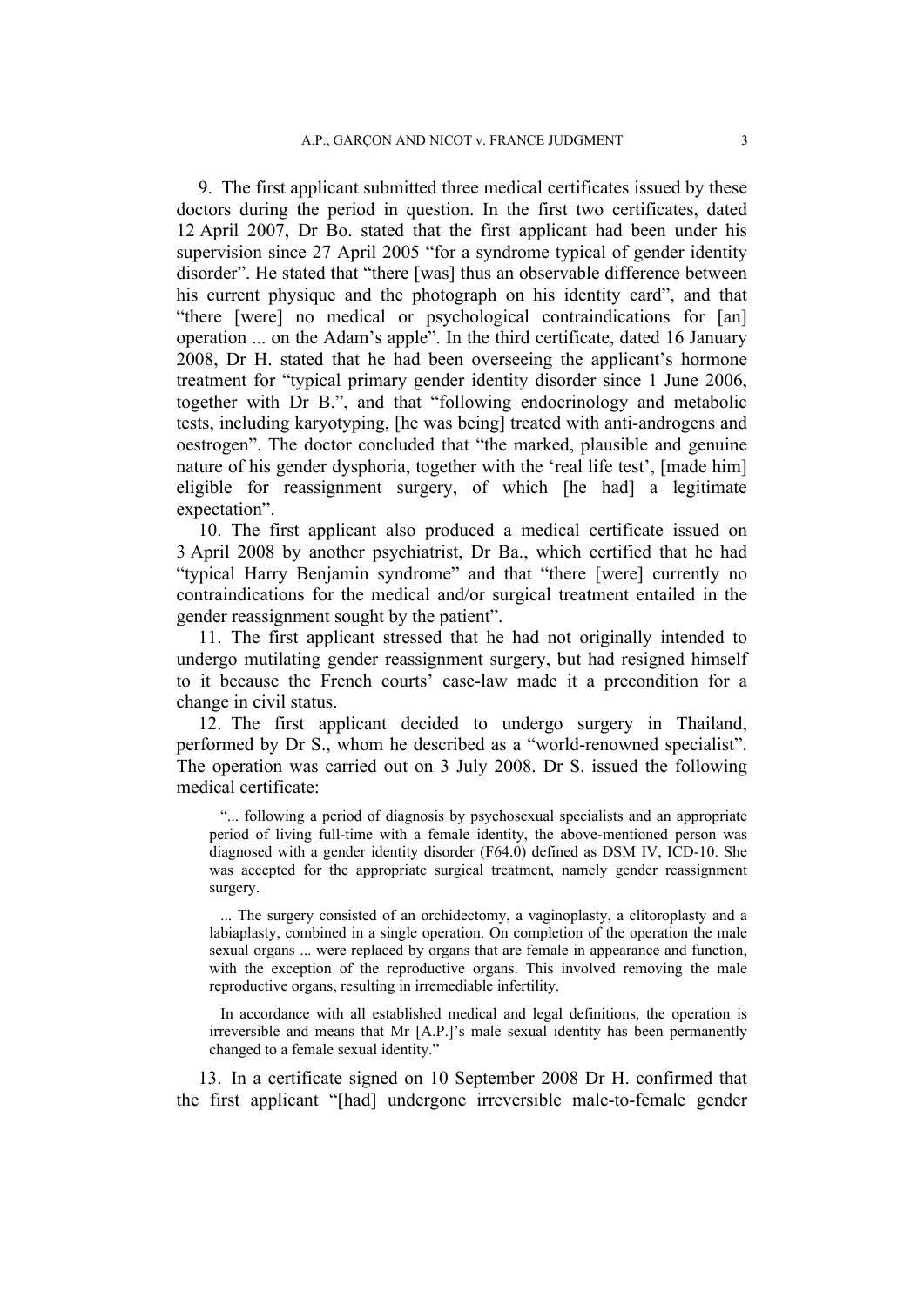reassignment surgery", and stressed that "the request for a change in civil status [was] compelling and admissible [and was] an integral part of the treatment".

14. The first applicant produced four further certificates. The first, dated 26 May 2009, was signed by Dr W., a surgeon. It stated that the first applicant had undergone "a cosmetic laryngoplasty as part of male-to-female transitioning, after irreversible reassignment surgery was performed on the external genitalia". In the second certificate, dated 27 May 2009, a speech therapist stated that she had "worked with [A.P.] for two years on feminisation of her voice", and that "her voice and appearance [were] now wholly feminine and consistent with each other". The third certificate, signed on 23 July 2009 by Dr B., a psychiatrist, read as follows:

"... [A.P.] is under supervision for typical Harry Benjamin syndrome, for which a gender reassignment process has been under way for several years. She has had hormone treatment and the surgery required to make her appearance and behaviour female. It is therefore legitimate, in the interests of her social and professional integration, for her civil status to be brought into line with her appearance and her wishes..."

15. In the fourth certificate, dated 16 March 2010, Dr P., a doctor specialising in fundamental psychopathology and psychoanalysis and a psychotherapist, stated that he had started psychotherapy sessions with the first applicant and, in particular, had "noted ... the consistency between Ms [A.P.]'s statements and her preferred gender identity".

## *1. Judgments of the Paris* tribunal de grande instance *of 17 February and 10 November 2009*

16. On 11 September 2008 the first applicant brought proceedings against State Counsel in the Paris *tribunal de grande instance* seeking a declaration that he was now female and that his first name was A. (a female forename). He submitted, in particular, the medical certificates of 12 April 2007 and 16 January and 10 September 2008, and the certificate issued by Dr S. On 16 October 2008 State Counsel requested a multi-disciplinary expert assessment, on the grounds that the applicant's surgery had been performed abroad.

#### **(a) Interlocutory judgment of 17 February 2009**

17. On 17 February 2009, in an interlocutory judgment, the Paris *tribunal de grande instance* stressed as follows:

"Where a diagnosis of gender identity disorder has been made following a thorough assessment and the person concerned has undergone irreversible physical changes for therapeutic purposes, it is appropriate to consider that, although the person's new gender status is imperfect in that the chromosomal make-up is unchanged, he or she is closer, in terms of physical appearance, mindset and social integration, to the preferred gender than to the gender assigned at birth."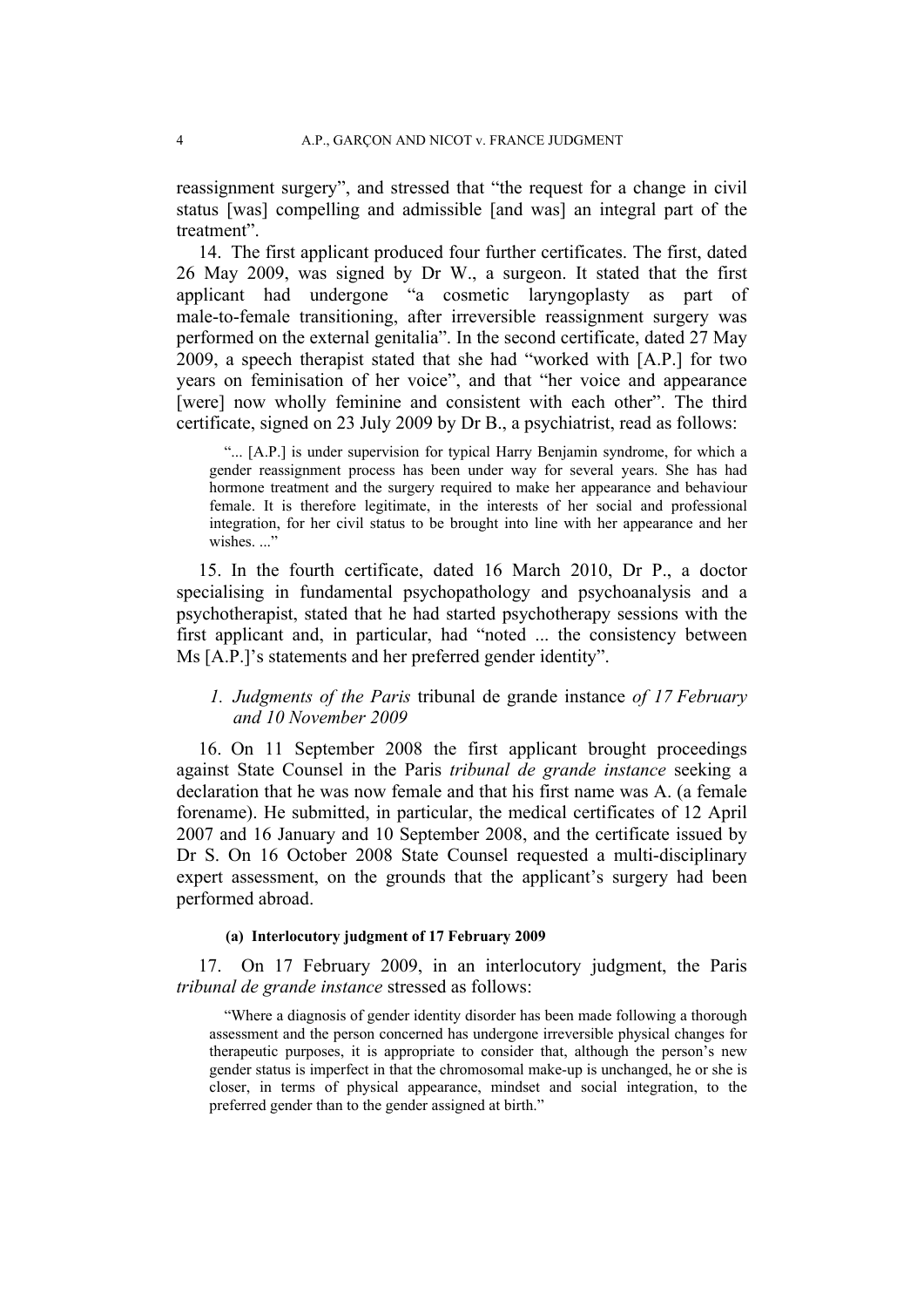However, the court further found:

"Irrespective of the status of the authors of the medical certificates produced in support of the application, the need for a firm diagnosis means that a multi-disciplinary expert assessment should be carried out in order to establish the applicant's current state from a physiological, biological and psychological perspective and to investigate the persistence of the alleged disorder in his past."

The court appointed three experts  $-$  a psychiatrist, an endocrinologist and a gynaecologist – and requested them, after interviewing and examining the first applicant and consulting the medical certificates and operation reports submitted, to:

"(a) describe the applicant's current physical state ... and the presence or absence of any external or internal genitalia of either sex; order, with the applicant's consent, any samples and laboratory tests capable of establishing the biological and genetic characteristics of the applicant's sex; state whether a mistake could have been made in the sex recorded on the birth certificate, or an organic or biological change could have occurred later; look for traces of possible surgery aimed at bringing about or completing a transformation of the genitalia or secondary sexual characteristics; state whether the patient has been treated with either medication or hormones; state whether the surgery or hormone treatment was carried out on account of pre-existing physical anomalies or because of the patient's psychological state, leaving aside his deliberate intentions;

(b) describe [the first applicant's] mental state and behaviour as regards his gender and, in so far as possible, indicate their origins and trace their development; report on any course of psychotherapy followed, specifying its duration and outcome; state whether the patient suffers from any mental disorder and, if so, specify the nature of that disorder;

(c) express a view on the possible existence of gender identity disorder, giving reasons for making or ruling out such a diagnosis; state whether, in the light of all the available individual medical data (physiological, biological and physical), the person concerned should be regarded as male or female."

18. The court ruled that the costs of the expert assessment should be met by the first applicant, and ordered him to deposit a sum of 1,524 euros (EUR) for that purpose.

19. The first applicant refused to submit to an expert assessment on the grounds that this type of assessment, as well as being very costly, also failed to respect the physical and mental integrity of the person concerned. In his view the documents he had submitted, which had been written by specialist doctors and noted the genuine nature of his change of gender, were more than sufficient and it was not necessary to make him undergo a further battery of traumatic tests.

20. In an order of 13 March 2009 the Deputy President of the Paris Court of Appeal refused the first applicant leave to appeal against this interlocutory judgment.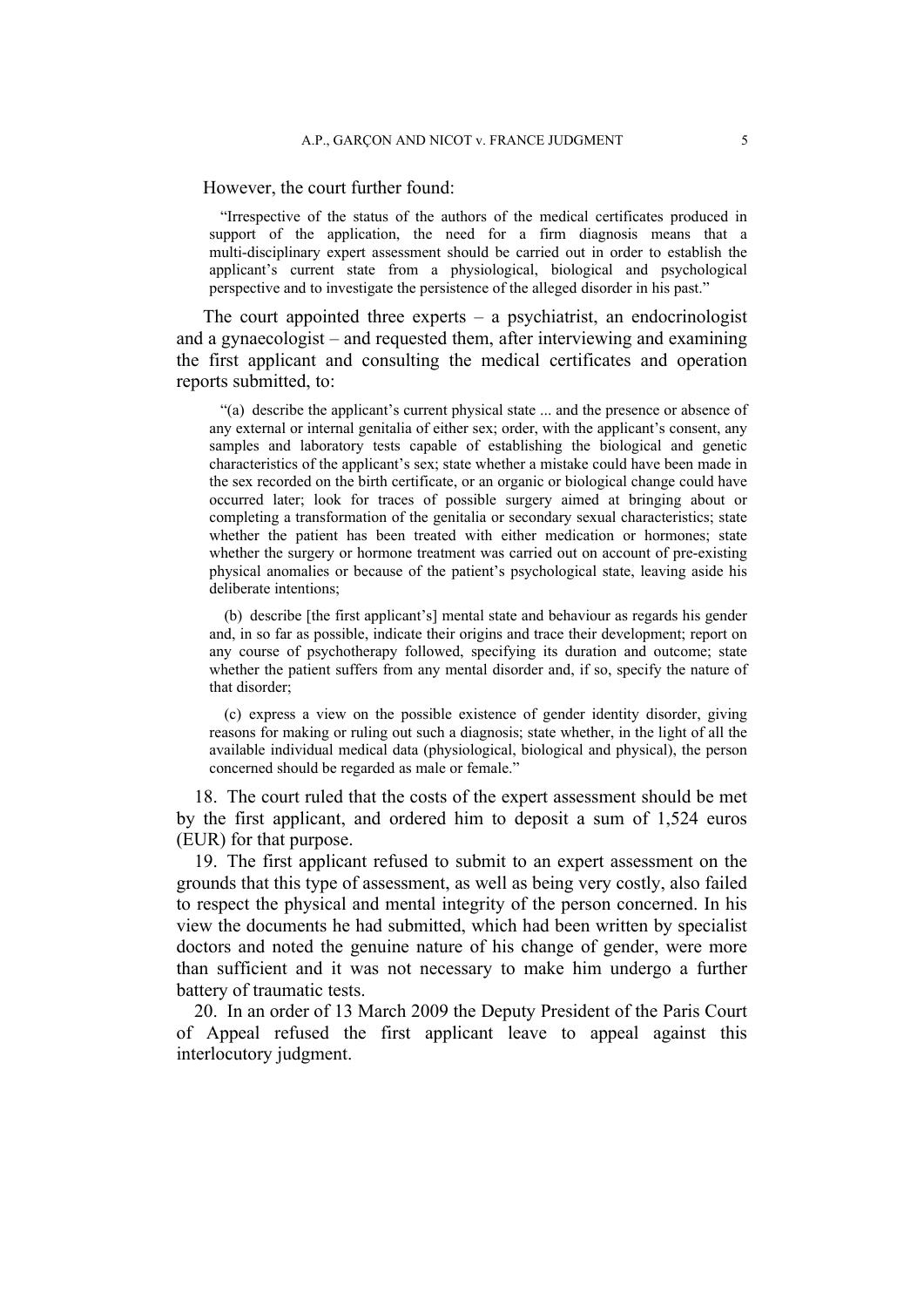#### **(b) Judgment of 10 November 2009**

21. On 10 November 2009 the Paris *tribunal de grande instance* rejected the first applicant's request. It stressed that the certificates produced by the first applicant, however informative, did not answer the court's questions regarding the origin, nature, persistence and consequences of the disorder in question, and that the doctors who had been consulted could not, in the space of a few lines intended to allow the operation to go ahead, carry out the work of three experts instructed on the basis of a very wide-ranging and detailed mandate. The court noted in particular that the certificates did not mention the applicant's mental state and attitude with regard to his gender, or express a view as to the origin of the disorder and its development. Likewise, they did not specify whether the first applicant suffered from mental-health problems and whether he had followed a course of psychotherapy, nor did they provide any information on his current state, having been written prior to his gender reassignment. The court added that patients who underwent surgery in France submitted a comprehensive file covering all the disciplines concerned as a precondition of reassignment surgery, something which the doctor who had operated on the first applicant in Thailand had apparently not required. In order to have their costs covered by the social-security scheme, patients in France had to undergo a whole series of rigorous examinations. The court found that, in the light of the evidence in the file, the applicant should submit willingly to the expert assessment. In accordance with Article 11 of the Code of Civil Procedure, which authorised the courts to draw all the appropriate inferences from a party's refusal to cooperate with an investigative measure, the court found that, in the absence of a multi-disciplinary expert assessment, the first applicant's request had not been sufficiently substantiated.

## *2. Paris Court of Appeal judgment of 23 September 2010*

22. Following an appeal by the first applicant the Paris Court of Appeal, in a judgment of 23 September 2010, upheld the judgment of 10 November 2009 in so far as it had rejected the first applicant's request for the indication of gender on his birth certificate to be corrected.

23. First of all, the Court of Appeal inferred from Article 8 of the Convention that "where, following medical and surgical treatment undergone for therapeutic purposes", a person with a gender identity disorder no longer possessed all the characteristics of his or her original sex and had taken on a physical appearance closer to that of the opposite sex, which matched his or her social behaviour, the principle of respect for private life warranted amending the civil-status records to indicate the sex corresponding to the person's appearance.

24. However, the Court of Appeal found that, in the light of the documents submitted by the first applicant, it was "not established that he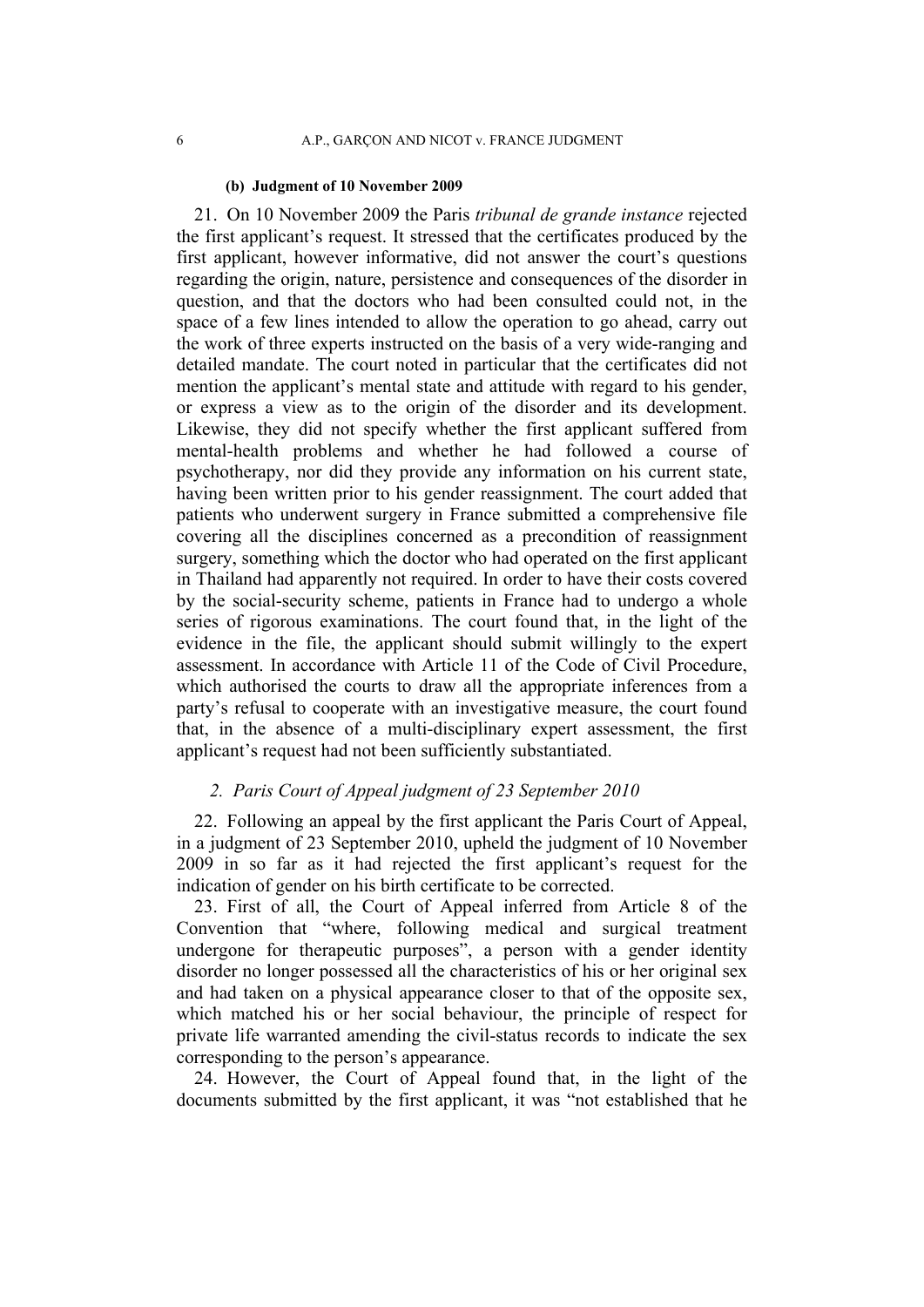no longer possesse[d] all the characteristics of the male sex". It stressed in that regard that, although the psychiatrists Bo. and Ba. had given a diagnosis of gender identity disorder in their certificates of 12 April 2007 and 3 April 2008, they had not noted the "absence of mental-health problems". The Court of Appeal further noted that the hormone treatment referred to in the certificates issued by Dr H. on 16 January and 10 September 2008 dated back a long time. It also found that the certificate drawn up by Dr S., the doctor who had operated on the first applicant in Thailand on 3 July 2008, was "extremely brief" and consisted merely in a list of items of medical information that did not make clear whether the gender reassignment surgery had been effective. Furthermore, the documentation produced by the first applicant concerning the clinic, which had been taken from the Internet, was not sufficient to establish either the scientific and surgical reputation of the surgeon who had performed the operation or whether the surgery had complied with standard medical practice. Nor was this demonstrated by Dr W.'s certificate of 26 May 2009, "owing to the lack of any detail".

25. The Court of Appeal went on to observe that the first applicant had refused persistently on principle to submit to an expert assessment and had not cooperated in the assessment ordered by the lower court, "on the irrelevant pretext of protection of his private life, even though the aim [had been] to establish that a person presenting with a gender identity disorder no longer possessed all the characteristics of the sex assigned at birth". The court stressed that "the possible interference with private life [had been] proportionate to the requirement to establish the person's gender identity, which [was] a component of civil status that [was] subject to the public-order principle of inalienability".

26. The Court of Appeal found, however, that the fact that the first applicant was known by a female forename – as was clear from numerous statements from those close to him – allied to his conviction that he was female, the fact that he had had various medical treatments and operations, and the "reality of his social life", meant that he had a legitimate interest in changing his male forenames to female ones. The court therefore ordered that his forenames be corrected on his birth certificate.

## *3. Judgment of the First Civil Division of the Court of Cassation of 7 June 2012*

## **(a) Grounds of appeal**

27. The first applicant appealed on points of law against the judgment of 23 September 2010.

28. He argued, firstly, that the right to respect for private life meant that gender reassignment should be authorised for persons whose physical appearance was closer to that of the opposite gender, to which their social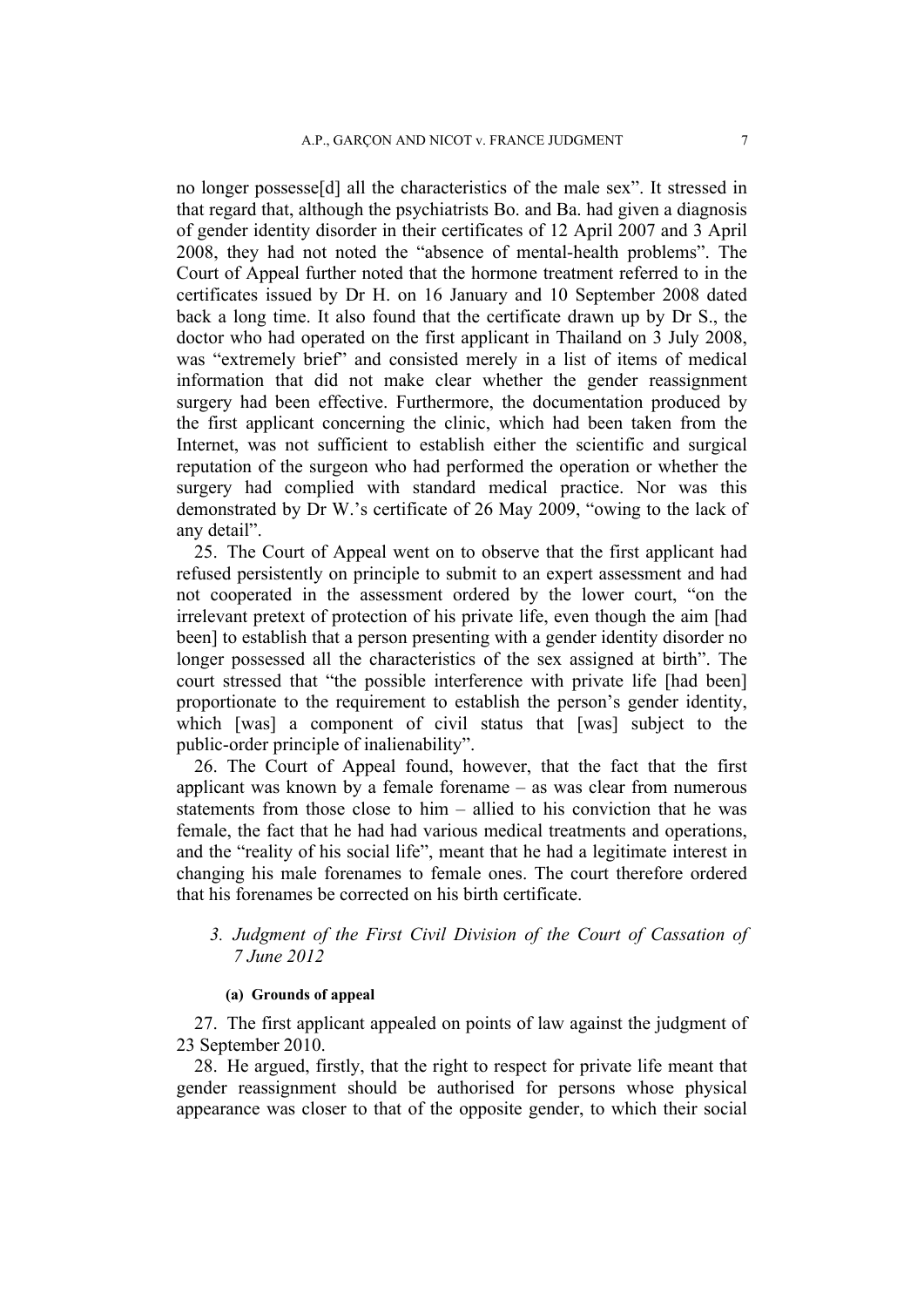behaviour corresponded. He criticised the Court of Appeal's refusal of his request to have the indication of his gender amended because he had refused to cooperate in an expert assessment aimed at determining the origins of his gender identity disorder and its development, and at ascertaining that he no longer had all the characteristics of the male sex. In his view, in ruling in this way after noting that he was known by a female forename, that he was convinced that he belonged to the female sex, and that he had had various medical and surgical treatments and lived in society as a woman, the Court of Appeal had breached Article 8 of the Convention. The first applicant referred, in particular, to the position of the Commissioner for Human Rights of the Council of Europe as set out in his issue paper of October 2009 entitled "Human rights and gender identity", and to Resolution 1728 (2010) of the Parliamentary Assembly of the Council of Europe on discrimination on the basis of sexual orientation and gender identity (see paragraphs 73 and 75 below).

29. Secondly, he argued that it had been fully established by the medical certificates he had submitted that he was transgender, that he had undergone surgery which made him a woman, and that his physical appearance and social behaviour were female. In ruling that these documents were insufficient to establish the existence of the conditions required for gender reassignment, and criticising him for not cooperating with the expert assessment, the Court of Appeal had therefore distorted the evidence.

30. Thirdly, he alleged a violation of Article 14 of the Convention taken in conjunction with Article 8, taking the view that the Court of Appeal, in finding that he should have submitted to the expert assessment and in dismissing his appeal, had based its assessment on discriminatory grounds.

#### **(b) The judgment**

31. On 7 June 2012 the Court of Cassation (First Civil Division, Bulletin 2012, I, no. 123) dismissed the appeal in the following terms:

"... In order to substantiate a request to have the gender markers on a birth certificate corrected, the person concerned must demonstrate, in view of the widely accepted position within the scientific community, that he or she actually suffers from the gender identity disorder in question and that the change in his or her appearance is irreversible. After examining the documents submitted, without distorting them, and having noted, firstly, that the certificate describing surgery performed in Thailand was very brief (being confined to a list of items of medical information and saying nothing about the effectiveness of the operation) and, secondly, that [the first applicant] refused in principle to undergo the expert assessment ordered by the first-instance court, the Court of Appeal was entitled to refuse the application for correction of the gender markers on the appellant's birth certificate ..."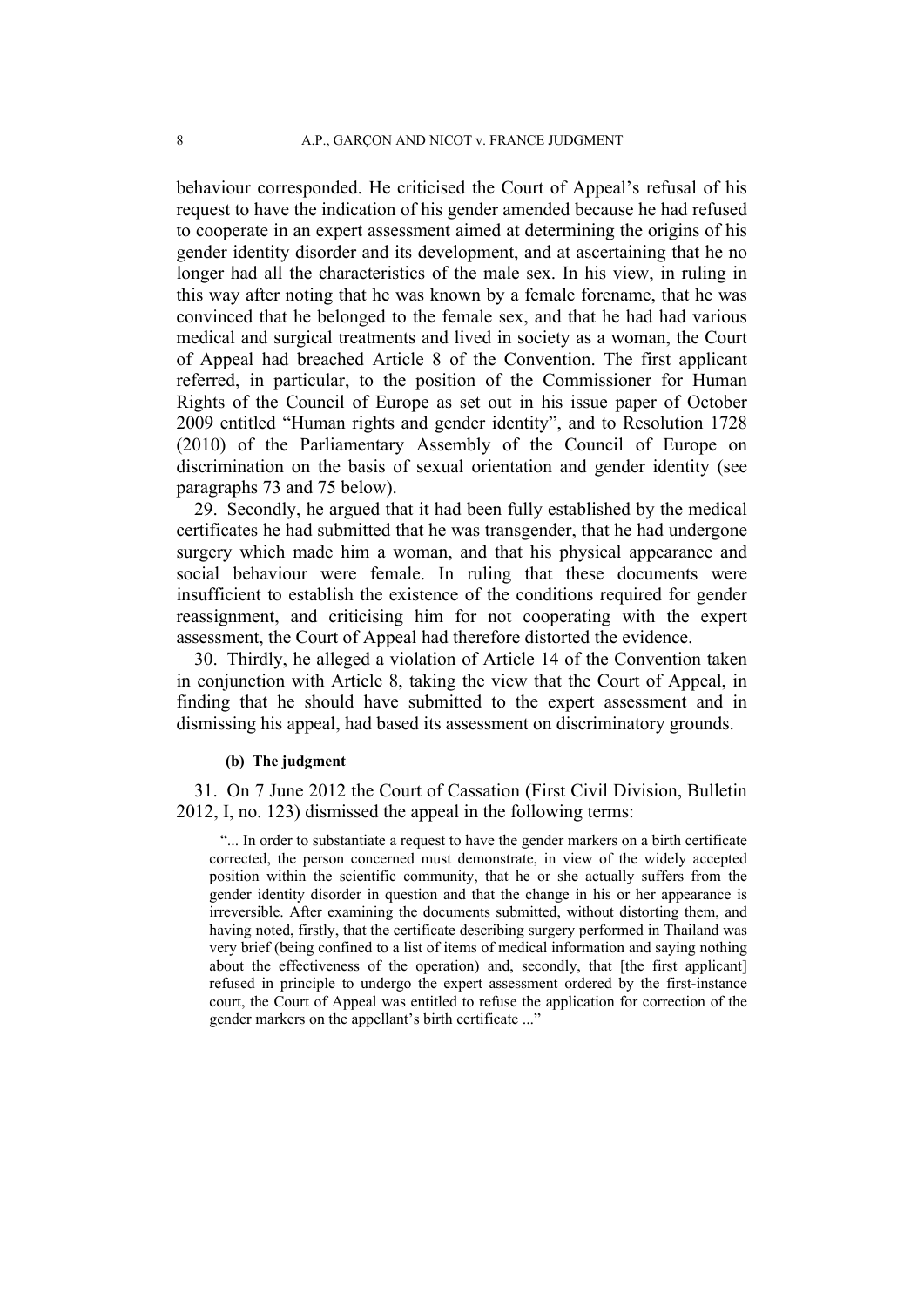### **B. Application no. 52471/12**

32. The second applicant was born in 1958 and lives in Le Perreux-Sur-Marne.

33. He submitted that, although he had been entered in the register of births as male, he had been aware from a very young age of belonging to the female gender.

34. Owing to social pressure he had tried to hide his true nature and had married twice while living with the male identity entered on his birth certificate. However the marriages, from which he had children, had ended in divorce.

35. He dressed as a woman and was perceived by others as a woman. Since 2004 he had been undergoing treatment with feminising hormones and had undergone genital reconstruction surgery.

## *1. Judgment of the Créteil* tribunal de grande instance *of 9 February 2010*

36. On 17 March 2009 the second applicant brought proceedings against State Counsel in the Créteil *tribunal de grande instance* seeking an order for his birth certificate to be corrected by replacing the word "male" with "female" and replacing his male forenames with the name "Émilie". He referred in particular to a certificate issued in 2004 by Dr B., a psychiatrist and specialist in transgender issues, stating that the second applicant was a transgender person.

37. The court gave judgment on 9 February 2010. It noted that the second applicant had merely filed a few invoices dated 2008 and issued in the name of "Émilie" Garçon, four statements made by witnesses in 2008 saying that they had known the second applicant for a number of years, knew that he was a "transgender" person (or "transsexual", as one of them put it) and had seen him "evolve as a woman without any apparent difficulty", and a certificate dated 23 April 2009 signed by the endocrinologist Dr T., according to which the second applicant had been receiving treatment for gender dysphoria since 2006 and taking feminising hormones since 2004, a treatment that was well tolerated and effective. Noting also that the second applicant had not submitted the certificate from Dr B., the court found that he had not "[demonstrated] that he was actually transgender as claimed". As he had not demonstrated that he actually suffered from the alleged disorder, his request had to be refused, since a change to the indication of gender in civil-status documents "was possible only in order to make a proven *de facto* situation official". The court held that it had to refuse the request for a change of forename on the same grounds, as that request was merely secondary to the request for a change in civil status.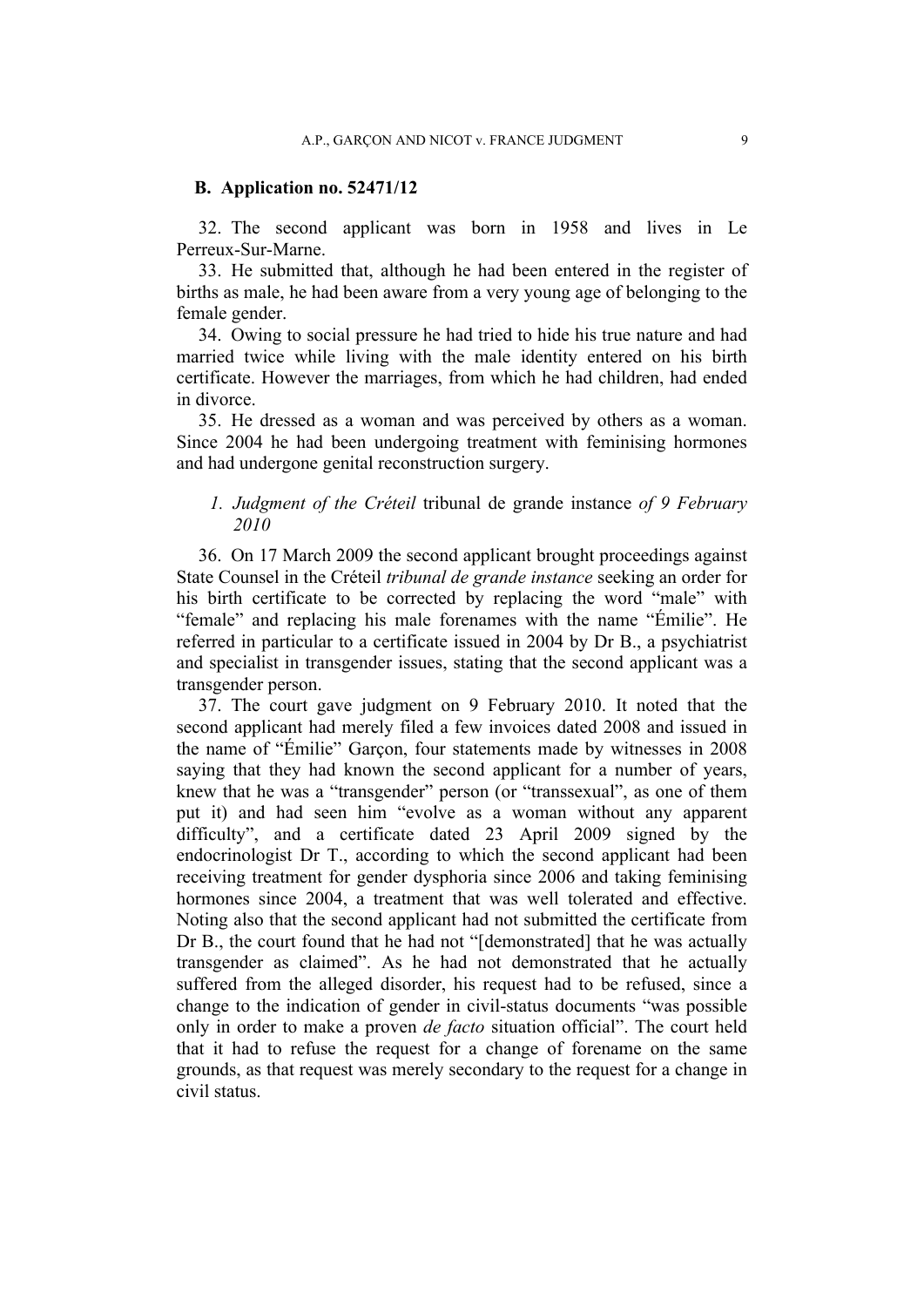### *2. Judgment of the Paris Court of Appeal of 27 January 2011*

38. On 27 January 2011, following an appeal by the second applicant, the Paris Court of Appeal upheld the judgment of 9 February 2010 giving the following reasons:

"... While the principle of the inalienability of civil status precludes the law from recognising a change wilfully sought by an individual, it does not imply that civil status cannot be changed.

Where a genuine gender identity disorder that is medically recognised and untreatable has been diagnosed following a rigorous assessment, and the transgender person has undergone irreversible physical changes for therapeutic purposes, it is appropriate to consider that, although the person's new gender status is imperfect in that the chromosomal make-up is unchanged, he or she is closer, in terms of physical appearance, mindset and social integration, to the preferred gender than to the gender assigned at birth. In these circumstances, and since under Article 57 of the Civil Code the birth certificate must mention the sex of the individual concerned, the principle of change should be accepted.

In the present case Émile Maurice Jean Marc Garçon ... was entered in the civil-status registers as male.

It is up to the appellant to give reasons, in particular on the basis of medical evidence, why he should be regarded as female as he requests.

The appellant claims to be a transgender person who has lived with a female gender identity for several years. He argues that the disparity between his preferred gender and the gender assigned to him at birth is sufficient to warrant a change in civil status without his first having to demonstrate that he has undergone gender reassignment surgery.

Regarding the medical aspect he has simply submitted, as he did before the first-instance court, a certificate issued by Dr [T.] dated 23 April 2009, written on the headed paper of Dr [D. S.-B.], in which that doctor 'certifies that the endocrinologist Dr [S.-B.] has been treating Mr Émile (Émilie) Garçon for gender dysphoria ... since 2006', and specifies that the appellant has been receiving treatment with feminising hormones since 2004 and that the treatment is well tolerated and effective.

This medical certificate stating that the appellant followed a course of feminising hormone treatment from 2004 to 2009 does not in itself demonstrate the existence of a permanent physical or physiological change and hence the irreversible nature of the gender reassignment process.

An expert assessment appears pointless since the appellant, who rejects the idea of having to undergo genital surgery, does not mention any plastic surgery performed in connection with the current course of hormone treatment, and has not produced any opinion by a psychiatrist capable of demonstrating the existence and persistence of the alleged disorder, although Émile Garçon's birth certificate states that he has been married twice ... and divorced twice ..."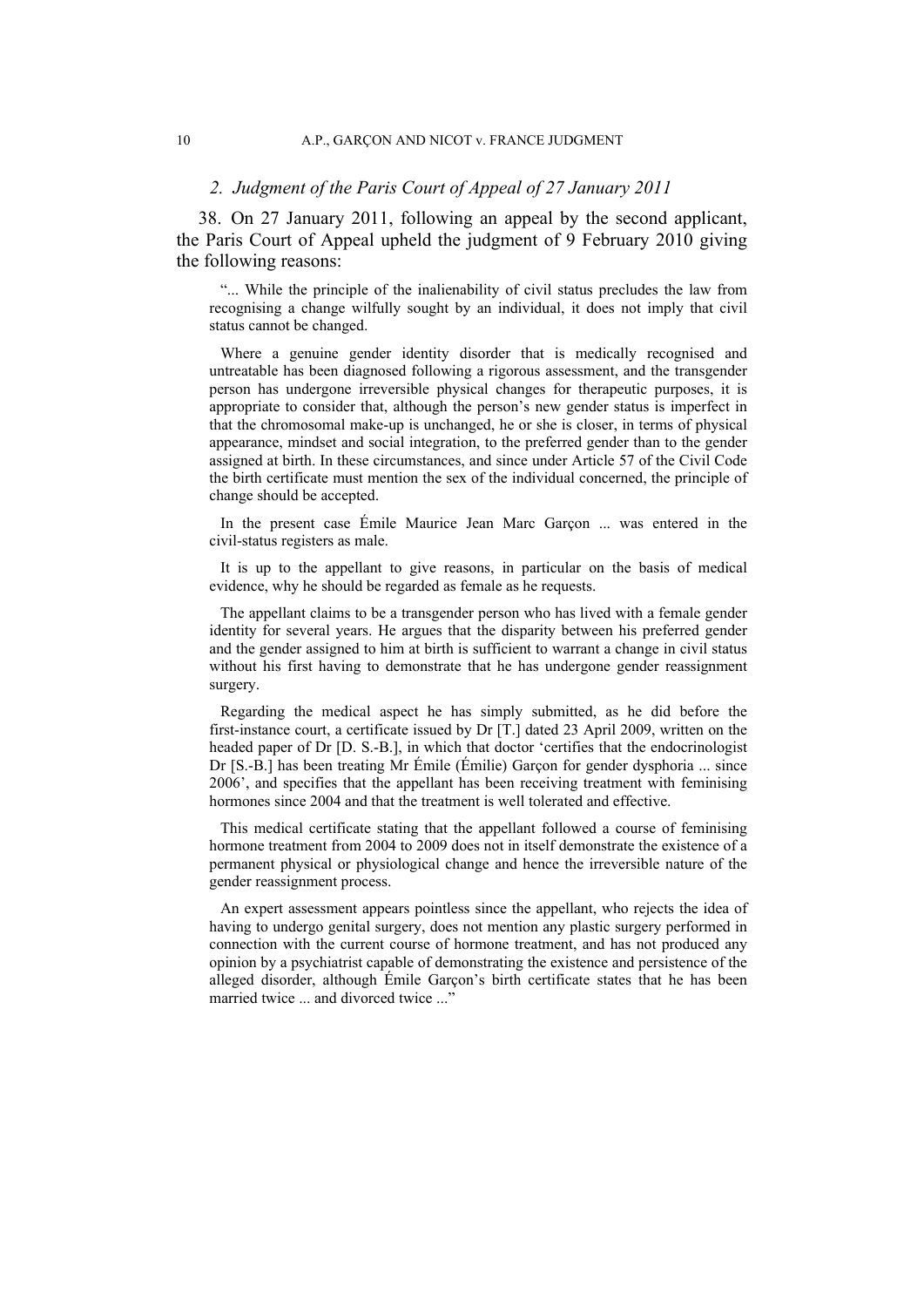## *3. Judgment of the first Civil Division of the Court of Cassation of 13 February 2013*

#### **(a) Grounds of appeal**

39. The second applicant appealed on points of law against the judgment of 27 January 2011. He argued in particular that, in refusing his requests on the pretext that he had not demonstrated either the existence of "permanent physical or physiological change and hence the irreversible nature of the gender reassignment process", or "the existence and persistence of the alleged disorder", the Court of Appeal had breached Article 8 of the Convention, since the right to respect for private life implied the right for individuals to define their sexual identity and to have their civil-status documents amended to reflect their preferred gender identity, without having to demonstrate the existence of a gender identity disorder or gender dysphoria, or to undergo a prior process of irreversible gender reassignment. Making the right to amendment of civil-status documents subject to proof of having undergone an irreversible process of gender reassignment amounted to requiring the holders of that right to be sterilised in order to exercise it, thereby interfering with their dignity and with due respect for their bodies and the intimacy of their private lives. The second applicant inferred from this that there had been a violation of Article 8 on account of the fact that the Court of Appeal had required him to furnish proof of having undergone that process. He added that it was discriminatory and contrary to Article 14 of the Convention to make this right subject to such proof and to proof of a gender identity disorder or gender dysphoria.

### **(b) Judgment of 13 February 2013**

40. On 13 February 2013 the Court of Cassation (First Civil Division) dismissed the appeal on points of law in the following terms:

"... In order to substantiate a request for correction of the gender markers on a birth certificate, the person concerned must demonstrate, in view of the widely accepted position within the scientific community, that he or she actually suffers from the gender identity disorder in question and that the change in his or her appearance is irreversible.

Furthermore, after noting that [the second applicant] had merely produced a certificate issued by a doctor on 23 April 2009 on the headed paper of a different doctor, in which the former certified that the latter, an endocrinologist, was treating [the second applicant] for gender dysphoria, and which stated that the patient had been receiving treatment with feminising hormones since 2004, the Court of Appeal found that this medical certificate alone did not demonstrate the existence or persistence of a gender identity disorder, or the irreversible nature of the gender reassignment process. These are not discriminatory conditions nor do they infringe the principles set out in Articles 8 and 14 of the European Convention on Human Rights or Articles 16 and 16-1 of the Civil Code, as they are based on a fair balance between the requirements of legal certainty and the inalienability of civil status on the one hand, and the protection of private life and respect for the human body on the other ..."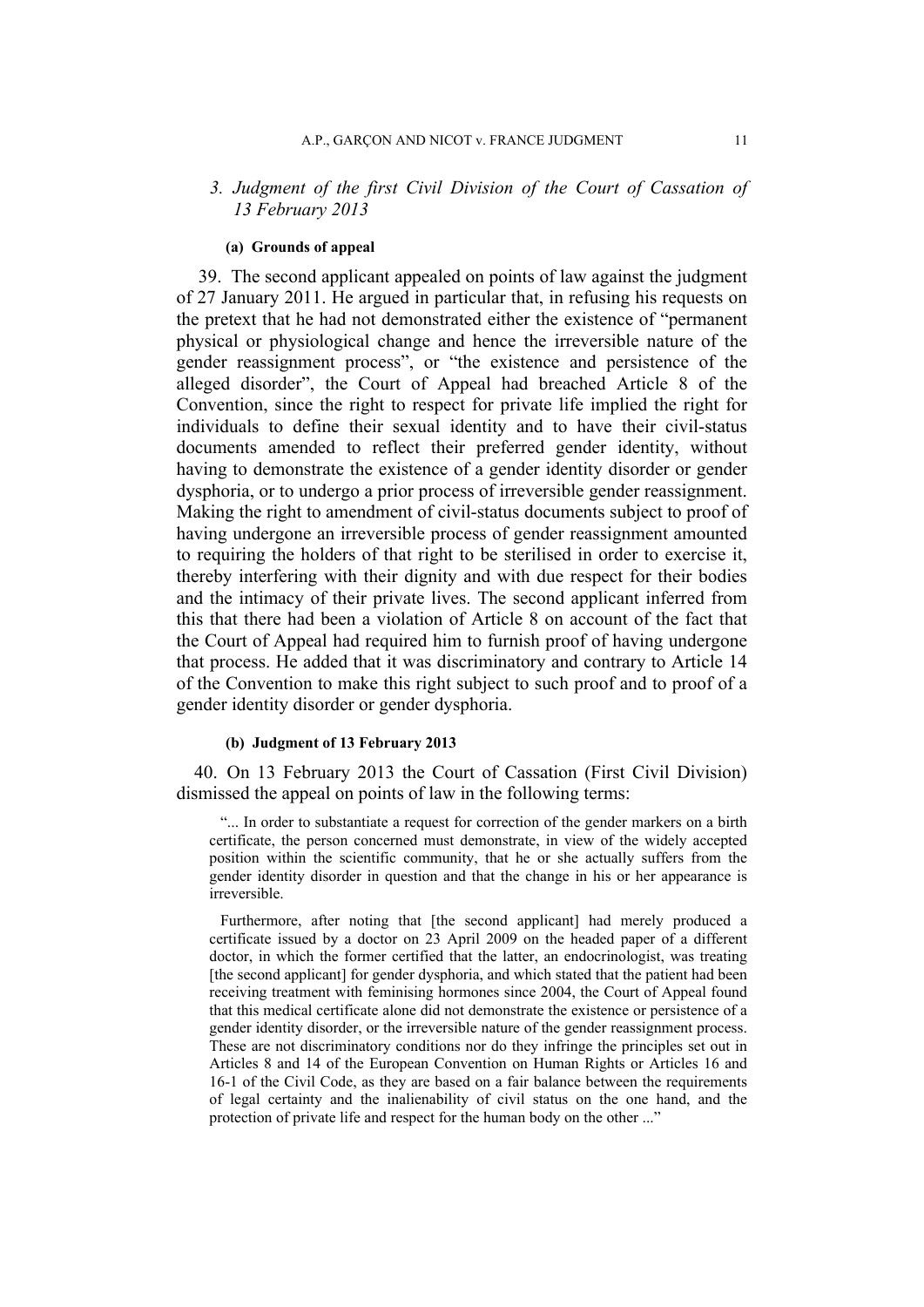## **C. Application no. 52471/12**

41. The third applicant was born in 1952 and lives in Essey-les-Nancy.

42. He submitted that, although he had been entered in the register of births as male, he had been aware from a very young age of belonging to the female gender. He had lived with a woman from 1975 to 1991 and they had had a child together in 1978.

43. The third applicant said that he had hidden his true nature for a long time as he had been afraid of being bullied and later of losing custody of his daughter. Once his daughter was grown up he had adapted his appearance and social conduct to match his female gender identity. While most of the documents he used in everyday life reflected his gender identity, this was not the case of his civil-status documents, passport, driving licence, vehicle registration papers or entry in the national identity register. As a result, he was constantly obliged to refer to his transgender identity, to the detriment of his private life.

*1. Judgments of the Nancy* tribunal de grande instance *of 7 November 2008 and 13 March 2009*

44. On 13 June 2007 the third applicant brought proceedings against State Counsel in the Nancy *tribunal de grande instance* seeking an order for his birth certificate to be corrected by replacing the word "male" with "female" and for his forenames to be replaced by the name "Stéphanie".

### **(a) Judgment of 7 November 2008**

45. The Nancy *tribunal de grande instance* delivered an initial judgment on 7 November 2008. It pointed out that it was "now unanimously recognised by both domestic and European case-law that transgender persons [had] the right to respect for their private life" and were therefore entitled to have their gender and forenames amended on their civil-status documents. However, the court stressed that a number of conditions had to be met, stating as follows:

"[T]he gender identity disorder [must] be established not only medically (usually by a multi-disciplinary team of doctors, surgeons, an endocrinologist, a psychologist and a psychiatrist), but also judicially, either by means of an expert assessment (although the court is not required to order one) or on the basis of medical certificates produced by the person concerned establishing with certainty that he or she has undergone medical treatment and surgery in order to achieve gender reassignment."

#### The court went on to find as follows:

"Persons wishing to have their gender changed in their civil-status documents must demonstrate that they have undergone medical and surgical treatment for therapeutic purposes and have had previous surgery to remove the external characteristics of their original sex.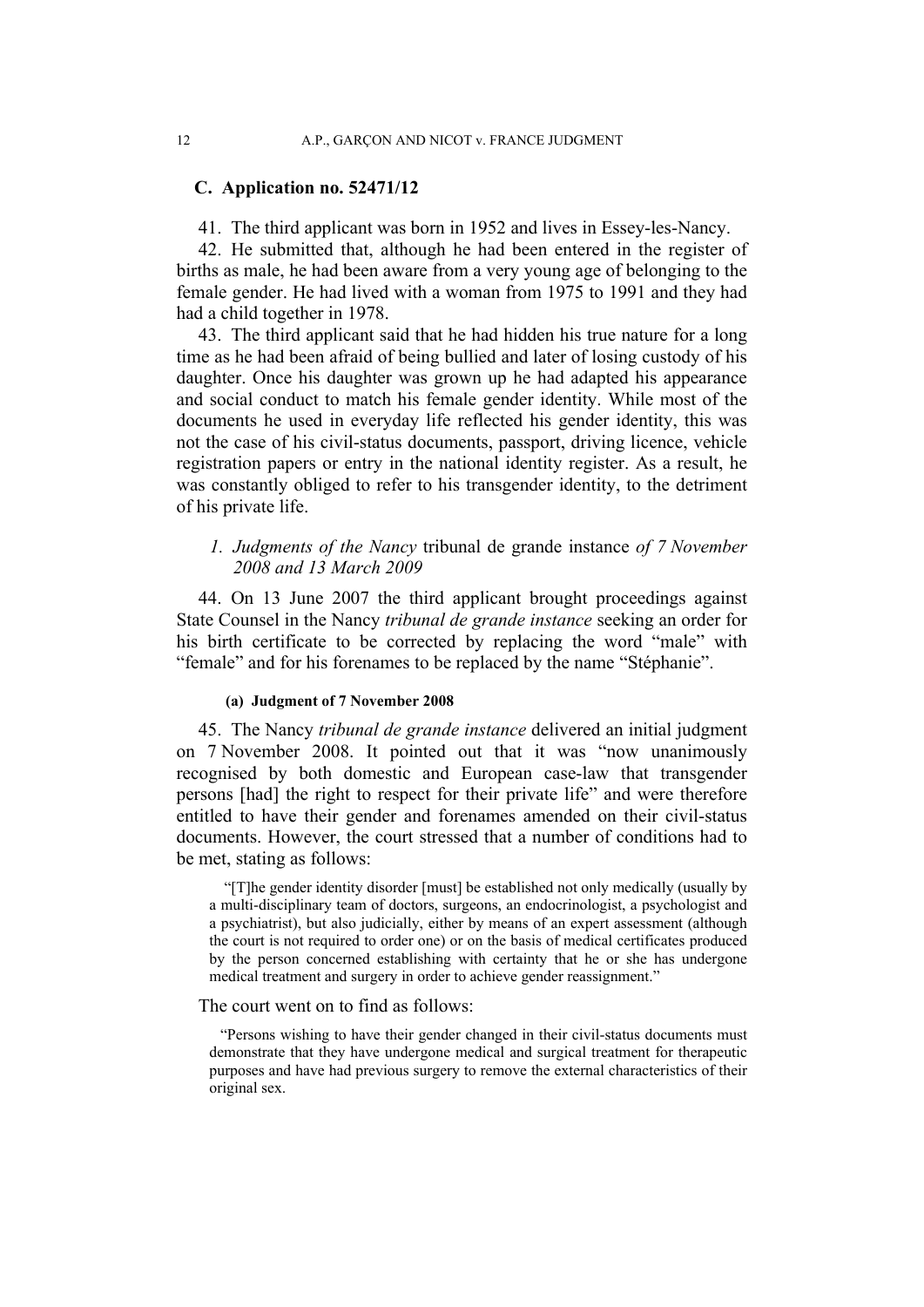Hence, only 'genuine' transgender persons can have the gender markers in their civil-status documents changed, that is to say, persons who have already undergone an irreversible gender reassignment process.

In other words, a court may order individuals' civil-status documents to be amended to reflect their preferred new gender only after they have genuinely altered their sexual anatomy to make it conform as closely as possible to their preferred gender.

These medical and surgical conditions are explained by the fact that a genuine gender identity disorder, which is characterised by 'a deeply held and unshakeable feeling of belonging to the opposite gender to one's genetically, anatomically and legally assigned gender, accompanied by an intense and consistent need to change one's gender and civil status', must be distinguished from other related but different concepts such as transvestism, which is based solely on reversible outward appearance and does not entail a change of anatomical sex.

In the present case, although S. Nicot is female in appearance and has provided documents and invoices issued to him by certain bodies in the name of Ms Stéphanie Nicot, these factors do not enable the court to assess whether he has actually changed gender. At the hearing, when questioned by the President regarding any treatment he may have undergone, S. Nicot took a militant stance – as he is perfectly entitled to do – and invoked the confidential nature of his private life ..."

46. The court therefore stayed the proceedings concerning the third applicant's requests and ordered him to "produce in the proceedings any medical documents relating to the medical and surgical treatment undergone and capable of demonstrating that he [had] actually changed gender".

#### **(b) Judgment of 13 March 2009**

47. The third applicant refused to produce any medical documents, taking the view that he had demonstrated sufficiently that he was physically and psychologically female and was integrated socially as a woman. He simply stated that his general practitioner had prescribed hormone treatment for him which meant that he had female secondary sexual characteristics such as breasts. State Counsel concluded that it was not possible to amend his civil status without proof of gender reassignment surgery.

48. In a judgment of 13 March 2009 the Nancy *tribunal de grande instance* noted that the third applicant had not produced medical and surgical evidence of gender reassignment, and therefore rejected his request. The judgment reiterated the reasoning of the judgment of 7 November 2008. The court stated as follows:

"[A change of gender in civil-status documents may be granted only to] 'genuine' transgender persons, that is, to persons who have already undergone irreversible gender reassignment, and not to persons who merely claim to be 'transgender' on the grounds that they are regarded socially as belonging to the gender corresponding to their outward appearance, but who oppose any gender reassignment surgery or refuse to provide medical and surgical evidence of such reassignment having been carried out by means of medical treatment and surgery."

The court went on to find as follows: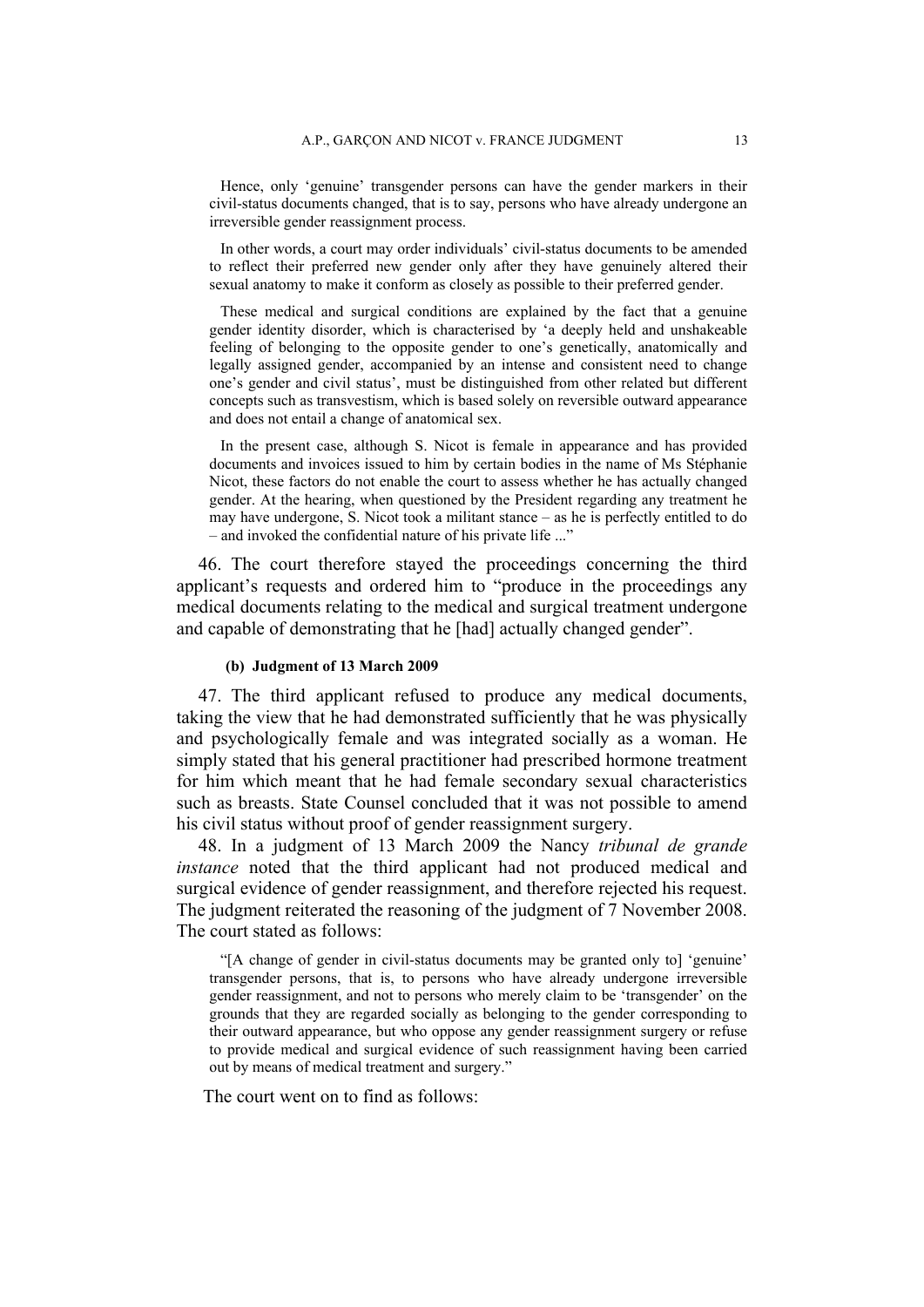"Granting S. Nicot's request would effectively amount to the creation by the courts of a 'third gender', namely persons of female appearance who nevertheless continue to have a male external sexual anatomy but can marry a man. In the opposite case, a person who is male in appearance would continue to have female genitalia and could thus give birth to a child!!! As the case-law currently stands, such a situation is wholly prohibited."

## *2. Judgment of the Nancy Court of Appeal of 3 January 2011*

49. In a judgment of 3 January 2011 the Nancy Court of Appeal upheld the judgment of 13 March 2009. It stressed in particular that "the request for a change in civil status [did] not necessarily require proof of surgical change such as the removal or alteration of the genitalia, or plastic surgery", but implied that "the irreversible nature of the gender reassignment process be established in advance". The court went on to find that the third applicant "[had] not provided such intrinsic proof, which [could] on no account derive from the fact that he [was] regarded by others as female". It added that respect for private life could not result in the third applicant being exempted from this "obligation to provide proof, which [was] not designed to confuse transgenderism and transsexualism but which, besides the inalienability of civil status, [was] aimed at ensuring the consistency and reliability of civilstatus records". That requirement, which was legitimate and in no way discriminatory, was not in breach of Article 14 of the Convention, and it was not the court's task to remedy the deficiencies in the evidence adduced by the third applicant.

### *3. Court of Cassation judgment of 13 February 2013*

## **(a) Grounds of appeal**

50. The third applicant lodged an appeal on points of law against the judgment of 3 January 2011. He argued that the right to respect for private life entailed the right to define one's gender identity and to have civil-status documents amended to reflect one's preferred gender, without a prior obligation to undergo an irreversible gender reassignment process and provide proof thereof. In finding that he should have furnished proof of this irreversible process, the Court of Appeal had therefore breached Article 8 of the Convention, especially since neither the principle of the inalienability of civil status nor the need for consistency and reliability of civil-status records made it necessary for individuals to undergo an irreversible process of gender reassignment, and provide proof thereof, in order to have their civil-status documents amended. The third applicant added that it was discriminatory and contrary to Article 14 of the Convention to make individuals' right to have their civil-status documents amended to reflect their preferred gender conditional upon proof that they had undergone irreversible gender reassignment.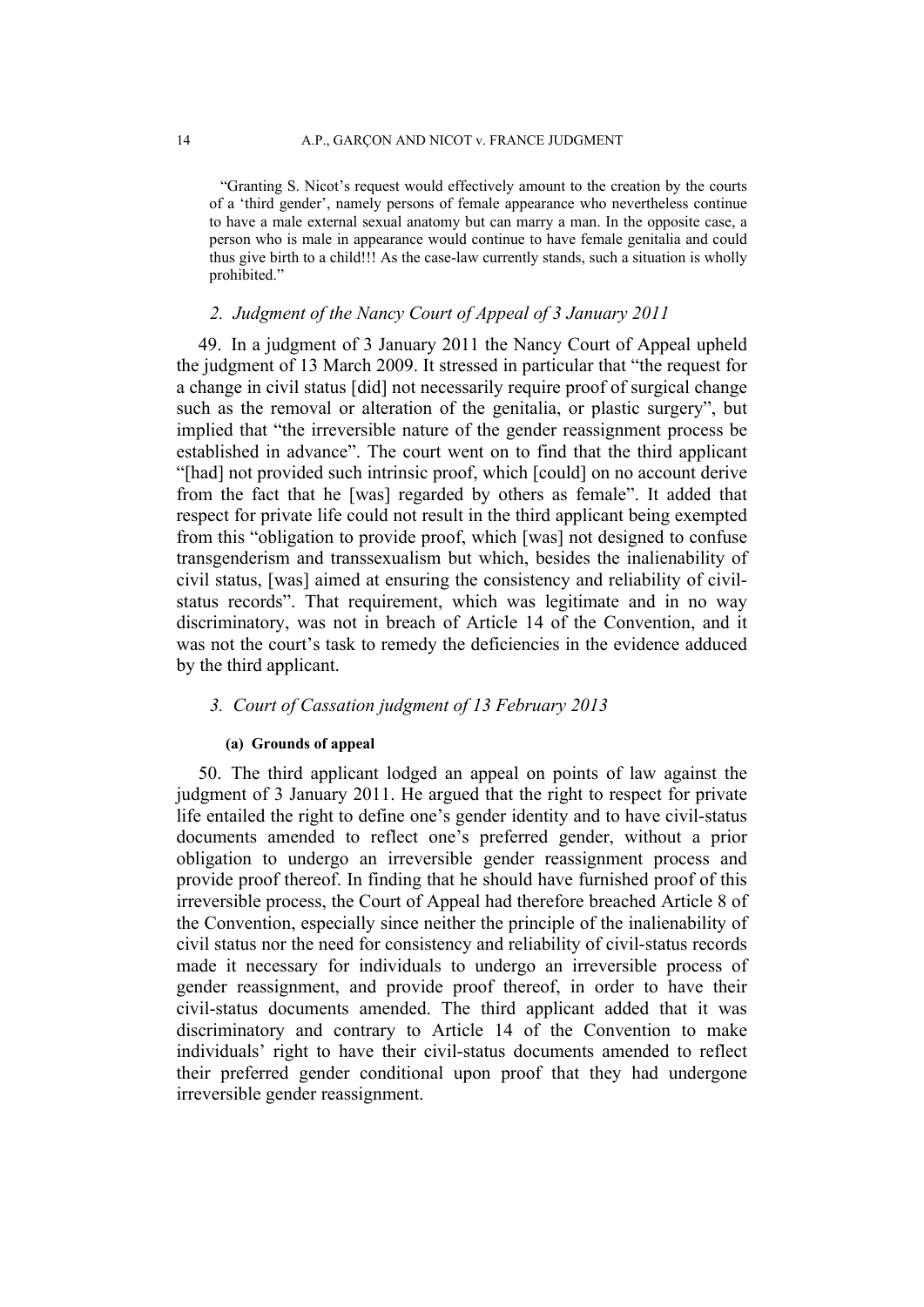#### **(b) Judgment of 13 February 2013**

51. The third applicant's appeal was examined at the same time as the second applicant's.

52. On 13 February 2013 the Court of Cassation (First Civil Division) dismissed the appeal on the following grounds:

"... In order to substantiate a request for correction of the gender markers on a birth certificate, the person concerned must demonstrate, in view of the widely accepted position within the scientific community, that he or she actually suffers from the gender identity disorder in question and that the change in his or her appearance is irreversible.

Given that [the third applicant] has not furnished intrinsic evidence of the irreversible nature of the gender reassignment process in his case, which cannot derive from the sole fact that he is seen by others as female, the dismissal of his claims by the Court of Appeal did not infringe the principles laid down under Articles 8 and 14 of the Convention ..., but rather struck a fair balance between the requirements of legal certainty and the inalienability of civil status on the one hand, and the protection of private life on the other ..."

## II. REPORT BY THE HIGH AUTHORITY FOR HEALTH

53. In November 2009 the High Authority for Health published a report entitled "Medical treatment of gender identity disorders in France – situation and outlook".

54. Among other things, the report advocated a "care pathway" involving several stages. The first consisted in diagnosing and assessing the "gender identity disorder"; the aim was to "avoid, as far as possible, unwarranted irreversible changes". The second stage consisted in "real-life experience", the aim being to study the individual's capacity to live in the desired role. The person lived full-time in the desired gender role in his or her daily life and social and professional activities, and demonstrated his or her social integration in that role, chose a new forename and informed family members of the intended change. The third stage consisted in hormone substitution, whereby exogenous hormones were administered "in order to eliminate the secondary sexual characteristics of the sex of origin and replace them as fully as possible with those of the opposite sex". The fourth stage consisted in reassignment surgery. The report specified in that regard that, although most transgender persons wished to have reassignment surgery, it was contraindicated for some patients on medical grounds, while others felt that this step was not necessary in their case and that, for instance, hormone substitution, "peripheral" surgery and speech therapy were sufficient to give them the appearance of belonging to the other gender and allowing them to be recognised as such by society. The report further observed that a reluctance to undergo surgery might also be due to the considerable technical difficulties and the secondary effects linked to the operations.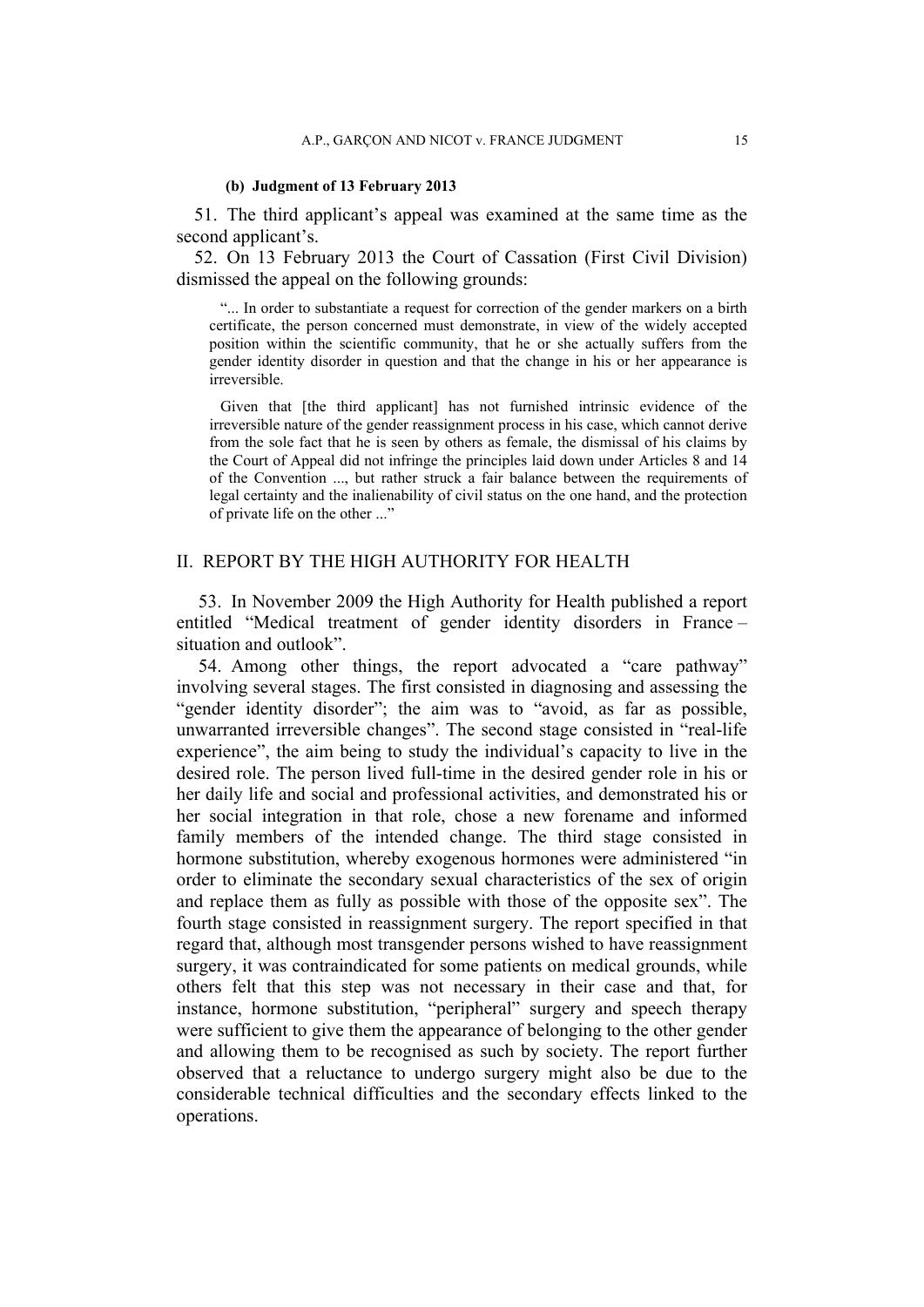### III. RELEVANT DOMESTIC LAW AND PRACTICE

## **A. Code of Civil Procedure**

55. The relevant provisions of the Code of Civil Procedure read as follows:

#### **Article 11**

"The parties must cooperate in the investigative measures. The judge may draw all the appropriate inferences from a failure or refusal to do so. ..."

#### **Article 143**

"The facts on which the outcome of the dispute depends may, at the parties' request or of the judge's own motion, be the subject of any legally admissible investigative measure."

#### **Article 144**

"Investigative measures may be ordered in any event where the judge does not have sufficient information to determine the case."

#### **Article 147**

"The judge must confine the choice of measures to what is sufficient in order to resolve the dispute, focusing on choosing the simplest and least costly option."

#### **Article 232**

"The judge may seek clarifications from any person of his or her choosing, in the form of observations, a consultation or an expert assessment on a factual issue which requires technical knowledge."

#### **Article 263**

"An expert assessment should be ordered only in cases where observations or a consultation would not provide the judge with sufficient clarification."

### **B. Case-law of the Court of Cassation**

56. In two judgments of 11 December 1992 (nos. 91-11900 and 91-12373; Bulletin 1992 AP no. 13), the Court of Cassation, sitting as a full court, held as follows:

"Where a person with a gender identity disorder no longer possesses all the characteristics of his or her original sex and has taken on a physical appearance closer to that of the opposite sex, which matches his or her social behaviour, the principle of respect for private life warrants amending the civil-status records to indicate the sex corresponding to the person's appearance."

The Court of Cassation stressed that "the principle of the inalienability of civil status [did] not preclude such amendment". It therefore quashed the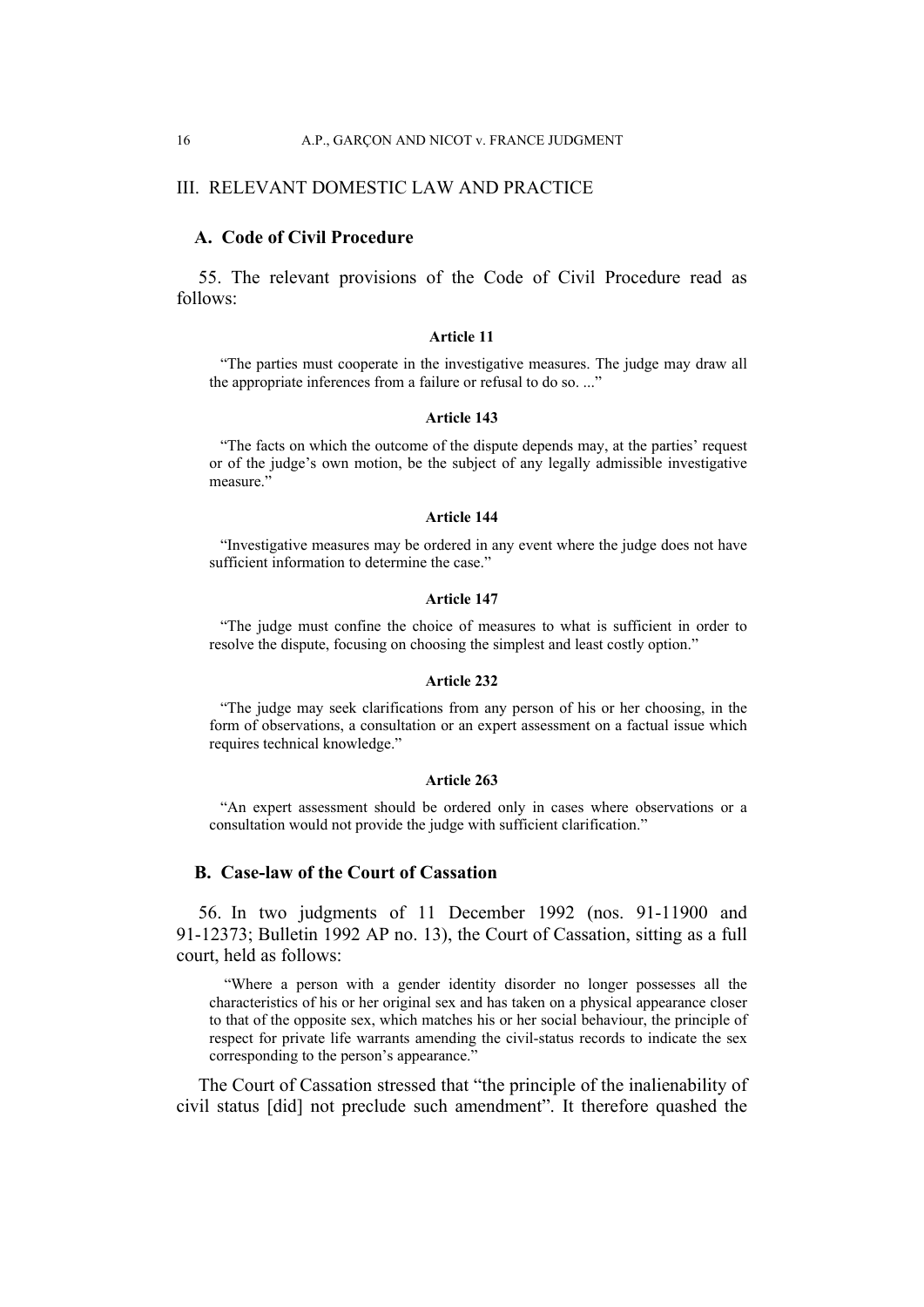contested judgments, which had dismissed requests from transgender persons to have the gender markers on their birth certificates corrected.

57. In the second of these cases the appellant had unsuccessfully requested the appellate court to order an expert medical assessment in order to demonstrate the feminisation process he had undergone and establish that he was transgender. The Court of Cassation noted that, while the fact that the appellant was female was attested to by a certificate from the surgeon who had performed the operation and the unofficial opinion of a doctor consulted by the appellant, the actual existence or otherwise of a gender identity disorder could be established only by means of an expert assessment. It therefore criticised the impugned judgment for refusing the request.

58. The Court of Cassation, sitting in plenary, thus established in 1992 five conditions for amending the indication of gender on a person's birth certificate. The person concerned had to (1) have a gender identity disorder, (2) have undergone medical and surgical treatment with a therapeutic purpose, (3) no longer have all the characteristics of the sex assigned at birth, (4) have taken on a physical appearance close to that of the other sex, and (5) display social behaviour corresponding to that sex. However, in two judgments delivered on 7 June 2012 (Bulletin 2012, I, nos. 123 and 124), one of which concerned the first applicant's case, the First Civil Division found as follows:

"In order to substantiate a request for correction of the gender markers on a birth certificate, the person concerned must demonstrate, in view of the widely accepted position within the scientific community, that he or she actually suffers from the gender identity disorder in question and that the change in his or her appearance is irreversible."

The First Civil Division confirmed that approach on 13 February 2013 (see paragraphs 40 and 52 above).

### **C. Decree no. 2010-125 of 8 February 2010**

59. Decree no. 2010-125 of 8 February 2010 removed the reference to "early gender identity disorder" from the annex to Article D. 322-1 of the Social Security Code concerning the medical criteria used to define "long-term psychiatric disorders" within the category of long-term disorders.

## **D. Circular no. CIV/07/10 of 14 May 2010 on requests for a change of gender in civil-status documents**

60. The Minister of Justice and Freedoms issued Circular no. CIV/07/10, requesting Principal State Counsel attached to the Court of Cassation, and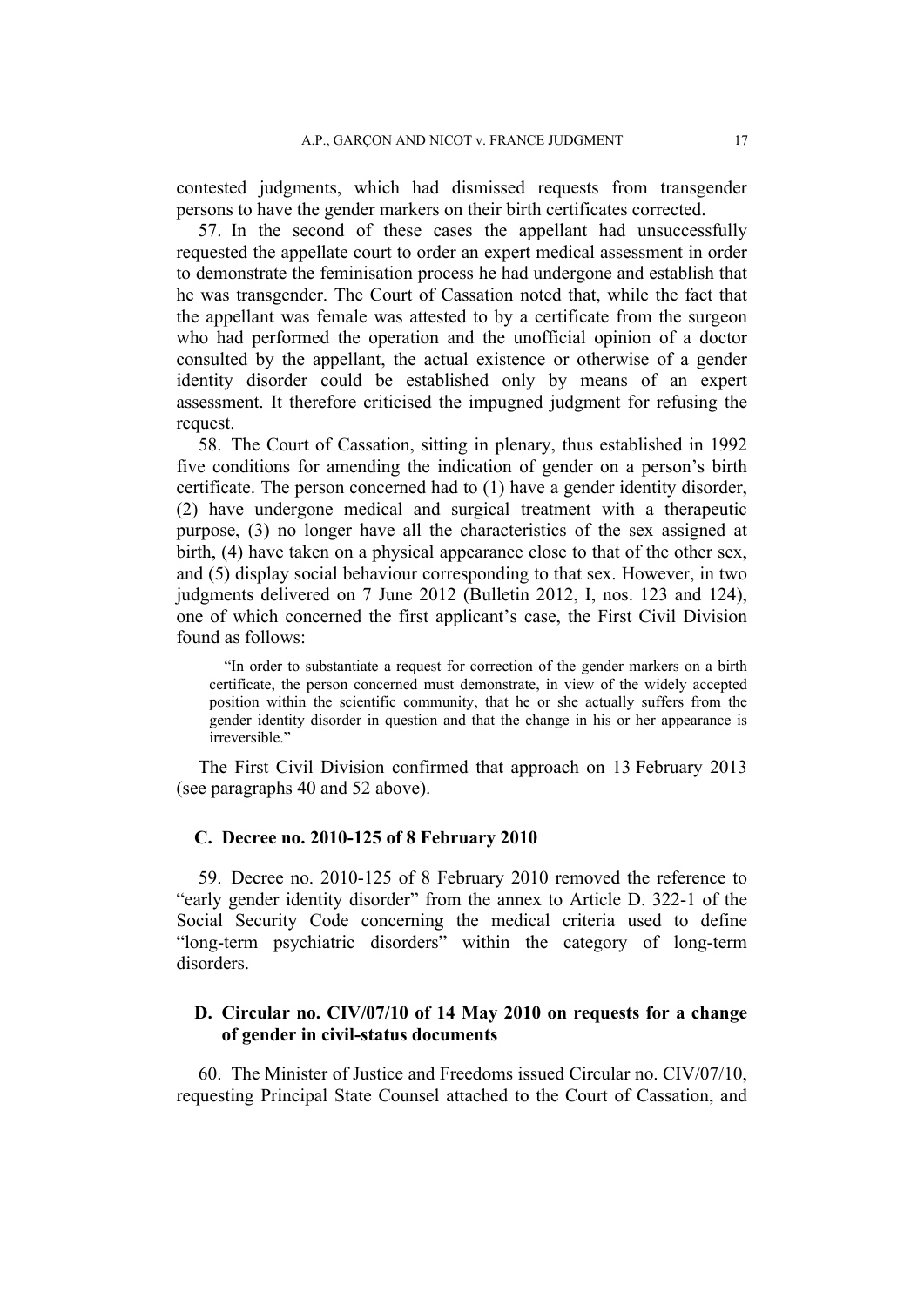State Counsel and Principal State Counsel at the appellate courts, as follows:

"...[to] respond favourably to requests for a change in civil status [from transsexual or transgender persons] where hormone treatments producing permanent physical or physiological change, combined as appropriate with plastic surgery (breast prostheses or removal of mammary glands, facial plastic surgery, etc.) have resulted in an irreversible change of gender, without requiring removal of the genitalia."

The circular also requested them to "seek an expert assessment only if the information provided raise[d] serious doubts as to whether the person concerned [was] transgender".

## **E. Reply by the Minister of Justice and Freedoms to Written Question no. 14524 (Senate Official Gazette, 30 December 2010)**

61. Written Question no. 14524 (Senate Official Gazette, 22 July 2010, p. 1904) asked the Minister of Justice and Freedoms to clarify the meaning of the word "irreversible" in Circular no. CIV/07/10 of 14 May 2010.

62. The Minister of Justice and Freedoms replied as follows (Senate Official Gazette, 30 December 2010, p. 3373):

"The concept of irreversible gender reassignment alluded to in the circular of 14 May 2010 refers to Council of Europe Recommendation no. 1117 on the conditions of transsexuals, which is cited in the report by the High Authority for Health entitled 'Treatment of gender identity disorders in France – situation and outlook'. This is a medical rather than a legal concept. According to some specialists, irreversible reassignment may result from hormone substitution, which erases certain physiological characteristics, including fertility, sometimes irreversibly. It is for the persons concerned to furnish evidence in this regard, in particular by producing certificates from recognised specialists in this field (psychiatrists, endocrinologists and, where appropriate, surgeons) who have overseen their gender transition. State Counsel's opinion should then be based, case by case, on the medical documents produced by the person concerned."

## **F. Opinion of the National Advisory Commission on Human Rights (CNCDH) of 27 June 2013**

63. In January 2013 the Minister of Justice and the Minister of Women's Rights addressed two questions to the National Advisory Commission on Human Rights concerning the definition of and position regarding "gender identity" in French law and the conditions for amending the indication of gender in civil-status documents. The Commission heard evidence from researchers, law lecturers, representatives of associations and members of the Senate, and took into consideration written contributions from non-governmental organisations, doctors, social science researchers and rights advocates.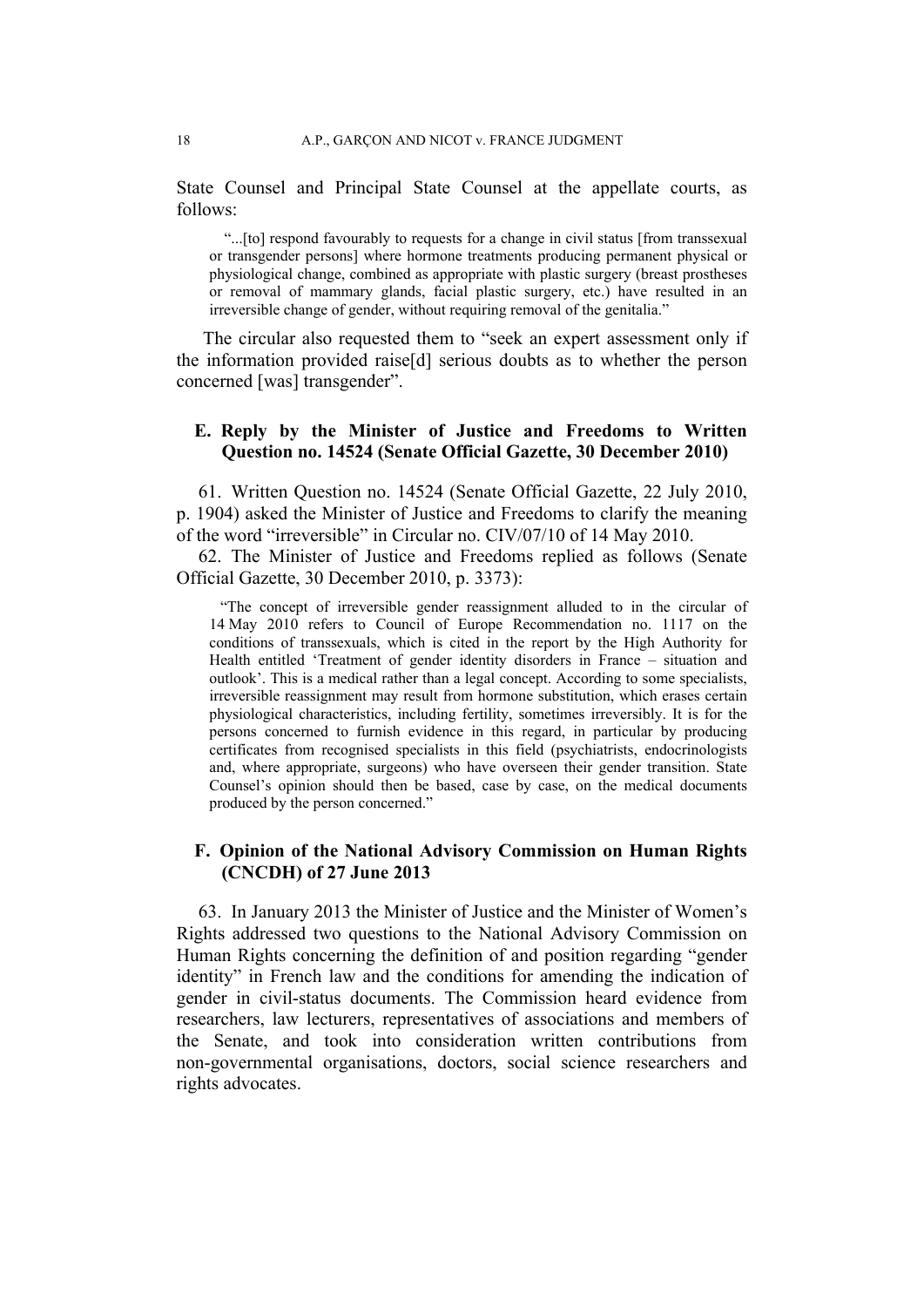64. In an opinion of 27 June 2013 the CNCDH noted that the Court of Cassation judgments of 7 June 2012 and 13 February 2013, cited above, established two conditions for changing the indication of gender in civil-status documents, namely a diagnosis of gender identity disorder and an irreversible change in physical appearance. It observed that "although surgery [was] not a requirement, the law nevertheless require[d] irreversible medical treatment, which entail[ed], among other things, sterilisation". The CNCDH also observed that the notion of irreversibility, which was "ill-defined and difficult to prove ... frequently result[ed] in a request for an expert medical assessment" and that, since the rulings on this point differed from one court to another, there were substantial inequalities in the situations of transgender persons in this regard. It added that the expert medical assessments were seen as intrusive and humiliating by the persons concerned and contributed to the protraction of the process of changing gender in civil-status documents, and that the amount of evidence required by the case-law, and the frequency of requests for expert assessments, raised the issue of the suspicions that all too often surrounded transgender people and which they perceived as a kind of denial of their identity.

65. The CNCDH went on to advocate abolishing the medical requirements. In that regard it took the view that, viewed in a judicial context, the requirement to demonstrate the existence of "gender dysphoria" was problematic in so far as "the wording itself appear[ed] to endorse the view of transgender identity as an illness, although gender identity disorders [had] been removed from the list of psychiatric disorders [by Decree no. 2010-125 of 8 February 2010]". According to the CNCDH, such a condition, which was required for the purposes of differential diagnosis strictly in the context of the medical procedures undergone by transgender persons, contributed in a judicial context to the stigmatisation of these persons and to a lack of understanding of transgender identity. With regard to the requirement to prove an irreversible change in physical appearance, the CNCDH stressed as follows:

"23. ... This condition obliges the persons concerned to undergo medical treatments with very far-reaching consequences which entail an obligation to be sterilised. This obligation does not necessarily involve gender reassignment surgery but may be achieved by means of hormone treatment, which, according to the High Authority for Health, is liable to lead to irreversible metabolic changes if taken over a long period. Different patients appear to react differently to hormone treatment, with effects (including sterility) being produced after varying periods of time. In other words, the judicial proceedings depend on the – uncertain – progress of the medical procedure, thus contributing to considerable inequalities between the persons concerned. Furthermore, the irreversible nature of the change in physical appearance is difficult to prove and very often, in the courts' view, warrants recourse to an expert medical assessment, despite the recommendations of the circular of 14 May 2010, which called on judges to 'seek an expert assessment only if the information provided raises serious doubts as to whether the person concerned is transgender'. Besides the cost to the person concerned, expert assessments are a factor in making the proceedings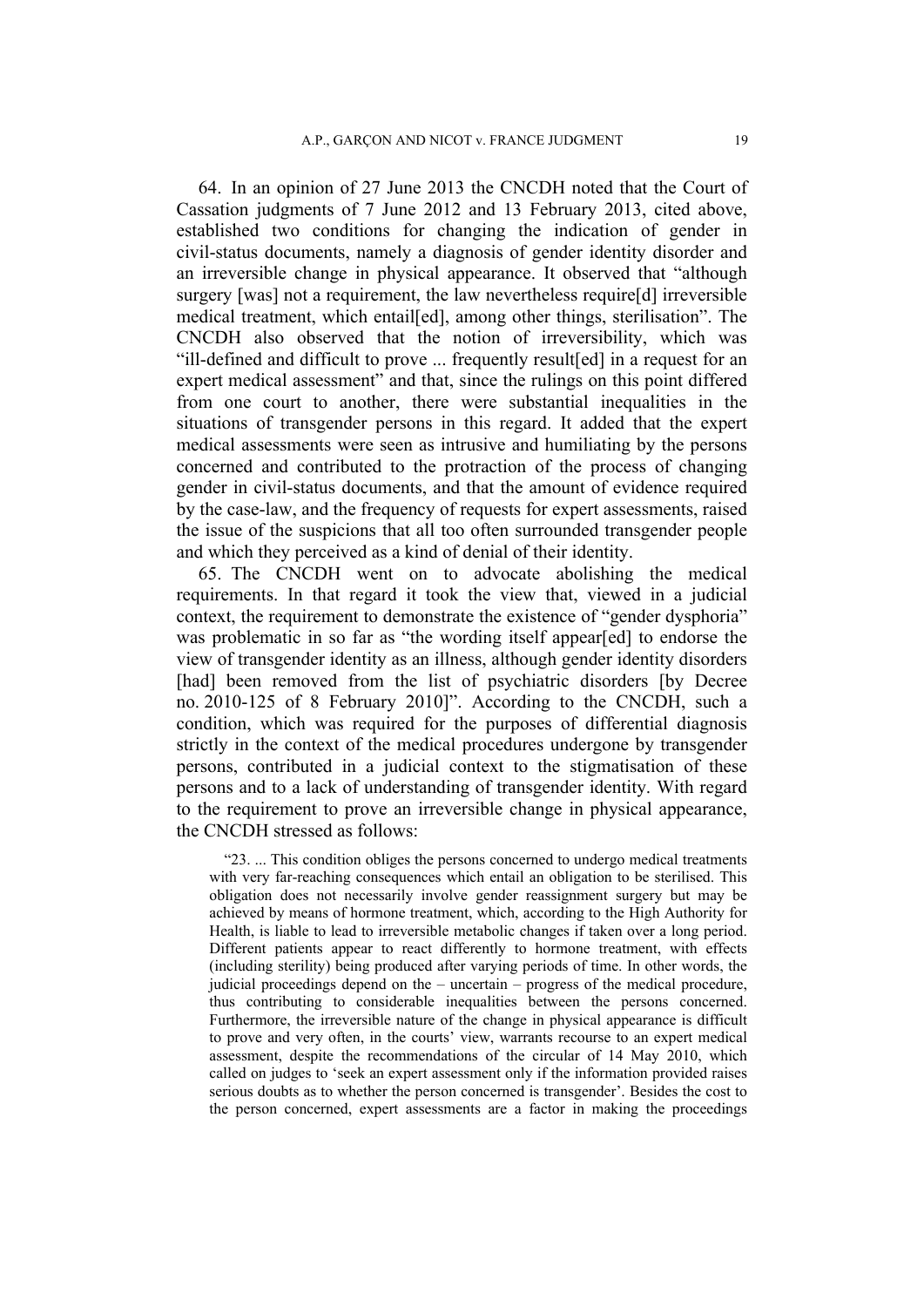unacceptably long. Moreover, when hormone treatment is insufficient to prove the irreversible nature of the change in physical appearance, persons seeking a change of gender in their civil-status documents are often forced, as a last resort, to agree to surgery (in particular a penectomy or mastectomy). The medical requirements laid down by the law are therefore problematic in so far as some people who do not wish to have recourse to these treatments and operations nevertheless agree to this constraint in the hope of securing a successful outcome in the judicial proceedings concerning them. Consequently, the CNCDH calls for an end to any requirement to undergo gender reassignment, whether through hormone treatment entailing sterility or through recourse to surgery. ..."

## **G. Draft legislation**

66. A bill on the protection of gender identity (no. 216) was registered with the Presidency of the Senate on 11 December 2013. It is aimed at defining a procedure enabling transgender persons to obtain, within a reasonable time and without being required to undergo any medical or surgical treatment, a change of gender in their civil-status documents and the corresponding change of forename. The reasoning included the following passage:

"Four Court of Cassation judgments [of 7 June 2012 and 13 February 2013] established the principle whereby 'in order to substantiate a request for correction of the gender markers on a birth certificate, the person concerned must demonstrate, in view of the widely accepted position within the scientific community, that he or she actually suffers from the gender identity disorder in question and that the change in his or her appearance is irreversible'. Two conditions are therefore established: a diagnosis of gender identity disorder and an irreversible change in physical appearance. While the law does not require a surgical operation, it does require irreversible medical treatment entailing sterilisation."

67. A further bill, on gender identity, drafted by the National Transgender Association in May 2014, is designed to enable transgender persons to obtain a change in civil status without satisfying any medical requirements and without going through the courts. Referring to the Court of Cassation judgments of 7 June 2012 and 13 February 2013, the explanatory memorandum stresses that "while the Court of Cassation does not explicitly require a surgical operation, it does nevertheless, through the nebulous criterion of an irreversible change in appearance, require medical treatment entailing sterilisation". The explanatory memorandum adds that "the interpretation of this criterion by most of the courts amounts to requiring the transgender person to undergo a surgical operation resulting in sterility".

## **H. Law on the modernisation of justice in the twenty-first century**

68. Section 56 of the Law on the modernisation of justice in the twenty-first century (enacted on 12 October 2016) introduced the following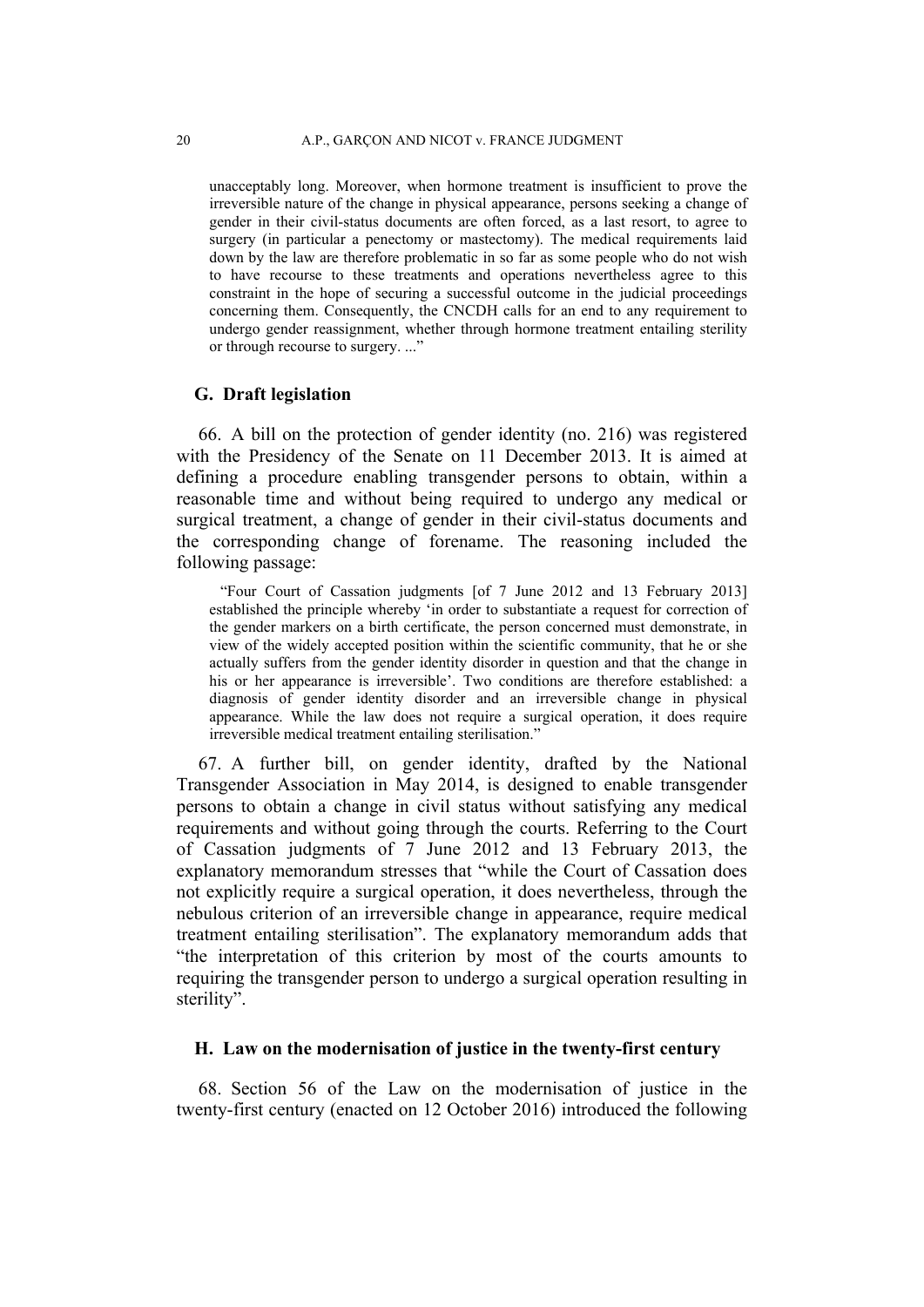Articles into the Civil Code, concerning amendments to the indication of gender in civil-status documents:

#### **Article 61-5**

"Adults or emancipated minors who demonstrate on the basis of a sufficient combination of circumstances that the gender indicated in their civil-status documents does not correspond to the gender with which they identify, and with which others identify them, may have that indication amended.

The main circumstances taken into account, proof of which may take any form, shall be the following:

1. the fact that the persons concerned identify themselves publicly as belonging to the preferred gender;

2. the fact that they are known by family, friends or colleagues as belonging to the preferred gender;

3. the fact that they have had their forename changed so that it corresponds to their preferred gender."

#### **Article 61-6**

"The application shall be made to the *tribunal de grande instance*.

The applicant shall state his or her free and informed consent to the change of gender in the civil-status documents and shall produce any available evidence in support of the application.

The fact that an applicant has not undergone medical treatment, surgery or sterilisation shall not constitute grounds for refusing the request.

The court shall note the fact that the applicant satisfies the conditions laid down in Article 61-5 and shall order the amendment of the indication of gender and, as applicable, of the individual's forenames, in the civil-status documents."

#### **Article 61-7**

"At the request of State Counsel, an entry shall be made in the margin of the individual's birth certificate recording the change of gender and, as applicable, of forenames. This shall be done within fifteen days from the date on which the corresponding decision becomes final.

By way of derogation from Article 61-4, changes to forenames related to a change of gender shall be entered in the margin of the civil-status documents of spouses and children only with their consent or that of their legal representatives.

Articles 100 and 101 shall be applicable to changes of gender."

#### **Article 61-8**

"A change of gender in civil-status documents shall have no implications for obligations entered into *vis-à-vis* third parties or parent-child relationships established prior to the change."

69. On 17 November 2016 the Constitutional Council found section 56 of the Law to be compatible with the Constitution (Decision no. 2016-739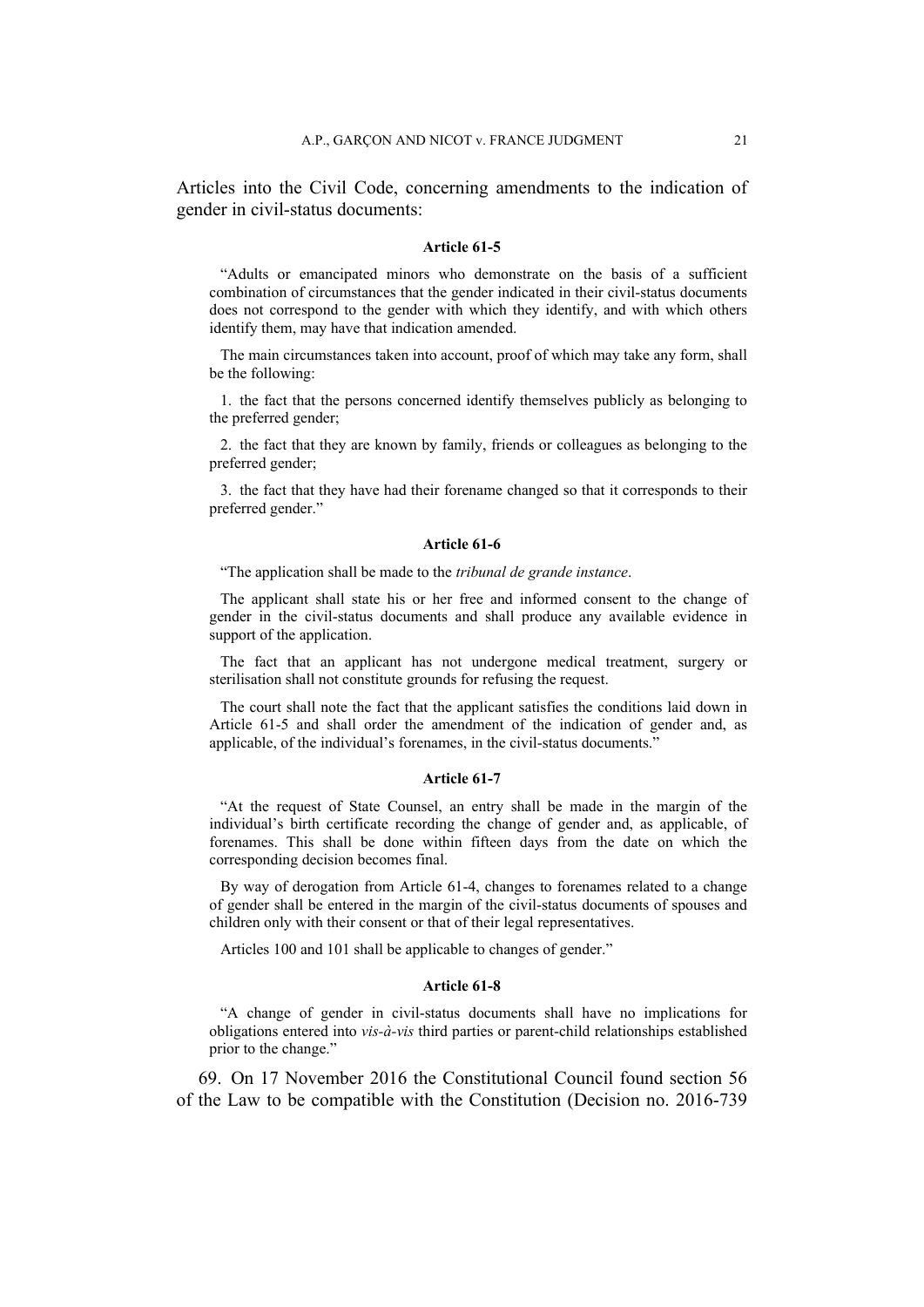DC). It stressed in particular that "in enabling persons to obtain the amendment of the gender markers in their civil-status documents without requiring them to undergo medical treatment, surgery or sterilisation, the provisions [did] not infringe in any way the principle of the protection of human dignity".

## IV. COMPARATIVE-LAW MATERIALS

70. It emerges from a document entitled "Trans Rights Europe Map 2016", published on 22 April 2016 by the non-governmental organisation Transgender Europe (see also "Discrimination on grounds of sexual orientation and gender identity in Europe", Council of Europe Publishing, June 2011, and the comparative-law materials referred to in the judgment in *Y.Y. v. Turkey* (no. 14793/08, §§ 35-43, ECHR 2015 (extracts)), that at that time legal recognition of the gender identity of transgender persons was not possible in seven Council of Europe member States (Albania, Andorra, Cyprus, Liechtenstein, Monaco, San Marino and the former Yugoslav Republic of Macedonia).

71. The document also makes clear that such recognition was subject to a legal requirement to undergo sterilisation in twenty-four Council of Europe member States (Armenia, Azerbaijan, Belgium, Bosnia and Herzegovina, Bulgaria, Croatia, Czech Republic, Finland, France, Georgia, Greece, Latvia, Lithuania, Luxembourg, Montenegro, Norway, Romania, the Russian Federation, Serbia, Slovakia, Slovenia, Switzerland, Turkey and Ukraine). It was possible in sixteen member States without a legal requirement to undergo sterilisation (Austria, Denmark, Estonia, Germany, Hungary, Iceland, Ireland, Italy, Malta, Moldova, the Netherlands, Poland, Portugal, Spain, Sweden and the United Kingdom). France (see paragraph 68 above) and Norway (following a Law of 17 June 2016) have since joined the second category. The number of member States in which recognition is not subject to a legal requirement to undergo sterilisation has thus risen to eighteen (nineteen in Europe, counting Belarus), compared with twenty-two countries in which it is. In several of the countries concerned, the abolition of this requirement is the result of recent legal developments (an Administrative Court judgment of 27 February 2009 in Austria; a Law of 15 March 2010 in Portugal; a Federal Constitutional Court judgment of 11 January 2011 in Germany; a Law of 22 May 2013 in Sweden; a Law of 18 December 2013 in the Netherlands; a Law of 11 June 2014 in Denmark; a Law of 1 April 2015 in Malta; a Law of 15 July 2015 in Ireland; a Court of Cassation judgment of 21 July 2015 in Italy; a Law of 17 June 2016 in Norway; and a Law of 12 October 2016 in France). It appears also that a number of member States are currently reviewing or intend to review the conditions for legal recognition of the identity of transgender persons in order to remove any that appear unreasonable (Council of Europe Steering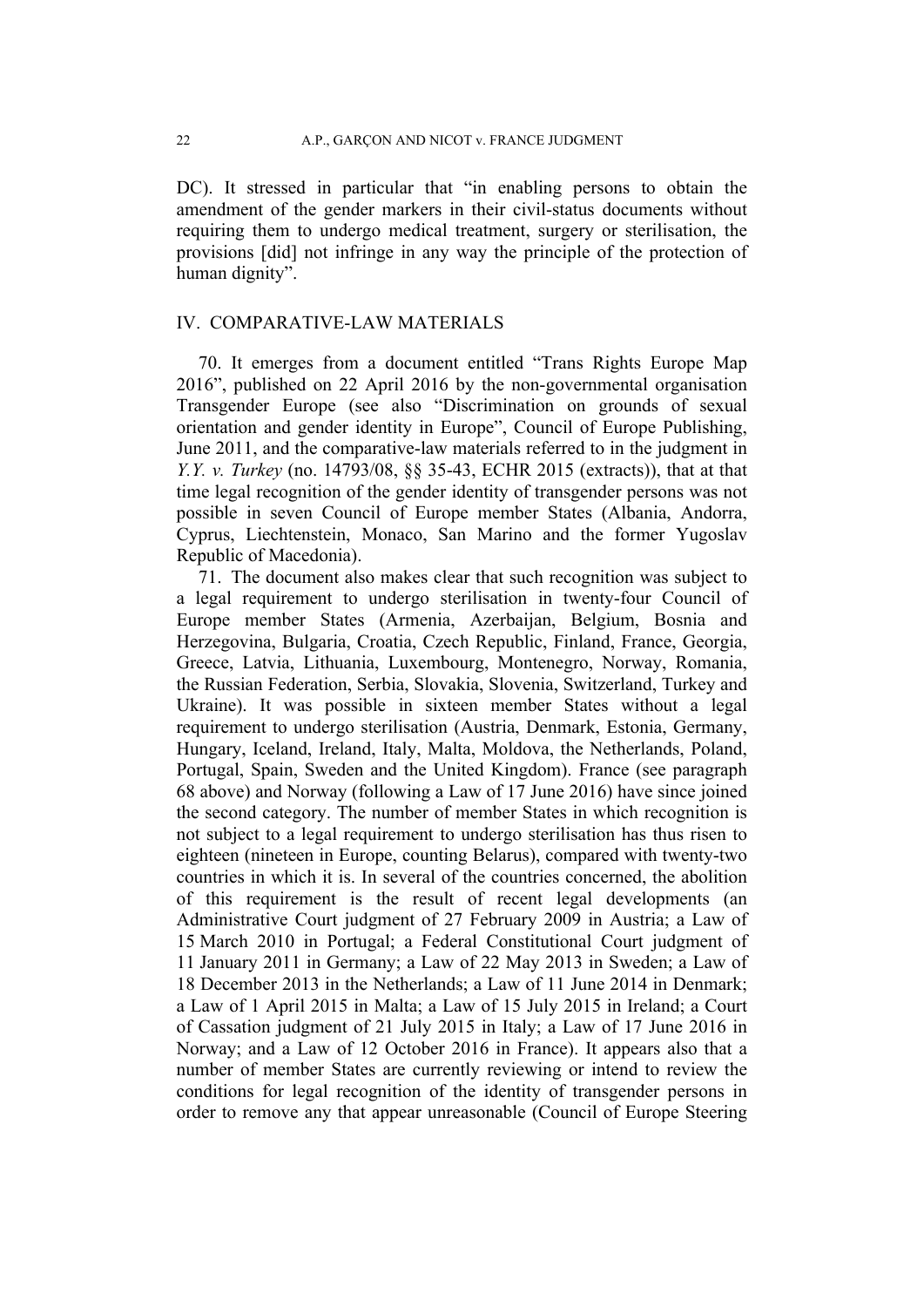Committee for Human Rights: Report on the implementation of Recommendation CM/Rec(2010)5 of the Committee of Ministers to member States on measures to combat discrimination on grounds of sexual orientation or gender identity – CDDH(2013)R77 Addendum VI, 21 March 2013).

72. It also emerges from this last document in particular that a psychiatric diagnosis is among the prerequisites for legal recognition of transgender identity in thirty-six European countries, with only Denmark, Iceland, Malta and Norway having enacted legislation establishing a recognition procedure that excludes such a diagnosis (two of the seventeen Autonomous Communities in Spain also have similar legislation).

## V. INTERNATIONAL MATERIALS

## **A. Council of Europe**

### *1. Commissioner for Human Rights of the Council of Europe*

73. In October 2009 the Commissioner for Human Rights of the Council of Europe published an issue paper entitled "Human rights and gender identity" in which he adopted a stance against making legal recognition of the gender identity of transgender persons subject to irreversible sterilisation surgery. The Commissioner stated as follows:

 $\ddot{\phantom{a}}$ 

It should be stressed that the eligibility conditions for the change of sex in documents vary widely across Europe. It is possible to roughly distinguish three categories of countries. In the first category, no provision at all is made for official recognition. As pointed out above, this is in clear breach of established jurisprudence of the ECtHR. In the second and smaller category of countries, there is no requirement to undergo hormonal treatment or surgery of any kind in order to obtain official recognition of the preferred gender. Legal gender recognition is possible by bringing evidence of gender dysphoria before a competent authority, such as experts from the Ministry of Health (in Hungary), the Gender Reassignment Panel (in the UK) or a doctor or clinical psychologist. In the third category of countries, comprising most Council of Europe member states, the individual has to demonstrate:

1. that (s)he has followed a medically supervised process of gender reassignment – often restricted to certain state appointed doctors or institutions;

2. that (s)he has been rendered surgically irreversibly infertile (sterilisation), and/or

3. that (s)he has undergone other medical procedures, such as hormonal treatment.

Such requirements clearly run counter to the respect for the physical integrity of the person. To require sterilisation or other surgery as a prerequisite to enjoy legal recognition of one's preferred gender ignores the fact that while such operations are often desired by transgender persons, this is not always the case. Moreover, surgery of this type is not always medically possible, available, or affordable without health insurance funding. The treatment may not be in accordance with the wishes and needs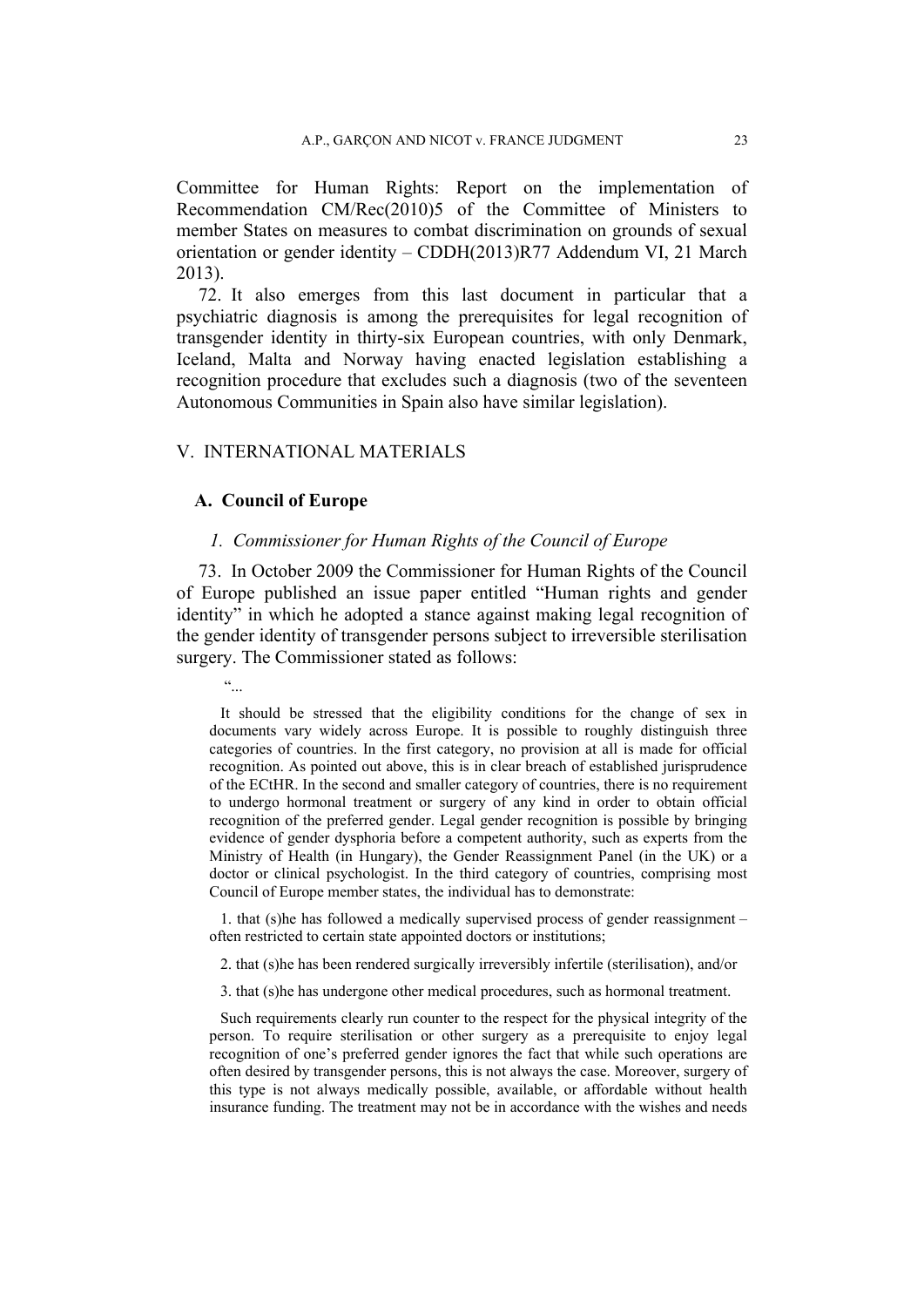of the patient, nor prescribed by his/her medical specialist. Yet the legal recognition of the person's preferred gender identity is rendered impossible without these treatments, putting the transgender person in a limbo without any apparent exit. It is of great concern that transgender people appear to be the only group in Europe subject to legally prescribed, state-enforced sterilisation.

It needs to be noted that many transgender people, and probably most transsexual persons among them, choose to undergo this treatment, often including the elimination of procreative organs. The treatment is often desired as a basic necessity by this group. However, medical treatment must always be administered in the best interests of the individual and adjusted to her/his specific needs and situation. It is disproportionate for the state to prescribe treatment in a 'one size fits all' manner. The basic human rights concern here is to what extent such a strong interference by the state in the private lives of individuals can be justified and whether sterilisation or other medical interventions are required to classify someone as being of the one sex or the other.

... States which impose intrusive physical procedures on transgender persons effectively undermine their right to found a family.

## *2. Committee of Ministers and Parliamentary Assembly of the Council of Europe*

74. On 31 March 2010 the Committee of Ministers of the Council of Europe adopted Recommendation CM/Rec(2010)5 on measures to combat discrimination on grounds of sexual orientation or gender identity. It stated in particular that "[p]rior requirements, including changes of a physical nature, for legal recognition of a gender reassignment, should be regularly reviewed in order to remove abusive requirements", and that "[m]ember states should take appropriate measures to guarantee the full legal recognition of a person's gender reassignment in all areas of life, in particular by making possible the change of name and gender in official documents in a quick, transparent and accessible way" (Appendix, points 20 and 21).

75. In Resolution 1728 (2010), adopted on 29 April 2010, on discrimination on the basis of sexual orientation and gender identity, the Parliamentary Assembly of the Council of Europe called on States to "... ensure in legislation and in practice [the] right [of transgender persons] to ... official documents that reflect an individual's preferred gender identity, without any prior obligation to undergo sterilisation or other medical procedures such as sex reassignment surgery and hormonal therapy" (point 16.11.2).

76. On 26 June 2013 the Parliamentary Assembly further adopted Resolution 1945 (2013), entitled "Putting an end to coerced sterilisations and castrations", in which it noted as follows:

...

 $\cdot$ ..."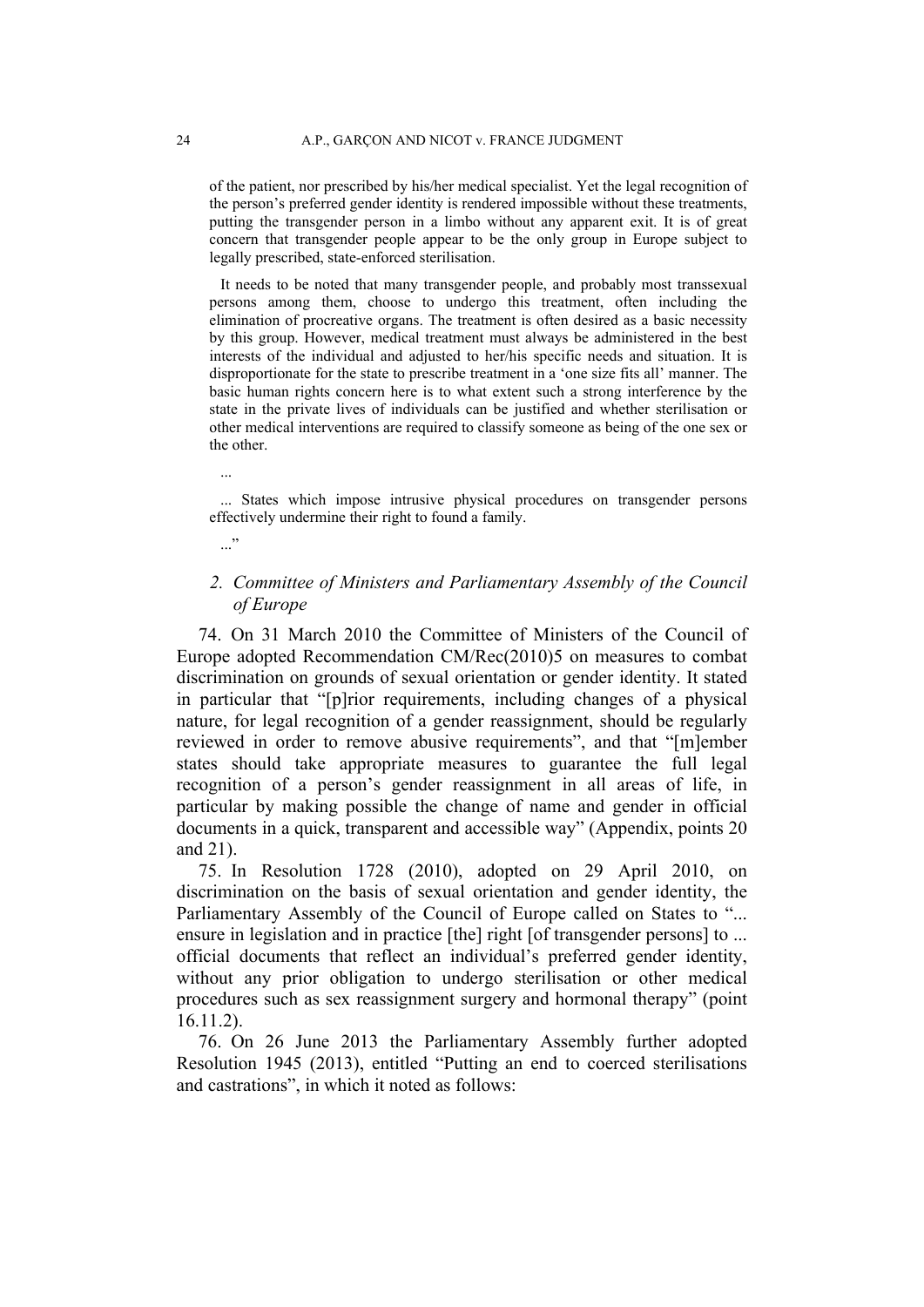"... there is a small but significant number of both sterilisations and castrations which would fall under the various definitions of 'coerced'. These are mainly directed against transgender people, Roma women and convicted sex offenders. Neither forced nor coerced sterilisations or castrations can be legitimated in any way in the 21st century – they must stop" (point 4).

It therefore urged the member States to "revise their laws and policies as necessary to ensure that no one can be coerced into sterilisation or castration in any way for any reason" (point 7.1).

77. On 22 April 2015 the Parliamentary Assembly adopted Resolution 2048 (2015) on discrimination against transgender people in Europe. This called on the member States, among other things, to abolish sterilisation and other compulsory medical treatment, as well as a mental health diagnosis, as a necessary legal requirement to recognise a person's gender identity in laws regulating the procedure for changing a name and registered gender, and to amend classifications of diseases used at national level and advocate the modification of international classifications, making sure that transgender people, including children, were not labelled as mentally ill, while ensuring stigma-free access to necessary medical treatment.

### **B. United Nations**

## *1. United Nations High Commissioner for Human Rights*

78. In her report of 17 November 2011 to the Human Rights Council, entitled "Discriminatory laws and practices and acts of violence against individuals based on their sexual orientation and gender identity" (A/HRC/19/41), the United Nations High Commissioner for Human Rights observed in particular that regulations in countries that recognised changes in gender often required, implicitly or explicitly, that applicants undergo sterilisation surgery as a condition of recognition (paragraph 72). She recommended in particular (paragraph 84 (h)) that States:

"[f]acilitate legal recognition of the preferred gender of transgender persons and establish arrangements to permit relevant identity documents to be reissued reflecting preferred gender and name, without infringements of other human rights."

## *2. Special Rapporteur on torture and other cruel, inhuman or degrading treatment or punishment*

79. In his report of 1 February 2013 to the United Nations Human Rights Council (A/HRC/22/53), the Special Rapporteur on torture and other cruel, inhuman or degrading treatment or punishment stressed the following (paragraph 78):

"In many countries transgender persons are required to undergo often unwanted sterilization surgeries as a prerequisite to enjoy legal recognition of their preferred gender. In Europe, 29 States require sterilization procedures to recognize the legal gender of transgender persons. In 11 States where there is no legislation regulating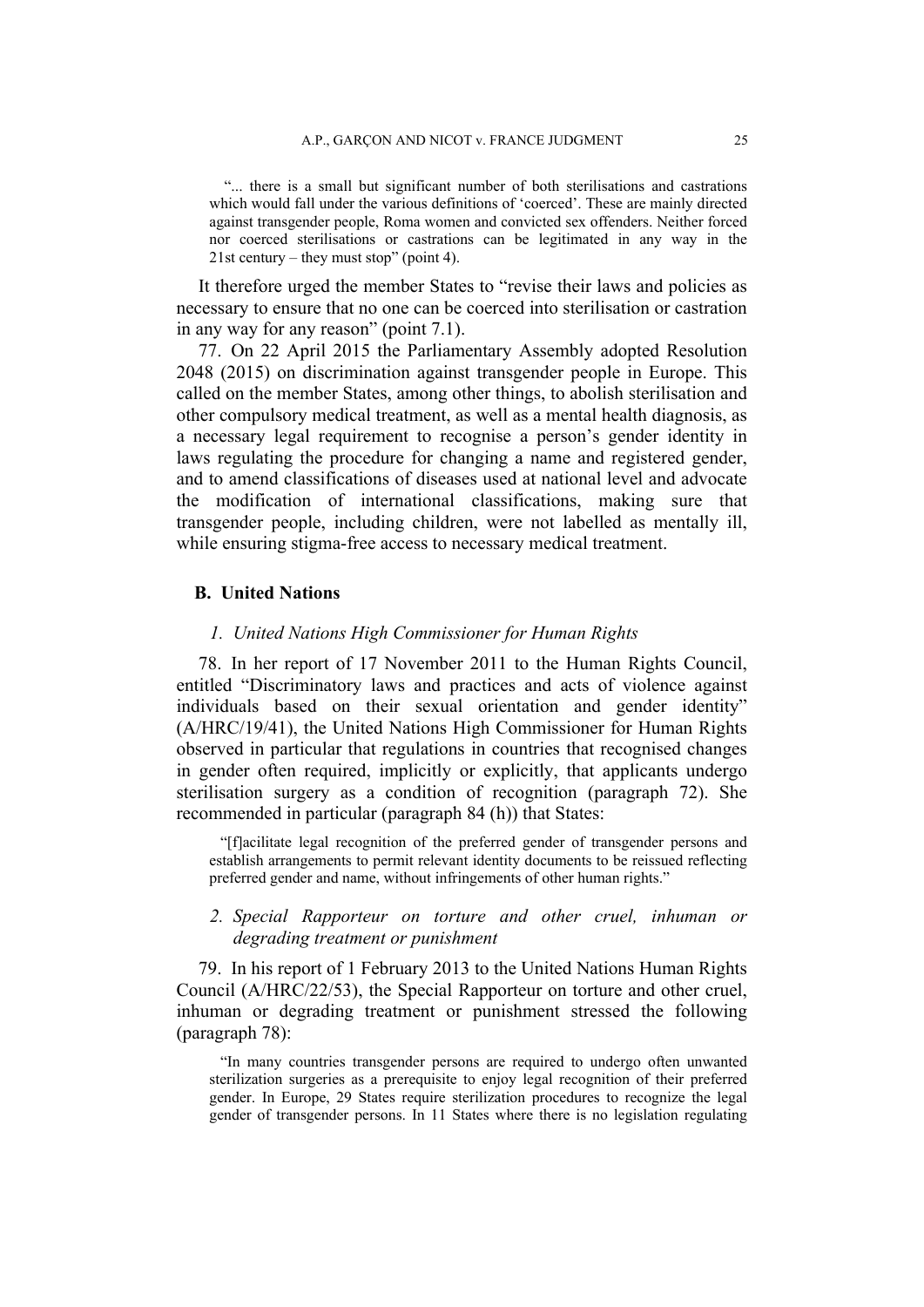legal recognition of gender, enforced sterilization is still practised. As at 2008, in the United States of America, 20 states required a transgender person to undergo 'gender-confirming surgery' or 'gender reassignment surgery' before being able to change their legal sex. In Canada, only the province of Ontario does not enforce 'transsexual surgery' in order to correct the recorded sex on birth certificates. Some domestic courts have found that not only does enforced surgery result in permanent sterility and irreversible changes to the body, and interfere in family and reproductive life, it also amounts to a severe and irreversible intrusion into a person's physical integrity. In 2012, the Swedish Administrative Court of Appeals ruled that a forced sterilization requirement to intrude into someone's physical integrity could not be seen as voluntary. In 2011, the Constitutional Court in Germany ruled that the requirement of gender reassignment surgery violated the right to physical integrity and self-determination. In 2009, the Austrian Administrative High Court also held that mandatory gender reassignment, as a condition for legal recognition of gender identity, was unlawful. In 2009, the former Commissioner for Human Rights of the Council of Europe observed that '[the involuntary sterilization] requirements clearly run counter to the respect for the physical integrity of the person'."

80. In his conclusions and recommendations, he called on all States (paragraph 88):

"... to repeal any law allowing intrusive and irreversible treatments, including forced genital-normalizing surgery, involuntary sterilization, unethical experimentation, medical display, 'reparative therapies' or 'conversion therapies', when enforced or administered without the free and informed consent of the person concerned. He also calls upon them to outlaw forced or coerced sterilization in all circumstances and provide special protection to individuals belonging to marginalized groups.**"**

*3. World Health Organisation (WHO), United Nations Children's Fund (UNICEF), Office of the High Commissioner for Human Rights (OHCHR), UN Women, UNAIDS, United Nations Development Programme (UNDP) and United Nations Population Fund*

81. In May 2014 WHO, UNICEF, OHCHR, UNAIDS, UNDP and the United Nations Population Fund published an interagency statement on eliminating forced, coercive and otherwise involuntary sterilisation. They observed in particular that in many countries transgender persons were required to undergo sterilisation surgeries that were often unwanted, as a prerequisite to obtaining gender-marker changes on their papers. The authors also noted that, according to international and regional human rights bodies and some constitutional courts, and as reflected in recent legal changes in several countries, these sterilisation requirements ran counter to respect for bodily integrity, self-determination and human dignity, and could cause and perpetuate discrimination against transgender and intersex persons. They called for action to ensure that sterilisation, or procedures resulting in infertility, were not a prerequisite for legal recognition of preferred sex/gender.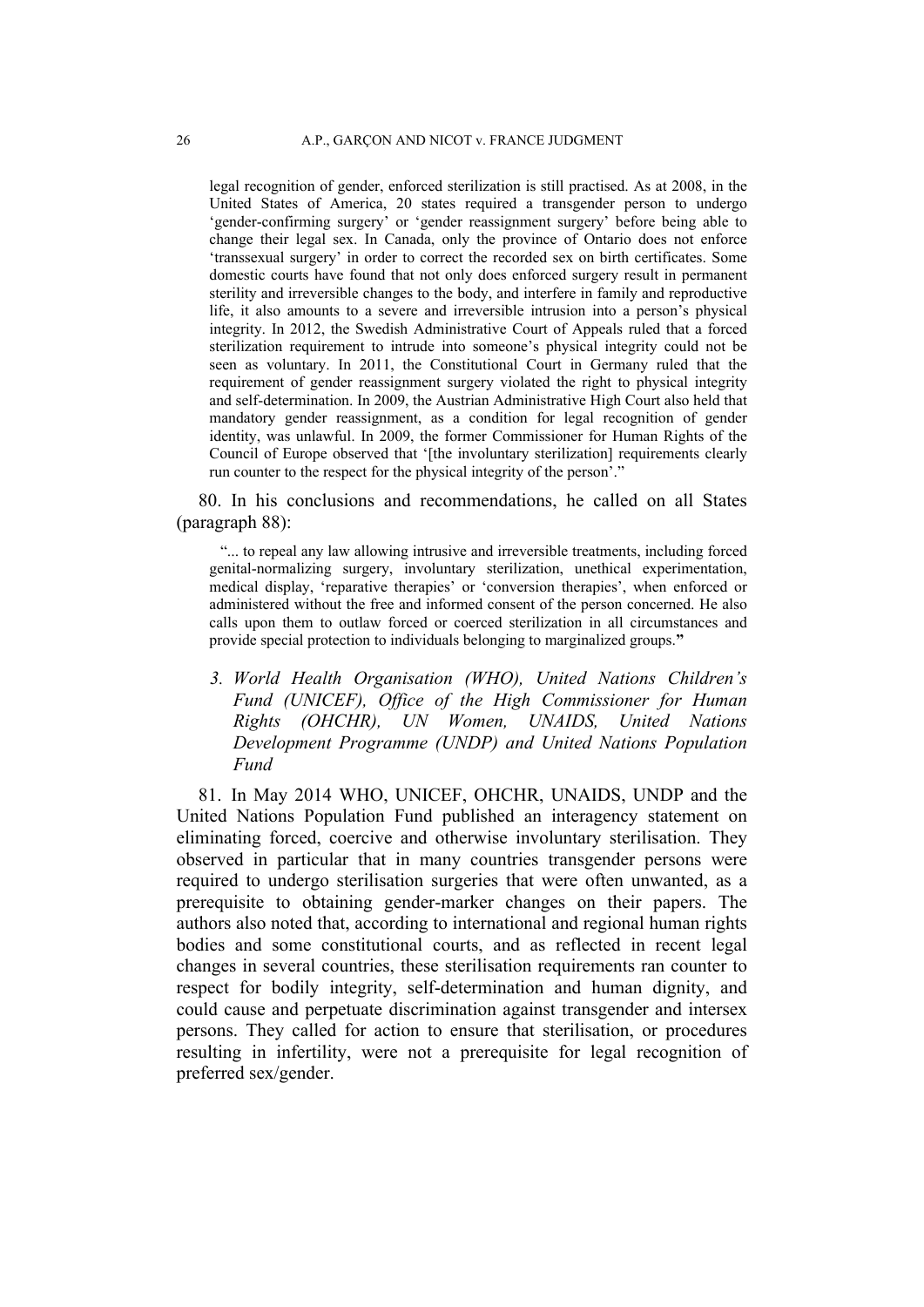# THE LAW

...

## II. ALLEGED VIOLATIONS OF ARTICLE 8 OF THE CONVENTION

83. The applicants complained about the refusal of their requests to have the indication of gender on their birth certificates corrected on the grounds that persons making such a request had to substantiate it by demonstrating that they actually suffered from a gender identity disorder and that the change in their appearance was irreversible. They criticised the fact that the latter requirement meant that transgender persons who, like them, wished to have the indication of their gender amended in their civil-status documents were compelled to undergo prior surgery or treatment entailing irreversible sterility. The applicants relied on Article 8 of the Convention, which provides:

"1. Everyone has the right to respect for his private and family life, his home and his correspondence.

2. There shall be no interference by a public authority with the exercise of this right except such as is in accordance with the law and is necessary in a democratic society in the interests of national security, public safety or the economic well-being of the country, for the prevention of disorder or crime, for the protection of health or morals, or for the protection of the rights and freedoms of others."

The first applicant (application no. 79885/12) further relied on Article 8 read in conjunction with Article 3 of the Convention, which provides:

"No one shall be subjected to torture or to inhuman or degrading treatment or punishment."

84. The second applicant (application no. 52471/13) also complained specifically of the fact that the first requirement (for individuals to prove that they suffered from a gender identity disorder) infringed the dignity of the persons concerned as it assumed that they suffered from a mental disorder. He relied on Article 8, cited above.

85. The first applicant (application no. 79885/12) also criticised the fact that the domestic courts had made the correction of the gender markers on his birth certificate conditional on his undergoing a traumatic expert medical assessment. In his view, the expert assessments required in this context by the French Court of Cassation amounted, at least potentially, to degrading treatment. He relied on Article 8 read in conjunction with Article 3, both cited above.

...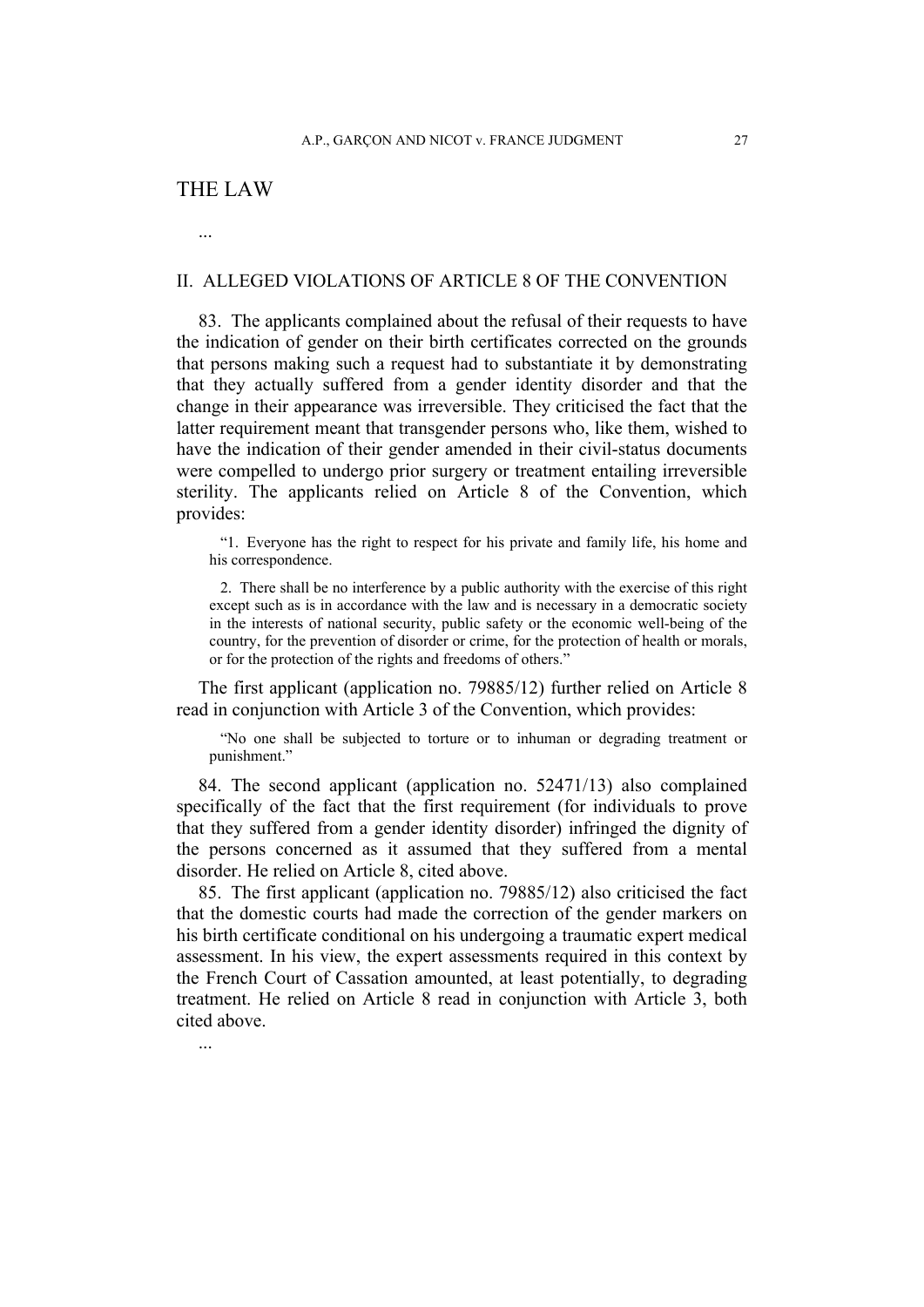## **B. Merits**

## *1. Preliminary issues*

### **(a) Applicability of Article 8 of the Convention**

92. The Court has stressed on numerous occasions that the concept of "private life" is a broad term not susceptible to exhaustive definition. It includes not only a person's physical and psychological integrity, but can sometimes also embrace aspects of an individual's physical and social identity. Elements such as gender identity or identification, names, sexual orientation and sexual life fall within the personal sphere protected by Article 8 of the Convention (see, in particular, *Van Kück v. Germany*, no. 35968/97, § 69, ECHR 2003-VII; *Schlumpf v. Switzerland*, no. 29002/06, § 77, 8 January 2009; and *Y.Y. v. Turkey*, cited above, § 56, and the references cited therein).

93. The Court has also emphasised that the notion of personal autonomy is an important principle underlying the interpretation of the guarantees of Article 8 of the Convention (see *Pretty v. the United Kingdom*, no. 2346/02, § 61, ECHR 2002-III). This has led it to recognise, in the context of the application of that provision to transgender persons, that it includes a right to self-determination (see *Van Kück*, § 69, and *Schlumpf*, § 100, both cited above), of which the freedom to define one's sexual identity is one of the most basic essentials (see *Van Kück*, cited above, § 73). It has also found that the right of transgender persons to personal development and to physical and moral security is guaranteed by Article 8 (see, among other authorities, *Van Kück*, § 69; *Schlumpf*, § 100; and *Y.Y. v. Turkey*, § 58, all cited above).

94. The Court's judgments in this sphere have hitherto concerned legal recognition of the gender identity of transgender persons who had undergone reassignment surgery (see *Rees v. the United Kingdom*, 17 October 1986, Series A no. 106; *Cossey v. the United Kingdom*, 27 September 1990, Series A no. 184; *B. v. France*, 25 March 1992, Series A no. 232-C; *Christine Goodwin v. the United Kingdom* [GC], no. 28957/95, ECHR 2002-VI; *I. v. the United Kingdom* [GC], no. 25680/94, 11 July 2002; *Grant v. the United Kingdom*, no. 32570/03, ECHR 2006-VII; and *Hämäläinen v. Finland* [GC], no. 37359/09, ECHR 2014), and the conditions of access to such surgery (see *Van Kück*, cited above; *Schlumpf*, cited above; *L. v. Lithuania*, no. 27527/03, ECHR 2007-IV; and *Y.Y. v. Turkey*, cited above). However, it cannot be inferred from this that the issue of legal recognition of the gender identity of transgender persons who have not undergone gender reassignment treatment approved by the authorities, or who do not wish to undergo such treatment, does not come within the scope of application of Article 8 of the Convention.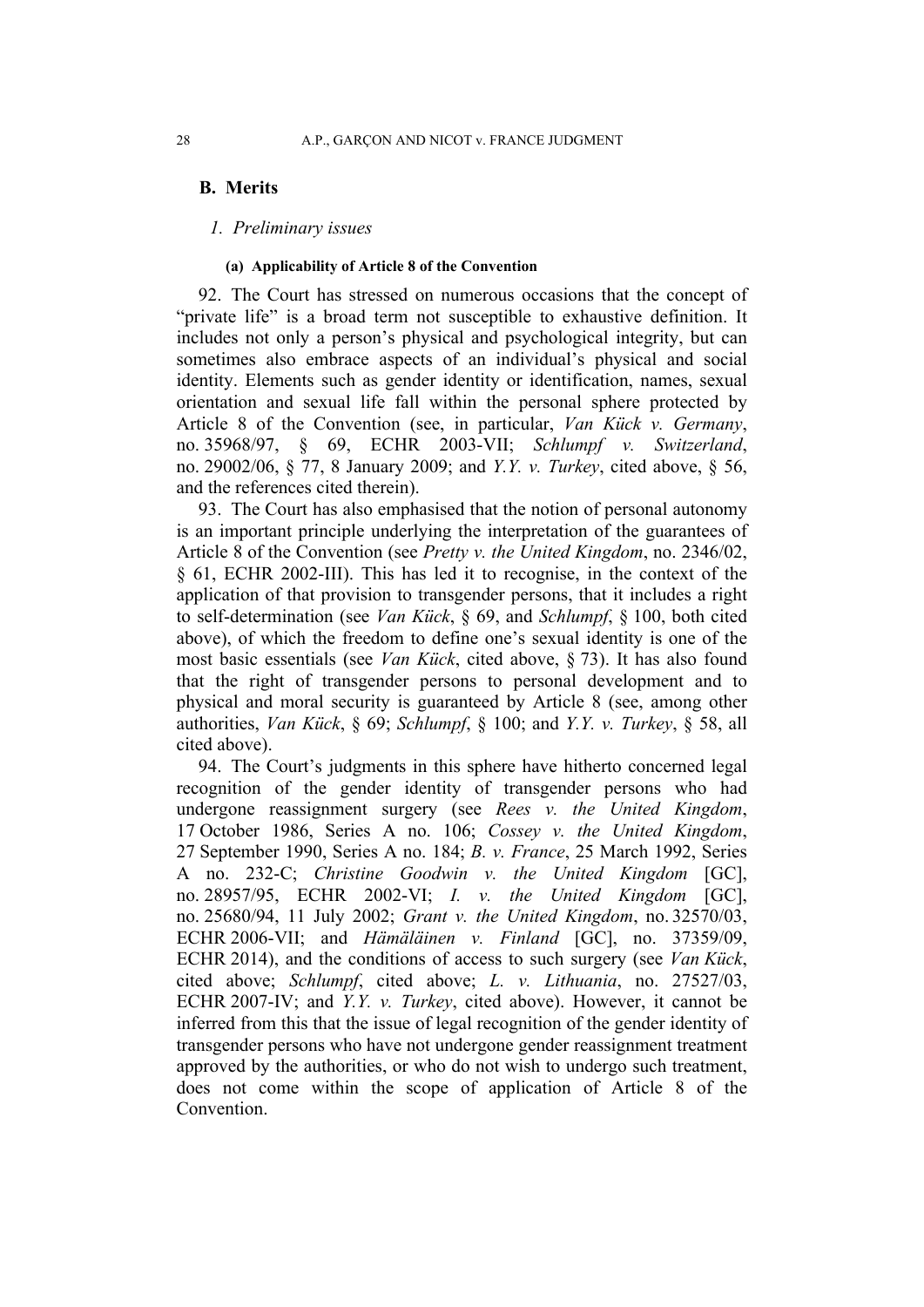95. The right to respect for private life under Article 8 of the Convention applies fully to gender identity, as a component of personal identity. This holds true for all individuals.

96. The "private life" aspect of Article 8 is therefore applicable to the present case. Moreover, this was not disputed by the Government.

### **(b) Whether the case concerns interference or a positive obligation**

97. Referring to the judgments in *I. v. the United Kingdom*, *Christine Goodwin*, and *Van Kück* (all cited above), the Government observed that Article 8 imposed an obligation on the member States to legally recognise the gender reassignment of transgender persons; States had discretion only in determining the conditions to be met by persons seeking legal recognition of their acquired gender identity, for the purposes of establishing that they had actually undergone reassignment. The Government inferred from this that the complaint should be examined from the standpoint of the State's positive obligations.

98. The second and third applicants did not comment expressly on this point.

99. The Court agrees with the Government. As, for instance, in the case of *Sheffield and Horsham v. the United Kingdom* (30 July 1998, § 51, *Reports of Judgments and Decisions* 1998-V), the applicants' complaints fall to be examined from the perspective of whether or not the respondent State failed to comply with its positive obligation to secure to the persons concerned the right to respect for their private lives. The Court also refers to the case of *Hämäläinen*, cited above, which, like the present case, concerned the compatibility with Article 8 of the Convention of the conditions for legal recognition of the gender identity of a transgender person. In that case the Court found it more appropriate to examine the applicant's complaint from the perspective of the State's positive obligations. In other words, the issue to be determined is whether respect for the applicants' private lives entails a positive obligation for the State to provide a procedure allowing them to have their gender identity legally recognised without having to fulfil the conditions of which they complain (see, *mutatis mutandis*, *Hämäläinen*, cited above, § 64).

100. The Court notes that, at first sight, France complies with this positive obligation since French law permits transgender persons to have their identity legally recognised by having their civil-status documents corrected. However, at the time of the events in the applicants' case, French law made it a condition of legal recognition for the persons concerned to demonstrate that they suffered from a gender identity disorder and that the change in their appearance was irreversible. The requests to that effect made by the second and third applicants were therefore rejected on the grounds that they had not fulfilled the condition in question. Hence, the issue to be addressed with regard to the second and third applicants is whether, in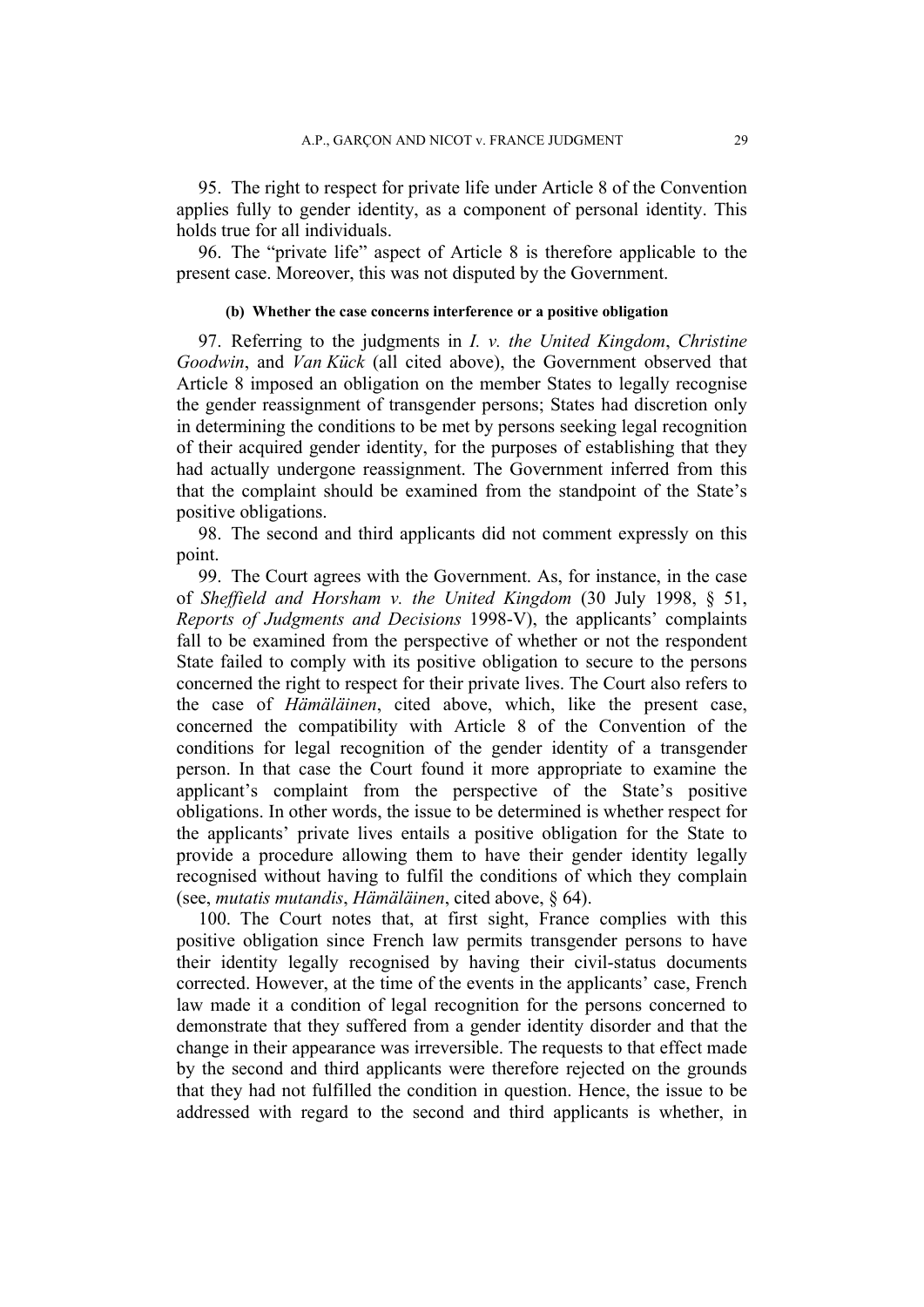imposing that condition on them, France failed to comply with its positive obligation to secure their right to respect for their private lives. In the case of the first applicant, the issue is whether France failed to comply with that obligation by making legal recognition of the applicant's identity subject to an expert medical assessment.

101. Accordingly, the Court will examine whether, in view of the margin of appreciation which they enjoyed, the French authorities, by making legal recognition of the applicants' gender identity subject to such conditions, struck a fair balance between the competing interests of the individuals concerned and of the community as a whole, the aims in the second paragraph of Article 8 being of a certain relevance (see, for example, *Hämäläinen*, cited above, § 65).

*2. The requirement to demonstrate an irreversible change in appearance*

### **(a) The parties' submissions**

### *(i) The second and third applicants*

102. Both the applicants argued that requiring persons to demonstrate the "irreversible nature of the change in appearance" amounted to requiring sterility.

103. The applicants did not submit observations, but set out their arguments in their application. In their view, it was clear from the Court's case-law that the fundamental freedom to define one's gender identity was enshrined in Article 8, without its exercise being made subject to a diagnosis of a psychiatric disorder or to medical or surgical treatment; this was also the approach advocated in Resolution 1728 (2010) of the Parliamentary Assembly (cited above). The criteria employed by the Court of Cassation were in contradiction with this approach, as they were based not on the idea that gender reassignment was a fundamental freedom, but on the notion that persons seeking a change in civil status suffered from a psychiatric disorder affecting their gender identity and which the reassignment surgery was supposed to cure. Furthermore, this approach could not be justified by the irrational fear that individuals would be able to have the gender markers in their civil-status documents altered indefinitely and on a whim, thereby jeopardising the principle of the inalienability of civil status. This was the case, firstly, because of the hierarchy of norms and, secondly, because that principle did not mean that a change of status was irreversible; moreover, such a move was possible, for instance, in relation to marital status and individuals' forenames. There was no moral value that justified depriving persons of the fundamental right to choose their gender identity and to ensure that their civil-status documents reflected that identity, on the grounds that they had not undergone an irreversible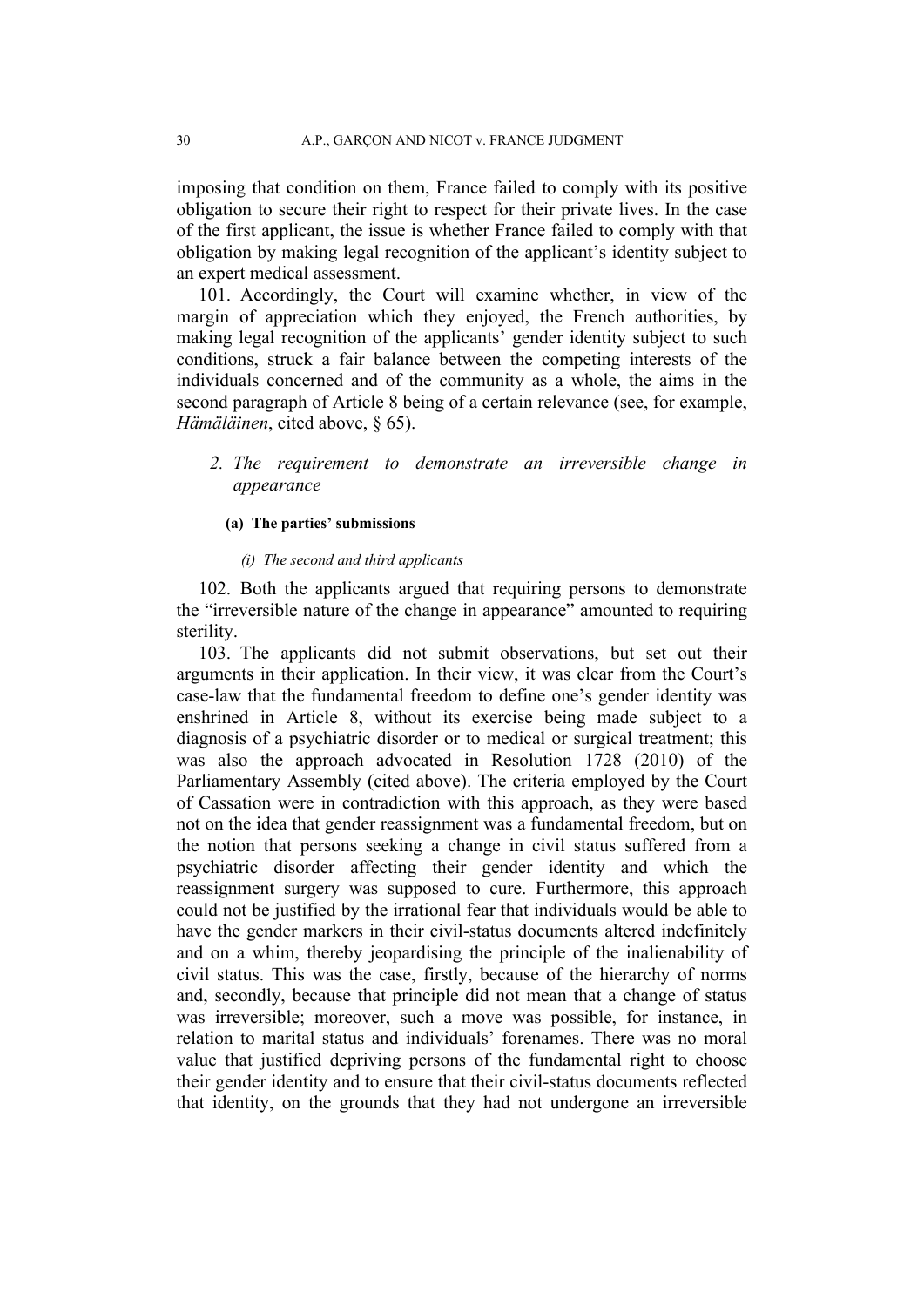gender reassignment process. That would amount to imposing sterilisation on people who wished to exercise this right, in disregard of their dignity and the respect due to their bodies and the intimacy of their private lives.

### *(ii) The Government*

104. In their observations the Government acknowledged that it emerged from the judgment in *Y.Y. v. Turkey*, cited above, that permanent sterility as a prior condition for gender reassignment amounted to a breach of Article 8. However, the irreversible nature of the change, required by the Court of Cassation judgments of 7 June 2012 "[did] not necessarily entail" sterility and did not amount to compelling the persons concerned to undergo sterilisation. The "medical and surgical treatment" required under the earlier case-law "was traditionally understood as requiring the removal of the original genitalia and their replacement by artificial genitalia of the preferred gender (an operation known as gender reassignment)". The Court of Cassation had replaced that requirement by the requirement to demonstrate an irreversible change in appearance, in order to take account of the development of medical techniques. The reason it had not defined this concept was because it was medical rather than legal. The Government acknowledged that gender reassignment surgery resulted in sterility, but argued that scientists were not unanimous as to the effects of hormone treatment on fertility. However, such treatment did have an irreversible impact on physical appearance, with the High Authority for Health having stated that the breast development and testicular atrophy caused by oestrogen therapy "[might] be irreversible", and that changes to the voice, the growth of facial hair, baldness and enlargement of the clitoris resulting from testosterone treatment "[were] irreversible". The judge's assessment as to whether there had been an irreversible change in appearance such that the gender markers in the person's civil-status documents should be altered was made in the light of all this medical information. Several recent decisions demonstrated that the courts had allowed such alterations on the basis of medical certificates stating that the person concerned had undergone surgery or hormone treatment, without requiring proof of sterility.

105. The Government inferred from the fact that the complaint fell to be examined from the standpoint of positive obligations that "it [was] unnecessary to examine whether the interference [had been] in accordance with the law". The refusal of the applicants' requests had pursued a legitimate aim as it had been guided by the French principle of the inalienability of civil status, according to which the decision to amend a birth certificate could not be a matter for the individual's choice alone, even though that choice fell within the sphere of respect for private life. It was because the reliability and consistency of French civil-status records were at stake, and in the interests of the necessary structural role of sexual identity within the country's social and legal arrangements, that a change of gender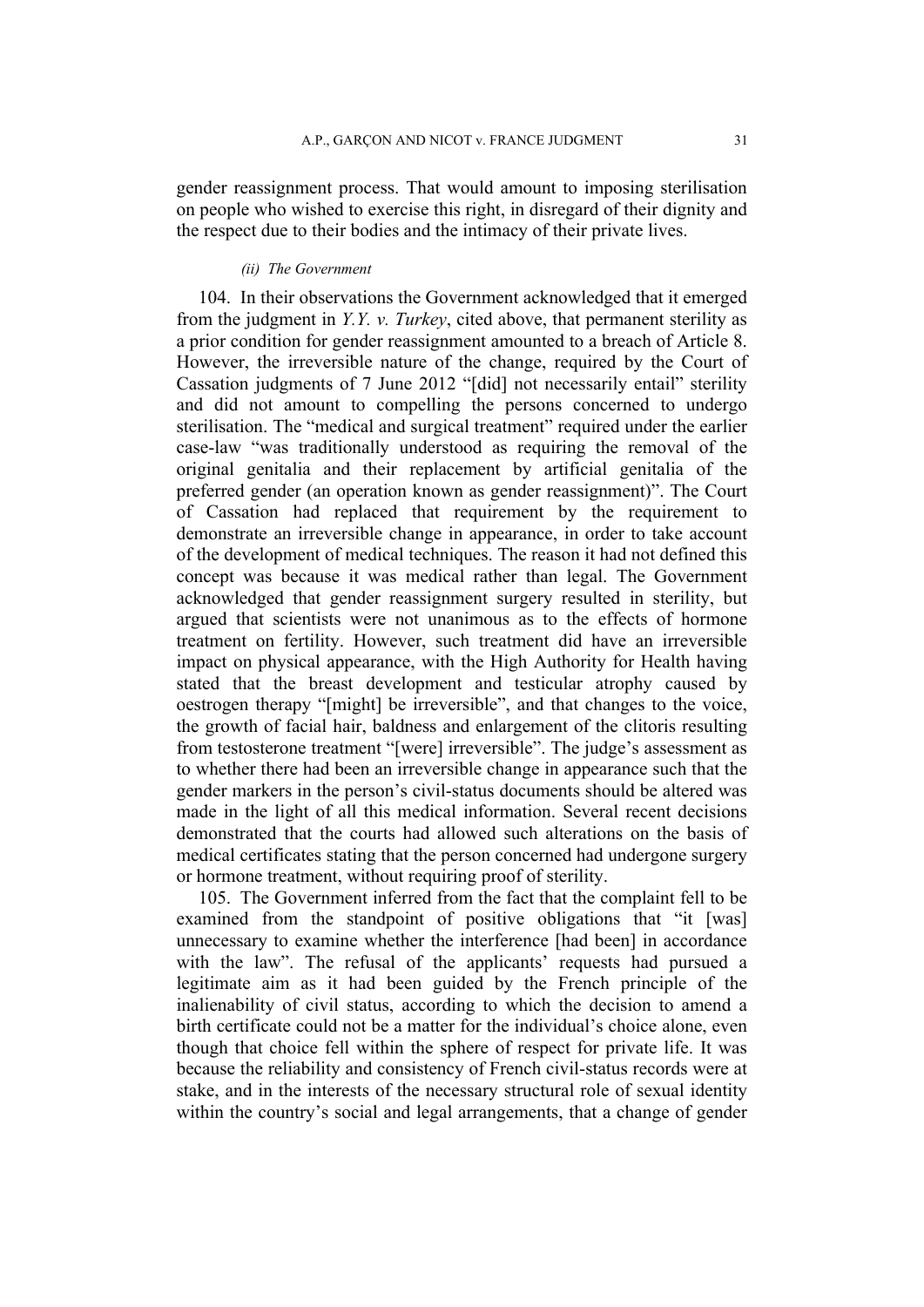in civil-status documents could be permitted only when the irreversible nature of the gender reassignment process had been objectively established.

106. Furthermore, the Court had reiterated in its judgment in *Y.Y. v. Turkey*, cited above, that whereas States' margin of appreciation was restricted when a particularly important facet of an individual's existence or identity was at stake, it was wider where there was no consensus within the member States. Only a minority of European countries did not require any surgery or hormone treatment. Noting that the Court had observed in the same judgment that the current trend was in favour of relaxing the statutory criteria with regard to the prior sterilisation requirement and the need for gender reassignment surgery, the Government stressed that – as established at the time of the facts in the present case – French positive law reflected this trend, since it no longer made the amendment of gender markers subject to gender reassignment surgery, but rather to proof that hormone treatment or surgery had had an irreversible impact on the person's appearance. The Government inferred from this that it was not disproportionate to refuse a request for the indication of gender to be amended where the irreversible nature of the change in appearance had not been demonstrated. Such a refusal struck a fair balance between the principle of the inalienability of civil status and the requirements of legal certainty on the one hand, and the right of all individuals to respect for their private life on the other.

107. In the specific case of the third applicant the Government contended that his request had been refused on the ground that, having merely argued that he was regarded by others as female, he had not provided proof of the irreversible nature of the gender reassignment process. As to the second applicant, his request had been turned down on the grounds that, in view of the deficient nature of the medical records produced, neither of the conditions established by the Court of Cassation's case-law had been met in his case.

108. Lastly, in a letter dated 17 January 2017 the Government informed the Court that the legal framework governing requests for a change of gender had been amended by the Law on the modernisation of justice in the twenty-first century, enacted on 18 November 2016 (see paragraph 68 above). They stated that the new provisions "provide[d] persons wishing to have the gender markers in their civil-status documents changed with a specific, simplified and paperless procedural framework". They added as follows:

"By this means, adults or emancipated minors who demonstrate on the basis of a sufficient combination of circumstances that the gender indicated in their civil-status documents does not correspond to the gender with which they identify, and with which others identify them, may have that indication amended."

The Government further specified that "it [was] expressly stated that the fact of not having undergone medical treatment, surgery or sterilisation [could] not be cited as grounds for refusing a request".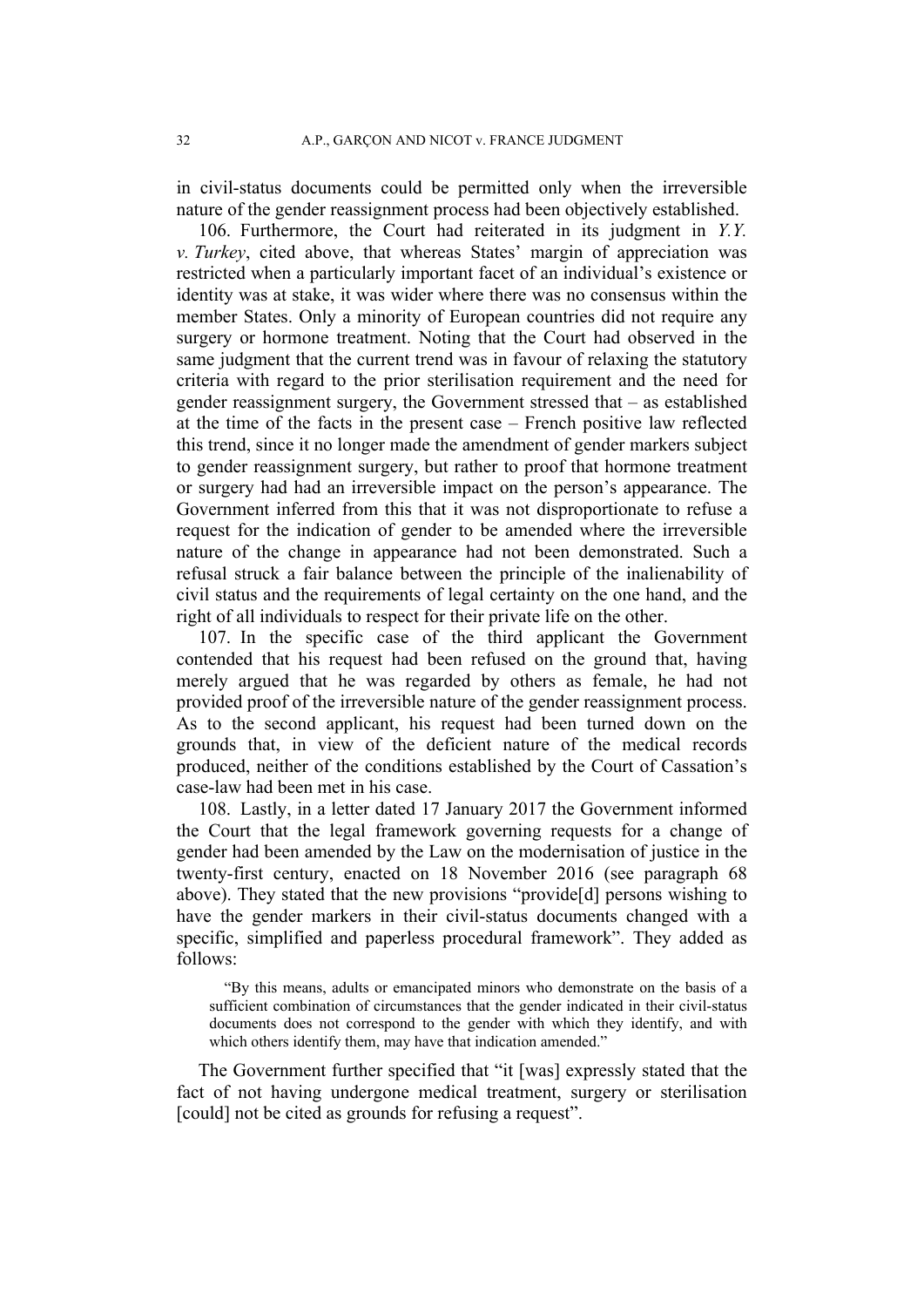#### **(b) Observations of the third-party interveners**

#### *(i) ADF International*

109. In the view of ADF International, these three applications raised relatively novel issues going to the manner in which Article 8 came into play in the context of domestic proceedings concerning the recognition of gender reassignment.

110. The third-party intervener observed that the Court's case-law in this sphere focused on the lawfulness of the restrictions imposed on recognition, with the Court consistently finding that it was for States to define the mechanisms for recognition. This raised fundamental questions regarding definitions, which had ramifications in the spheres of ethics, psychology and medical science, and in relation to which the States should enjoy wide discretion. The way in which States addressed transgender issues varied from one country to another depending on the specific features of the domestic environment, with each State defining rules aimed at striking a balance between the competing public and private interests at stake. This approach was supported by the widely diverging legal options chosen by the member States regarding this issue.

111. Lastly, ADF International submitted that no account should be taken of the Yogyakarta Principles on the Application of International Human Rights Law in Relation to Sexual Orientation and Gender Identity in examining these three applications, as those principles did not reflect established international law and went beyond what the Court had accepted hitherto.

### *(ii) Amnesty International, ILGA Europe and Transgender Europe (TGEU)*

112. The interveners pointed first of all to the principle established by Article 5 of the Oviedo Convention on Human Rights and Biomedicine, according to which any intervention in the health field could only be carried out after the person concerned had given free and informed consent to it. In France, transgender persons seeking legal recognition of their gender were required to undergo a variety of medical treatments. Their consent was compromised because they were unable to obtain recognition if they had not undergone the treatments in question. Effectively, they had to choose between two fundamental rights, namely the right to recognition of their gender identity and the right to respect for their physical integrity. The trans community was a diverse one. While some transgender persons had undergone or wished to undergo genital surgery or hormone therapy, others did not wish to do so, or were unable to because, for instance, of the cost, the fact that they were elderly or in poor physical condition, the fear of post-operative complications, their religious or personal beliefs, opposition from their loved ones, the wish to retain their reproductive capacity,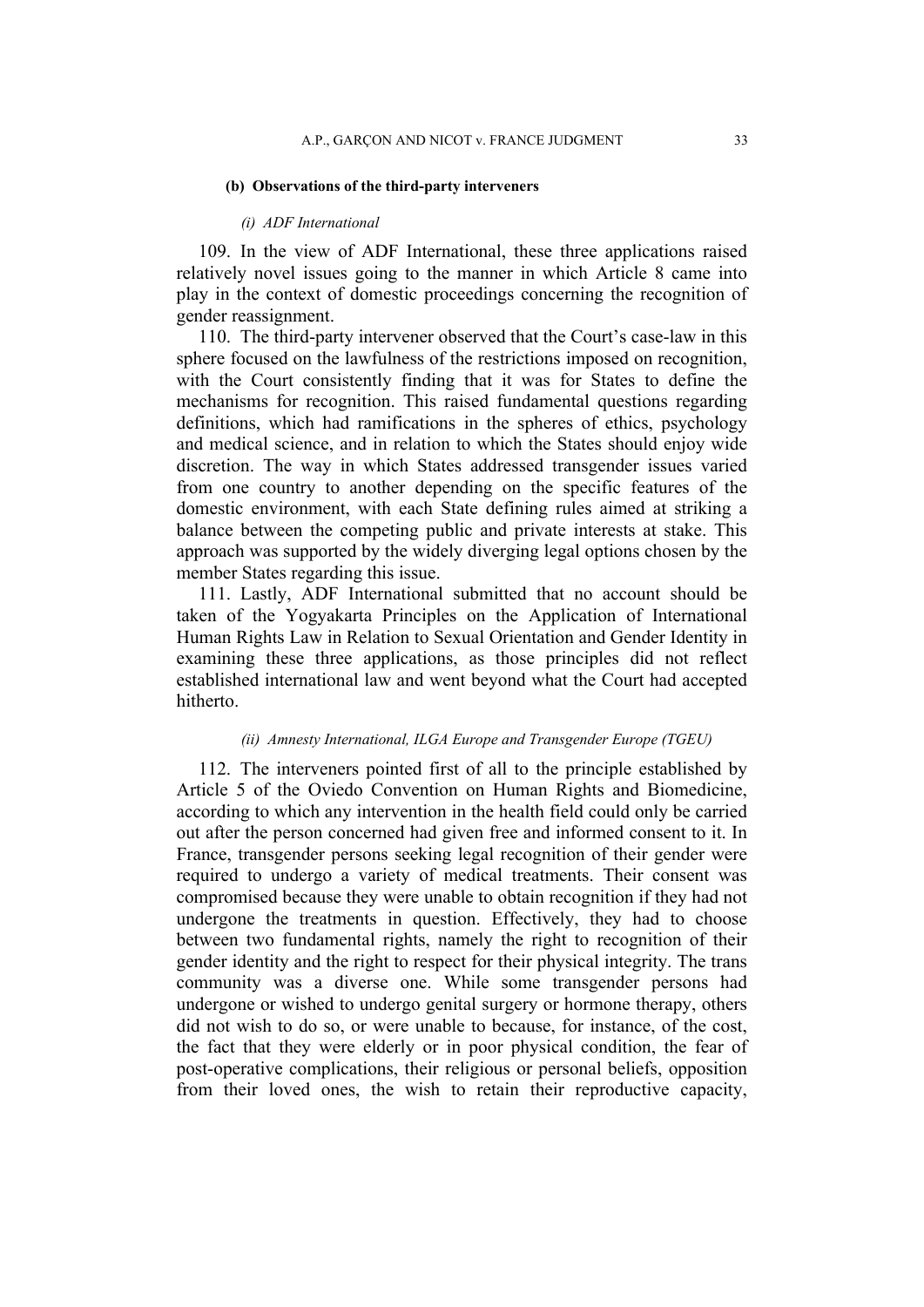opposition from the authorities, or because they did not need surgery in order to be comfortable with their gender identity.

113. Furthermore, on the basis of the "irreversibility" requirement many French courts made a change in civil status conditional on surgery resulting in sterilisation. The third-party interveners stressed that, on account of the serious implications, genital surgery should be performed only on persons who had requested it and who had given their free and informed consent. They also criticised the fact that, in France, the process of gender recognition tended to view the situation of transgender persons as a disorder, regarding trans identity as a mental illness. This contributed to the stigmatisation of transgender persons and their social exclusion.

114. The vast majority of medical professionals rejected the idea that the transition process should necessarily and inevitably culminate in genital surgery. The interveners pointed in particular to the position of the World Professional Association for Transgender Health. The requirement of an irreversible change in appearance imposed by the case-law of the French Court of Cassation was based on an irrational fear that persons would change gender more than once; in fact, studies showed that this was unlikely to happen.

115. The interveners submitted that forced sterilisation and forced medical treatments interfered drastically with physical integrity and reproductive rights, and as such were incompatible with the prohibition of inhuman and degrading treatment under Article 3 of the Convention. They were also in breach of Article 8 of the Convention, as States had only very limited discretion where individuals' intimate identity was at stake.

#### **(c) The Court's assessment**

### *(i) Preliminary issue*

116. The first issue that arises in the present case is whether, by requiring transgender persons seeking recognition of their gender identity to demonstrate the "irreversible nature of the change in appearance", French positive law as it existed at the time of the events in the present case made such recognition conditional on surgery or treatment resulting in sterilisation.

117. The Court observes at the outset the ambiguity of the terms used. The reference to "appearance" suggests superficial change, whereas the notion of irreversibility reflects a radical transformation which, in the context of a change in the legal identity of transgender persons, in turn raises the notion of sterility. The Court considers this ambiguity to be problematic where individuals' physical integrity is at stake.

118. The Court notes that the Government referred to (without producing) domestic decisions apparently demonstrating that some first-instance courts had approved a change in civil status for transgender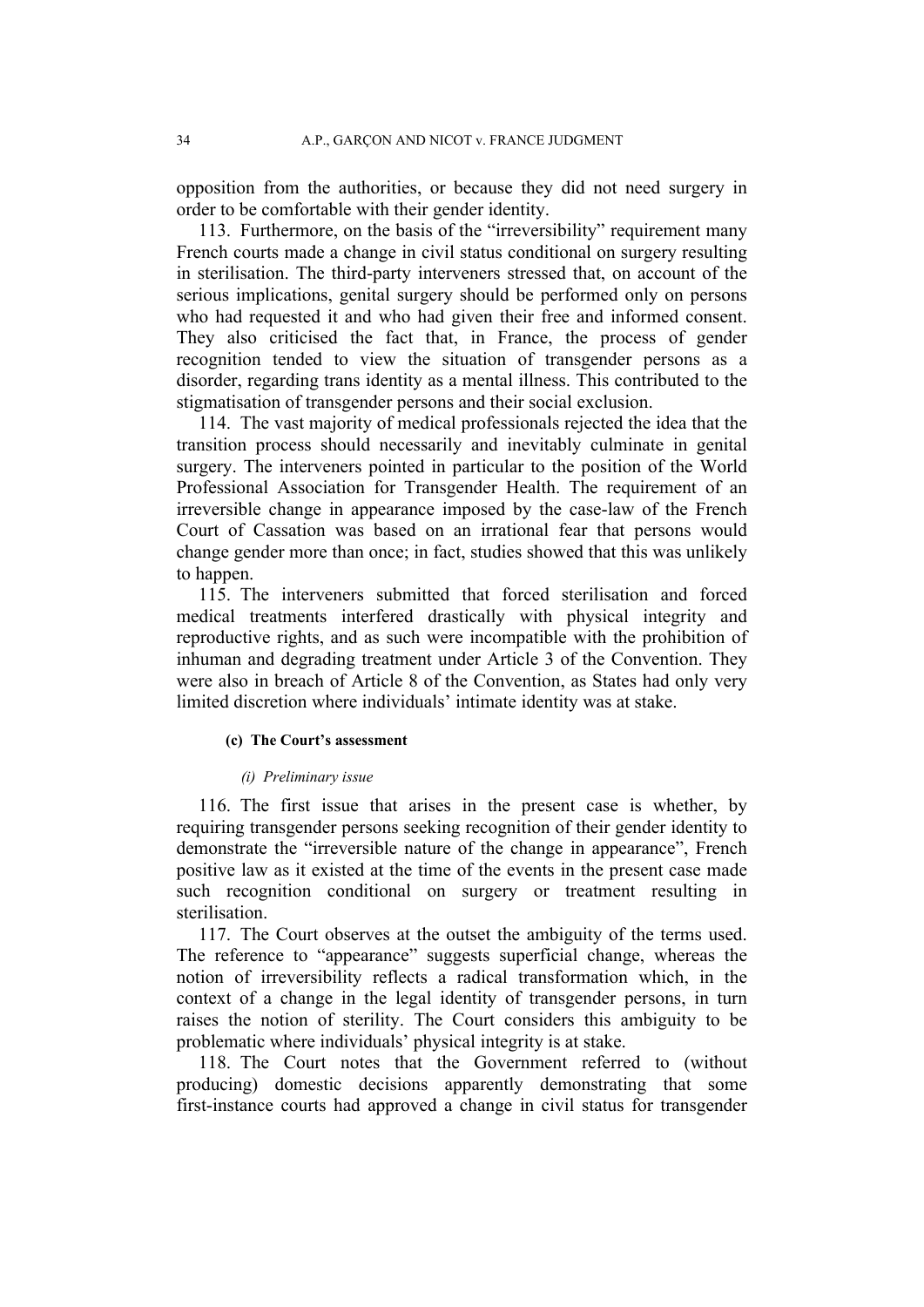persons without requiring them to provide proof of sterility. However, it observes that one of the applicants referred to contemporaneous decisions (producing two of them) which showed, by contrast, that several courts had required such proof.

119. The Court also observes that in its opinion of 27 June 2013 the CNCDH stressed that "although surgery [was] not a requirement, the law nevertheless require[d] irreversible medical treatment, which entail[ed], among other things, sterilisation" and that "this condition oblige[d] the persons concerned to undergo medical treatments with very far-reaching consequences which entail[ed] an obligation to be sterilised". The CNCDH specified that "this obligation [did] not necessarily involve gender reassignment surgery but [might] be achieved by means of hormone treatment, which, according to the High Authority for Health, [was] liable to lead to irreversible metabolic changes if taken over a long period" (see paragraph 63 above). This view was shared by the authors of the bill on the protection of gender identity (no. 216), registered with the Senate on 11 December 2013, the reasoning of which states that, while positive law at the time "[did] not require a surgical operation, it [did] require irreversible medical treatment entailing sterilisation" (see paragraph 66 above). Associations involved in protecting the interests of transgender persons, such as Transgender Europe (see paragraph 71 above) and the National Transgender Association (see paragraph 67 above), likewise observe that sterility was one of the conditions established by French positive law as it existed at the material time in the present case.

120. The Court will therefore proceed on the basis that, at the time of the circumstances in the applicants' case, French positive law made recognition of the gender identity of transgender persons conditional on sterilisation surgery or on treatment which, on account of its nature and intensity, entailed a very high probability of sterility.

## *(ii) The margin of appreciation*

121. In implementing their positive obligations under Article 8 the States enjoy a certain margin of appreciation. A number of factors must be taken into account when determining the breadth of that margin. Hence, where there is no consensus within the member States of the Council of Europe, either as to the relative importance of the interest at stake or as to the best means of protecting it, particularly where the case raises sensitive moral or ethical issues, the margin will be wider. There will also usually be a wide margin if the State is required to strike a balance between competing private and public interests or Convention rights. Nevertheless, where a particularly important facet of an individual's existence or identity is at stake, the margin allowed to the State will be restricted (see, in particular, *Hämäläinen*, cited above, § 67, and the references cited therein).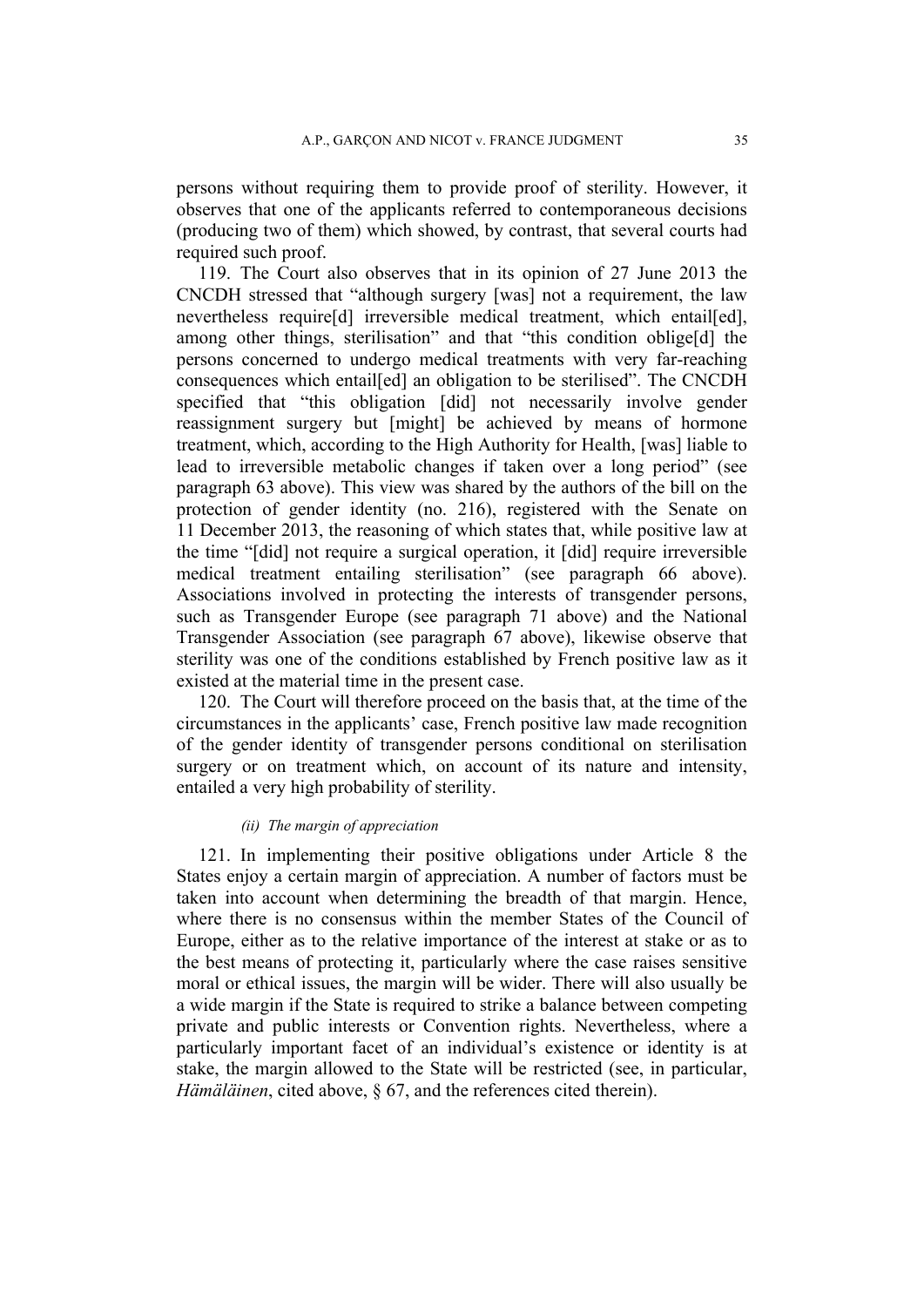122. In the present case the Court notes that the Contracting Parties are divided as regards the sterility requirement (see paragraph 71 above). There is therefore no consensus on the subject. It further notes that public interests are at stake, with the Government pleading in that regard the necessity of safeguarding the principle of the inalienability of civil status and ensuring the reliability and consistency of civil-status records, and that the present case raises sensitive moral and ethical issues.

123. Nevertheless, the Court also notes that an essential aspect of individuals' intimate identity, not to say of their existence, is central to the present applications. This is so, firstly, because the issue of sterilisation goes directly to individuals' physical integrity, and secondly because the applications concern individuals' gender identity. In this regard, the Court has previously stressed that "the notion of personal autonomy is an important principle underlying the interpretation of the guarantees of Article 8" (see *Pretty*, § 61; *Van Kück*, § 69; and *Schlumpf*, § 100, all cited above) and that the right to gender identity and personal development is a fundamental aspect of the right to respect for private life (see *Van Kück*, cited above, § 75). This finding leads it to conclude that the respondent State had only a narrow margin of appreciation in the present case.

124. Moreover, the Court notes that the condition in question ceased to be part of the positive law of eleven Contracting Parties, including France, between 2009 and 2016, and that similar reforms are under discussion in other Contracting Parties (see paragraph 71 above). This shows that a trend has been emerging in Europe in recent years towards abolishing this condition, driven by developments in the understanding of transgenderism.

125. The Court also notes that numerous European and international institutional actors involved in the promotion and defence of human rights have adopted a very clear position in favour of abolishing the sterility criterion, which they regard as an infringement of fundamental rights. These include the Commissioner for Human Rights of the Council of Europe, the Parliamentary Assembly of the Council of Europe, the United Nations Special Rapporteur on torture and other cruel, inhuman or degrading treatment or punishment, the World Health Organisation, the United Nations Children's Fund, the United Nations High Commissioner for Human Rights and the OHCHR, UN Women, UNAIDS, the United Nations Development Programme and the United Nations Population Fund (see paragraphs 73-81 above). It observes that many of these declarations were made prior to or around the same time as the Court of Cassation's judgments in the cases of the second and third applicants.

### *(iii) Whether a fair balance was struck between the general interest and the applicants' interests*

126. The Court notes that, in order to obtain recognition of their identity, persons in the applicants' situation had no choice but to first undergo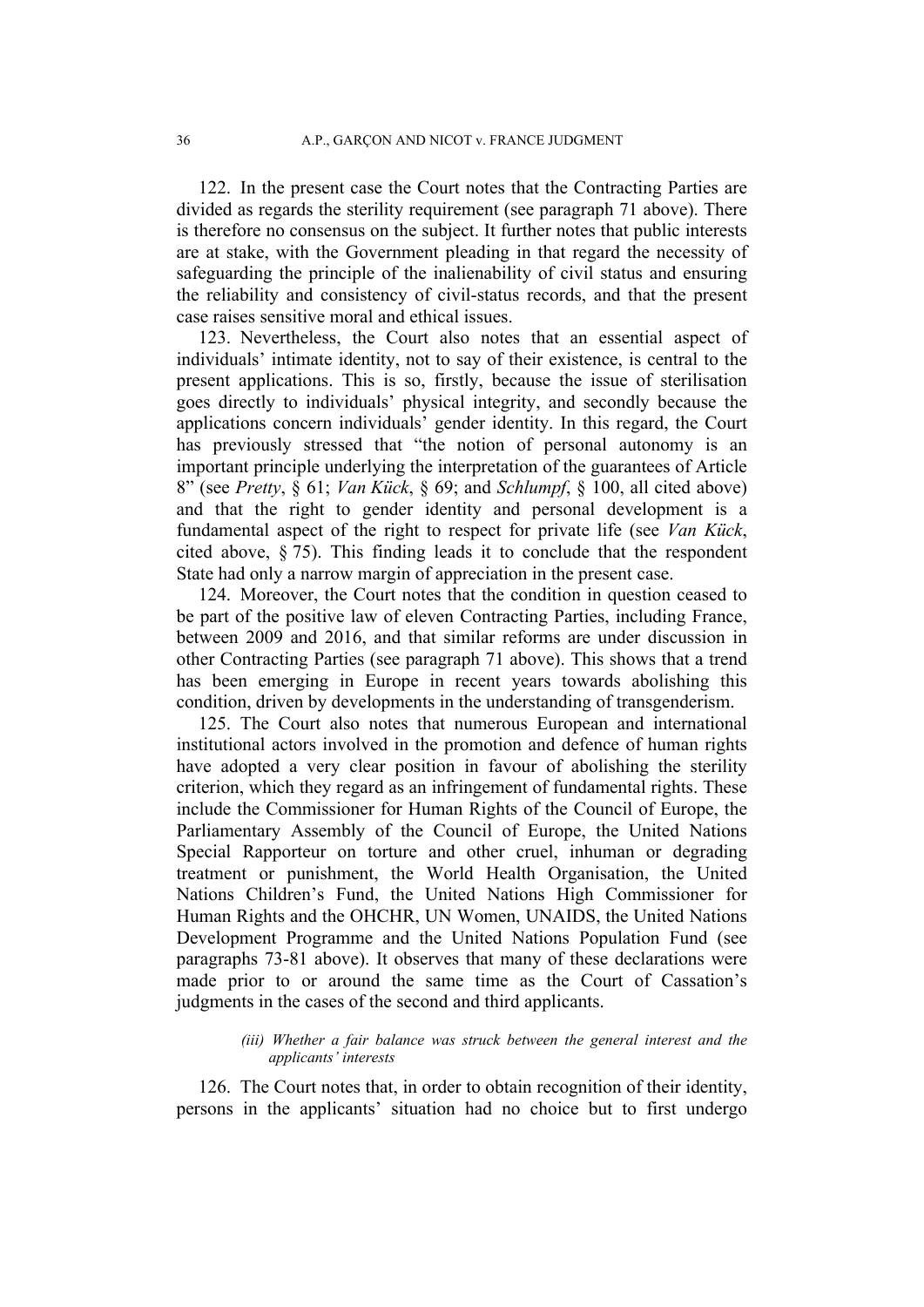difficult medical treatment, or surgery, which, under French positive law as it existed at the time of the events in the present case, had to result in an irreversible change of appearance. As the Court pointed out above, this meant in all probability that they had to be sterilised. However, not all transgender persons wish to – or can – undergo treatment or surgery leading to such consequences, as illustrated by the example of the second and third applicants in the present case. The Court notes in that regard that in its opinion of 27 June 2013, cited above, the CNCDH stressed that some people who did not wish to have recourse to such treatment or operations nevertheless agreed to this constraint in the hope of securing a successful outcome in the proceedings concerning the amendment of their civil status (see paragraph 65 above).

127. Medical treatments and operations of this kind go to an individual's physical integrity, which is protected by Article 3 of the Convention (although this provision was not relied on by the second and third applicants) and by Article 8.

128. Hence, in different contexts, the Court has found a violation of these provisions in cases concerning the sterilisation of mentally competent adults who had not given their informed consent. In particular, it found that, since sterilisation concerns an essential human bodily function, it has implications for multiple aspects of individuals' integrity, including their physical and mental well-being and their emotional, spiritual and family life. It specified that, while it may be performed legitimately at the request of the person concerned, for instance as a means of contraception, or for therapeutic purposes where a case of medical necessity has been convincingly established, the situation is different where it is imposed on a mentally competent adult patient without his or her consent. In the Court's view, such a course of action is incompatible with respect for human freedom and dignity, which constitute one of the core principles of the Convention (see *Soares de Melo v. Portugal*, no. 72850/14, §§ 109-11, 16 February 2016, and *G.B. and R.B. v. the Republic of Moldova*, no. 16761/09, §§ 29-30 and 32, 18 December 2012).

129. More broadly, the Court has held that, in the sphere of medical assistance, even where the refusal to accept a particular treatment might lead to a fatal outcome, the imposition of medical treatment without the consent of a mentally competent adult patient would interfere with his or her right to physical integrity (see *V.C. v. Slovakia*, no. 18968/07, § 105, ECHR 2011, and the cases cited therein: *Pretty*, cited above, §§ 63 and 65; *Glass v. the United Kingdom*, no. 61827/00, §§ 82-83, ECHR 2004-II; and *Jehovah's Witnesses of Moscow v. Russia,* no. 302/02, § 135, 10 June 2010; see also *Soares de Melo*, cited above, § 109).

130. Medical treatment cannot be considered to be the subject of genuine consent when the fact of not submitting to it deprives the person concerned of the full exercise of his or her right to gender identity and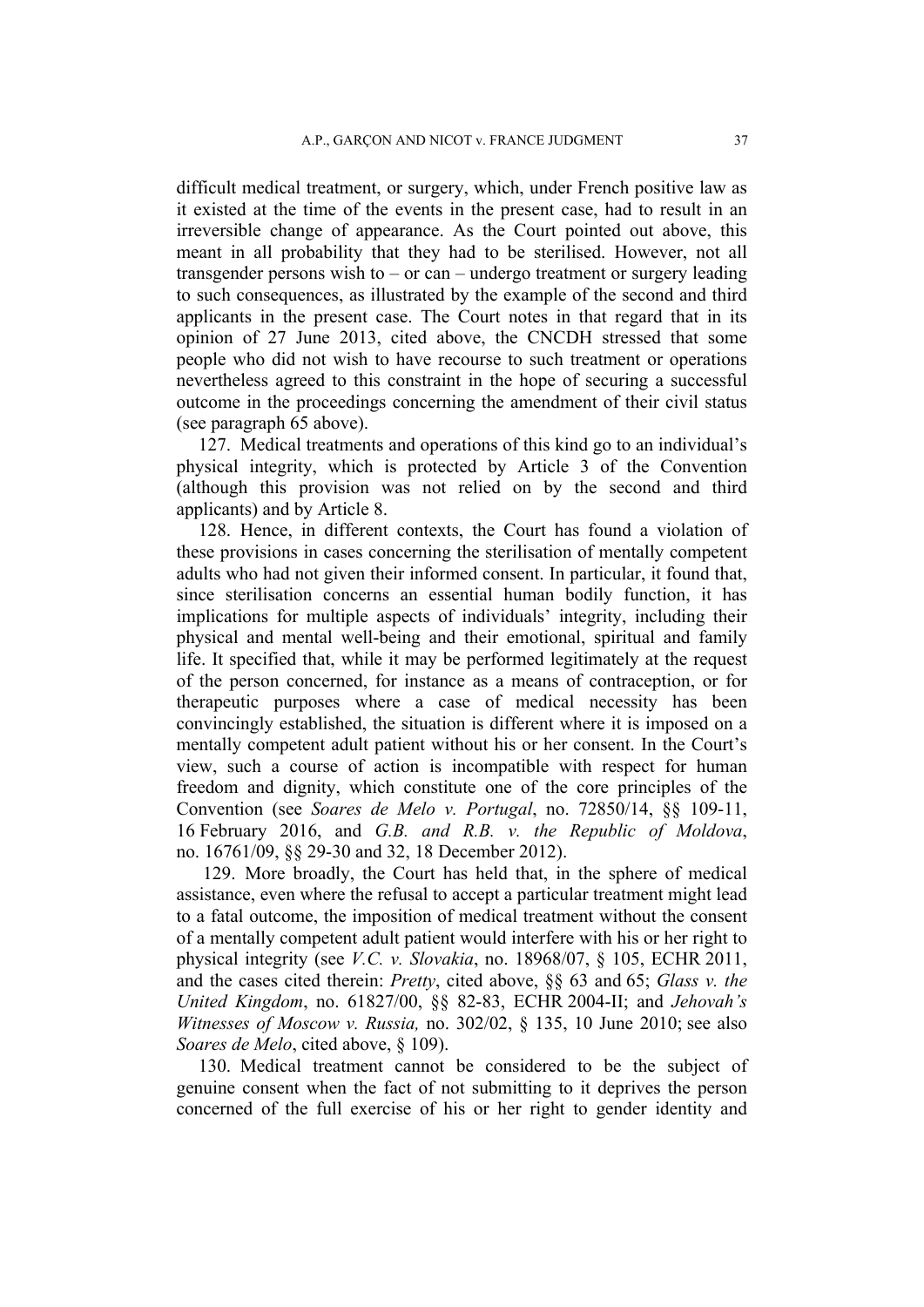personal development, which, as previously stated, is a fundamental aspect of the right to respect for private life (see *Van Kück*, cited above, § 75).

131. Making the recognition of transgender persons' gender identity conditional on sterilisation surgery or treatment – or surgery or treatment very likely to result in sterilisation – which they do not wish to undergo therefore amounts to making the full exercise of their right to respect for their private life under Article 8 of the Convention conditional on their relinquishing full exercise of their right to respect for their physical integrity as protected by that provision and also by Article 3 of the Convention.

132. The Court fully accepts that safeguarding the principle of the inalienability of civil status, ensuring the reliability and consistency of civil-status records and, more generally, ensuring legal certainty, are in the general interest. However, it notes that, on the basis of this interpretation of the general interest, French positive law as it stood at the material time presented transgender persons not wishing to undergo full gender reassignment with an impossible dilemma. Either they underwent sterilisation surgery or treatment – or surgery or treatment very likely to result in sterilisation – against their wishes, thereby relinquishing full exercise of their right to respect for their physical integrity, which forms part of the right to respect for private life under Article 8 of the Convention; or they waived recognition of their gender identity and hence full exercise of that same right. In the Court's view, this amounted to disrupting the fair balance which the Contracting Parties are required to maintain between the general interest and the interests of the persons concerned.

133. The Court reiterates in that regard its finding in *Y.Y. v. Turkey* (cited above,  $\S$  119), to the effect that due respect for the physical integrity of the applicant (a transgender person whose request to undergo gender reassignment surgery was refused on the grounds that he had not demonstrated that he was permanently unable to procreate) precluded any obligation for him to undergo treatment resulting in permanent infertility. It further observes that in the case of *Soares de Melo* (cited above, § 111) it found a violation of Article 8 on account of the requirement for the applicant to undergo sterilisation surgery in order to exercise her parental rights as protected by that same provision.

134. Furthermore, the Court observes that on 12 October 2016 the French legislature expressly excluded sterilisation from the conditions to be fulfilled by transgender persons seeking recognition of their identity. The new Article 61-6 of the Civil Code states that "[t]he fact that an applicant has not undergone medical treatment, surgery or sterilisation shall not constitute grounds for refusing the request [for amendment of the gender markers in civil-status documents]" (see paragraph 68 above).

135. Accordingly, the refusal of the second and third applicants' requests for a change in civil status, on the grounds that they had not provided proof of the irreversible nature of the change in their appearance –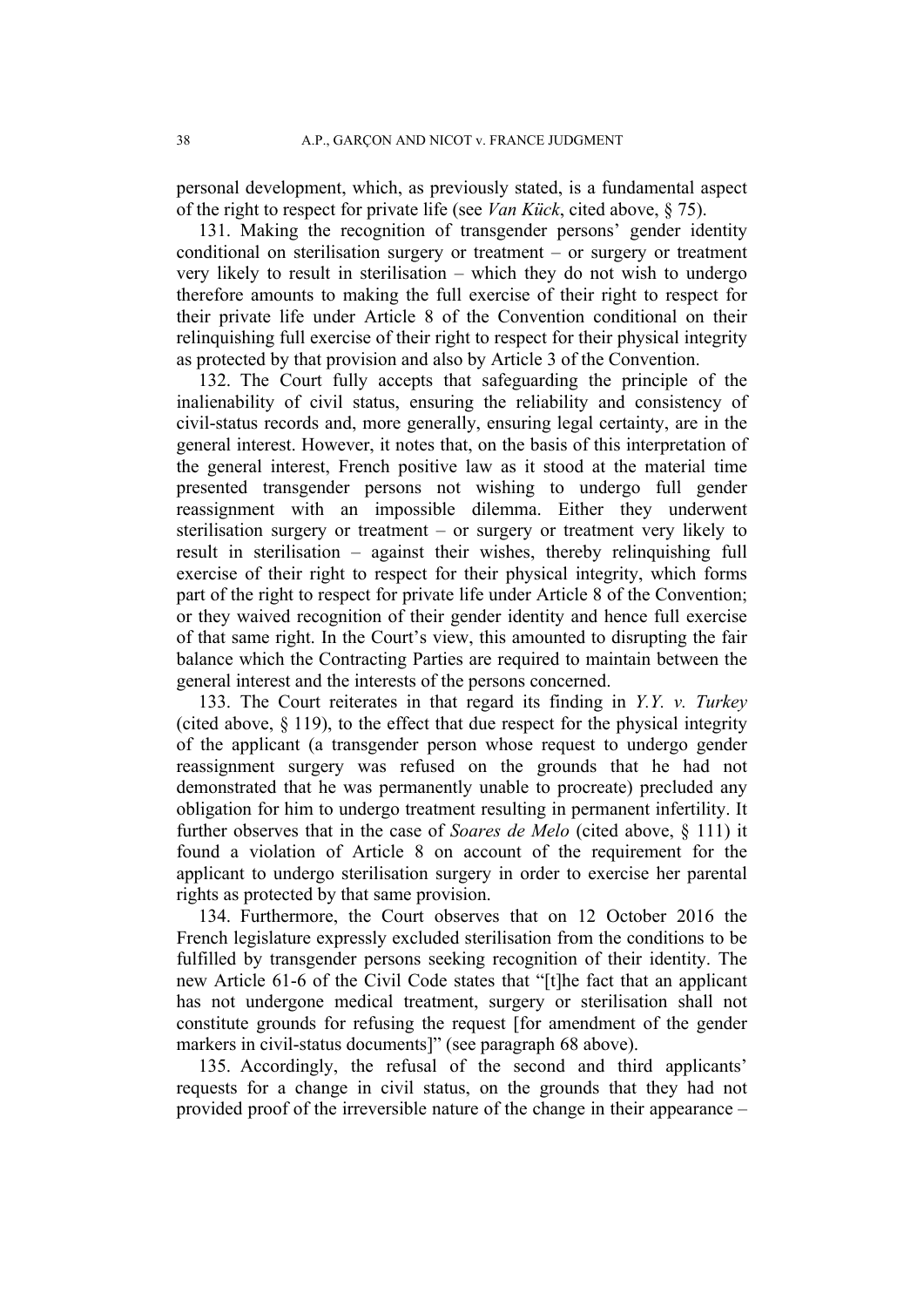that is to say, demonstrated that they had undergone sterilisation surgery or medical treatment entailing a very high probability of sterility – amounts to a failure by the respondent State to fulfil its positive obligation to secure their right to respect for their private lives. There has therefore been a violation of Article 8 of the Convention on this account in respect of these applicants.

## *3. Requirement for individuals to prove the existence of a gender identity disorder (application no. 52471/13)*

### **(a) The parties' submissions**

136. The second applicant submitted that making legal recognition of transgender persons' gender identity conditional on proof that they "actually suffered from a gender disorder" amounted to labelling them as being mentally ill, and hence to an infringement of their dignity.

137. The Government observed that a prior diagnosis of gender identity disorder was a requirement in most countries. In its 2009 report the High Authority for Health had stressed that, in the medical procedure leading to the change in a transgender patient's morphology, a diagnosis of gender dysphoria was required for the purposes of differential diagnosis, in order for the doctors to be sure, before administering hormone treatment or performing surgery, that the patient's suffering did not stem from other causes such as mental illness.

### **(b) The Court's assessment**

138. The Court is mindful of the fact that the second applicant echoed the stance taken by the non-governmental organisations working to protect transgender rights, to the effect that transgenderism is not an illness and that addressing gender identities from the perspective of a psychological disorder adds to the stigmatisation of transgender persons. This is also the position of the CNCDH, which in its opinion of 27 June 2013 (see paragraphs 63-65 above) stressed as follows:

"Viewed in a judicial context, the requirement to attest to the existence of 'gender dysphoria' is problematic in so far as the wording itself appears to endorse the view that transgender identity is an illness, although gender identity disorders were removed from the list of psychiatric disorders [by Decree no. 2010-125 of 8 February 2010]."

## The CNCDH added:

"Asking transgender persons to demonstrate that they suffer from gender dysphoria, which is a requirement for the purposes of differential diagnosis strictly in the context of the medical procedures undergone by them, contributes in a judicial context to the stigmatisation of these persons and to a lack of understanding of transgender identity."

It therefore recommended that this requirement no longer form part of the procedure for obtaining a change of gender in civil-status documents.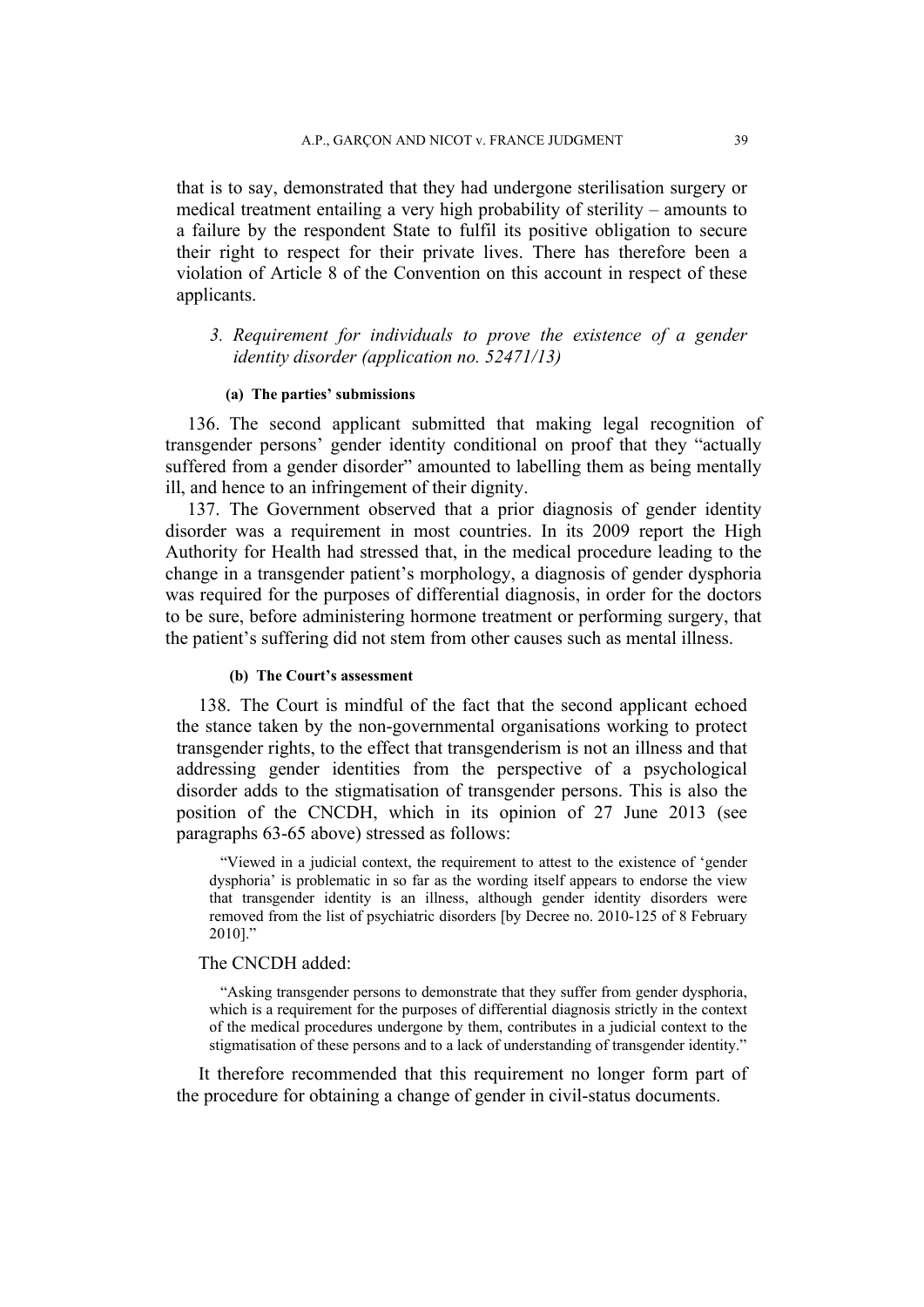139. However, the Court observes that a psychiatric diagnosis features among the prerequisites for legal recognition of transgender persons' gender identity in the vast majority of the forty Contracting Parties which allow such recognition, with only four of them having enacted legislation laying down a recognition procedure which excludes such a diagnosis (see paragraph 72 above). Hence, there is currently near-unanimity in this regard. The Court also notes that "transsexualism" features in Chapter V of the World Health Organisation's International Classification of Diseases (ICD-10, no. F64.0) entitled "Mental and behavioural disorders", under the category "Disorders of adult personality and behaviour", sub-category "Gender identity disorders". Furthermore, unlike the sterility condition, the requirement to obtain a prior psychiatric diagnosis does not directly affect individuals' physical integrity. Lastly, while the Commissioner for Human Rights of the Council of Europe (see paragraph 73 above) has stressed that the requirement to obtain a psychiatric diagnosis may hinder the exercise of individuals' fundamental rights, especially where it is designed to limit their legal capacity or impose medical treatment on them, the position of European and international fundamental rights organisations on this point seems less clear-cut than with regard to the sterility requirement.

140. The Court concludes from this that, even though an important aspect of the identity of transgender persons is at stake in the context of their gender identity (see paragraph 123 above), the Contracting Parties retain wide discretion in deciding whether to lay down such a requirement.

141. The Court also notes that the Government referred to the remarks made by the High Authority for Health to the effect that a diagnosis of gender dysphoria is required for the purposes of differential diagnosis, so that doctors can be sure, before administering hormone treatment or performing surgery, that the patient's suffering does not stem from other causes. In so far as the Government thereby seek to argue that the requirement of a prior psychiatric diagnosis is a means of ensuring that individuals who are not really transgender do not embark on irreversible medical reassignment treatment, their argument is not wholly persuasive as regards the situation of individuals who – like the second and third applicants – refuse to undergo treatment resulting in irreversible sterilisation. Nevertheless, the Court accepts that this requirement is aimed at safeguarding the interests of the persons concerned in that it is designed in any event to ensure that they do not embark unadvisedly on the process of legally changing their identity.

142. In that regard, moreover, the interests of the second and third applicants overlap to some extent with the general interest in safeguarding the principle of the inalienability of civil status, the reliability and consistency of civil-status records, and legal certainty, given that this requirement also promotes stability in changes of gender in civil-status documents.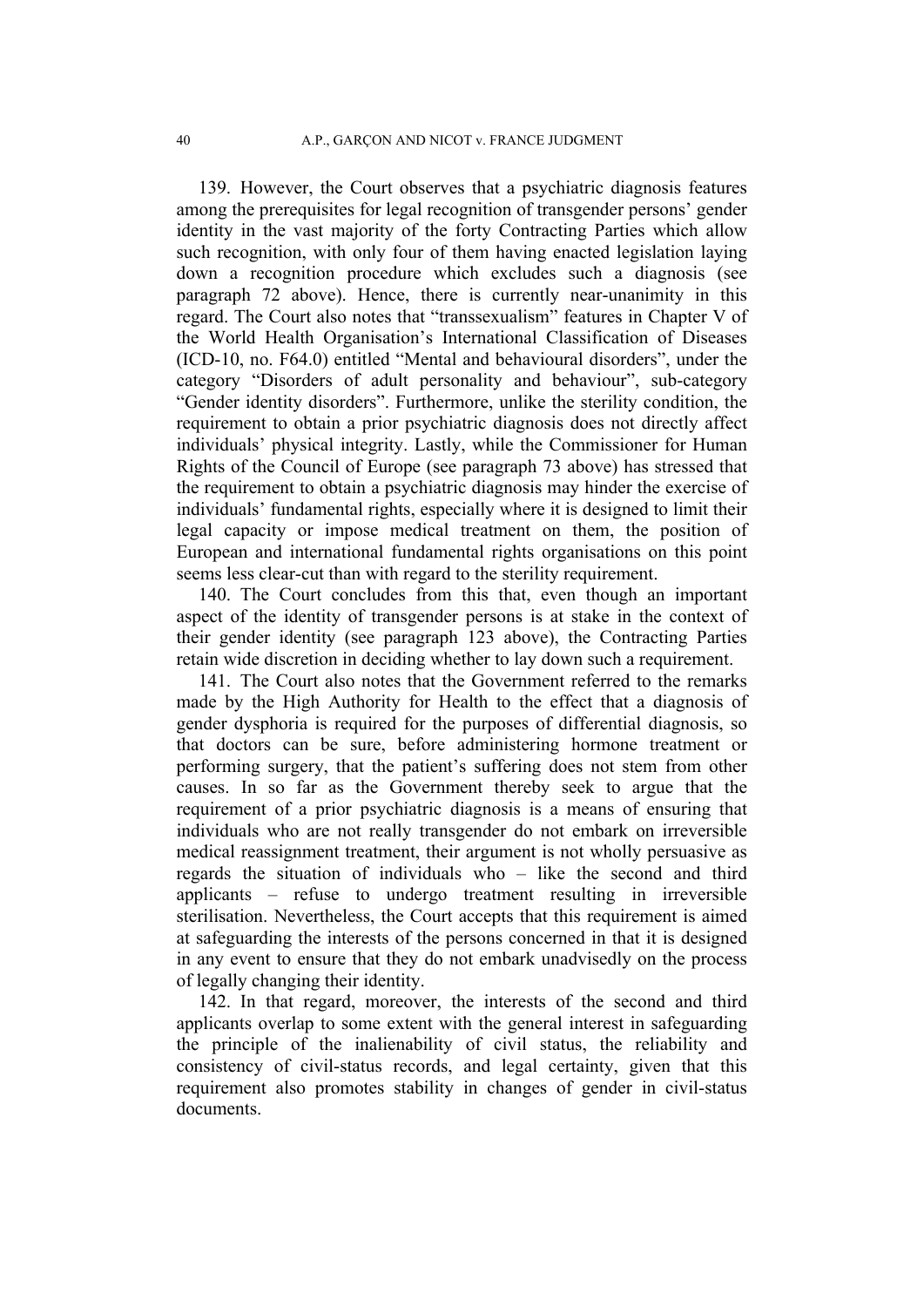143. Consequently, and especially in view of the wide margin of appreciation which they enjoyed, the Court considers that the French authorities, in refusing the second applicant's request to have the indication of gender on his birth certificate amended, on the grounds that he had not shown that he actually suffered from a gender identity disorder, struck a fair balance between the competing interests at stake.

144. In other words, the refusal of the second applicant's request on these grounds does not disclose a failure by France to comply with its positive obligation to secure his right to respect for his private life. There has therefore been no violation of Article 8 of the Convention on this account in respect of the second applicant.

*4. Obligation to undergo a medical examination (application no. 79885/12)*

### **(a) The parties' submissions**

### *(i) The applicant*

145. The first applicant, who argued that this complaint fell to be examined from the standpoint of negative obligations since the obligation to undergo a traumatic expert medical assessment constituted interference with his intimate sphere, submitted that the interference in question had not been in accordance with the law. He observed in that connection that no provision specifically required recourse to an expert medical assessment in order to establish the change in a transgender person's appearance, and the irreversible nature thereof, as part of the procedure for amending his or her civil-status records. This meant that, as noted by the Minister of Justice's circular referred to above, the case-law differed from one court to another regarding the use of this type of evidence, especially in the case of surgery performed abroad. As a result the persons concerned faced arbitrary treatment. Furthermore, the interference in question had not pursued any of the legitimate aims enumerated in the second paragraph of Article 8. With regard to the principle of the inalienability of civil status, the first applicant observed that this was not covered by any of those aims. He also inferred from the judgment in *B. v. France* (cited above, §§ 52 et seq.) that this principle by itself could not constitute a legitimate aim. As to the second aim relied on by the Government, it was not possible to argue that an expert assessment carried out after medical treatment resulting in an irreversible change in appearance and accompanied by sterilisation, not to say mutilation, was aimed at safeguarding the health of the person concerned.

146. As to the issue of proportionality, the first applicant reiterated that States enjoyed limited – or indeed minimal – room for manoeuvre where transgender persons' right to respect for their private life was in issue, especially where their physical integrity was at stake. He stressed the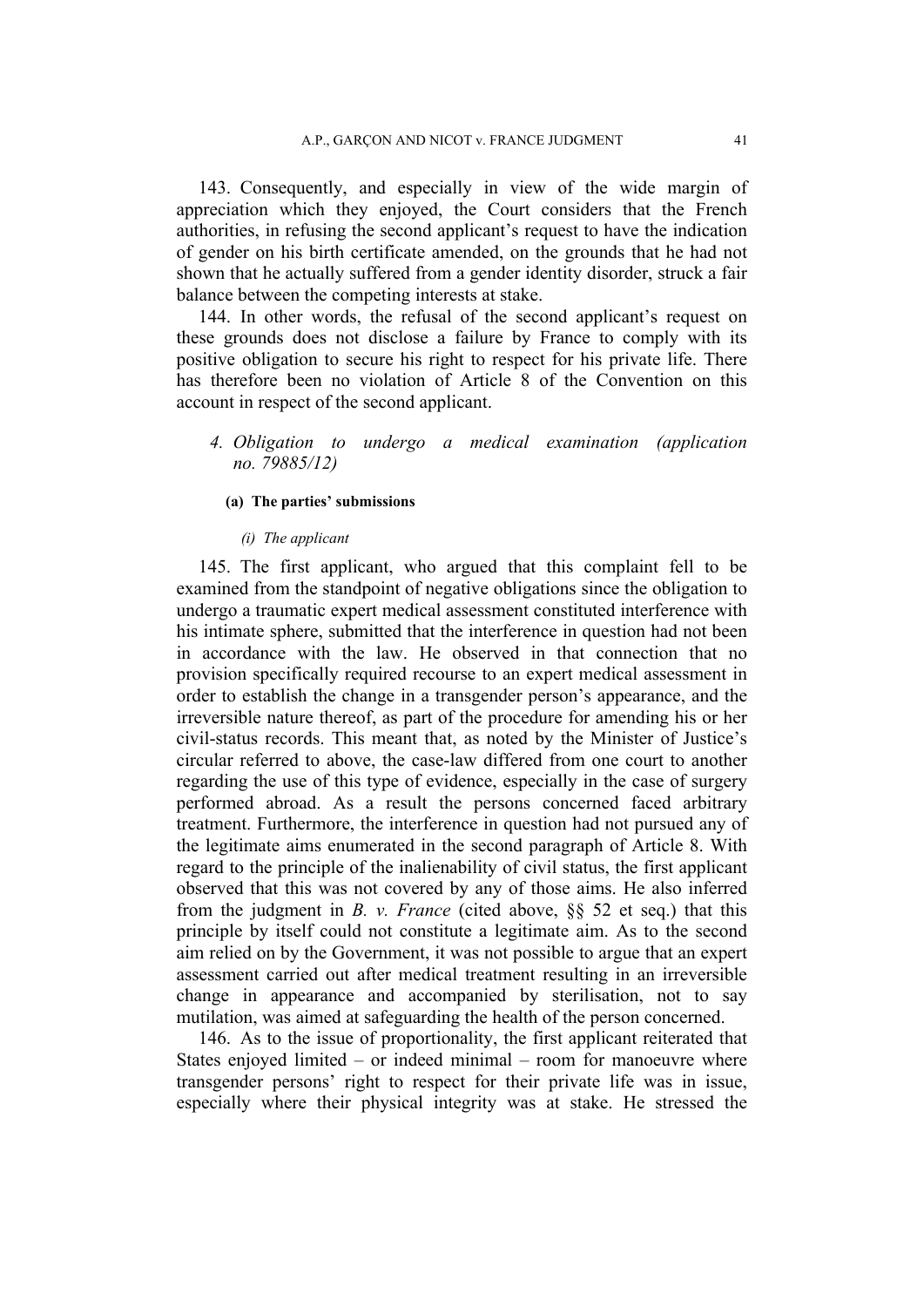particularly traumatic nature of expert medical assessments such as those that had been ordered in his case. The CNCDH had stated in its report referred to above that they were perceived as "intrusive and humiliating", and produced statements to that effect made by transgender persons who had been subjected to them. In his view, there were ways of ensuring that the persons concerned had undergone an irreversible change in appearance that interfered less with their freedoms, such as requiring them to furnish certificates issued by several doctors of their own choosing. The applicant also produced some comments from legal observers concerning the Court of Cassation judgment in his case, in which the authors expressed surprise at the courts' finding that the evidence submitted to them had been insufficient.

#### *(ii) The Government*

147. The Government submitted that the interference complained of had been in accordance with the law, as the judge could order an expert assessment under Articles 143 to 174, 232 to 248 and 263 to 284-1 of the Code of Civil Procedure. The case-law had softened since the 1992 Court of Cassation judgments cited above. An expert assessment was now ordered only where the medical documents produced by the applicant were deemed insufficient to establish that he or she actually had a gender identity disorder and that the change in physical appearance was irreversible. Furthermore, the interference had pursued a legitimate aim in terms of the need to preserve the reliability of civil-status records, the inalienability of civil status, and the protection of the health of the persons concerned (the Government referred in this regard to *Y.Y. v. Turkey*, cited above, § 79). On this last point they stated, without providing further details, that "the Court [had] accepted that the State [might] intervene in order to ascertain, in the interests of health protection, the irreversible nature of the surgery or treatment undergone by the applicant".

148. On the issue of proportionality the Government stressed that expert medical assessments were not ordered as a matter of course, but only to offset any shortcomings in the medical evidence furnished with a view to demonstrating the irreversible nature of the change in appearance. This was borne out by several recent decisions of the first-instance courts. In 2010, for example, an expert assessment had been ordered in only 17% of cases. The Government added that the circular issued by the Minister of Justice on 14 May 2010 specified that expert assessments should be requested only where the evidence provided raised serious doubts as to whether the person making the request was really transgender. Hence, in the instant case, the first-instance court had ordered the expert assessment in question on account of the unsatisfactory nature of the documents supplied by the applicant. Expert opinions that were non-mandatory in principle but to which the courts were required to have recourse, in the interests of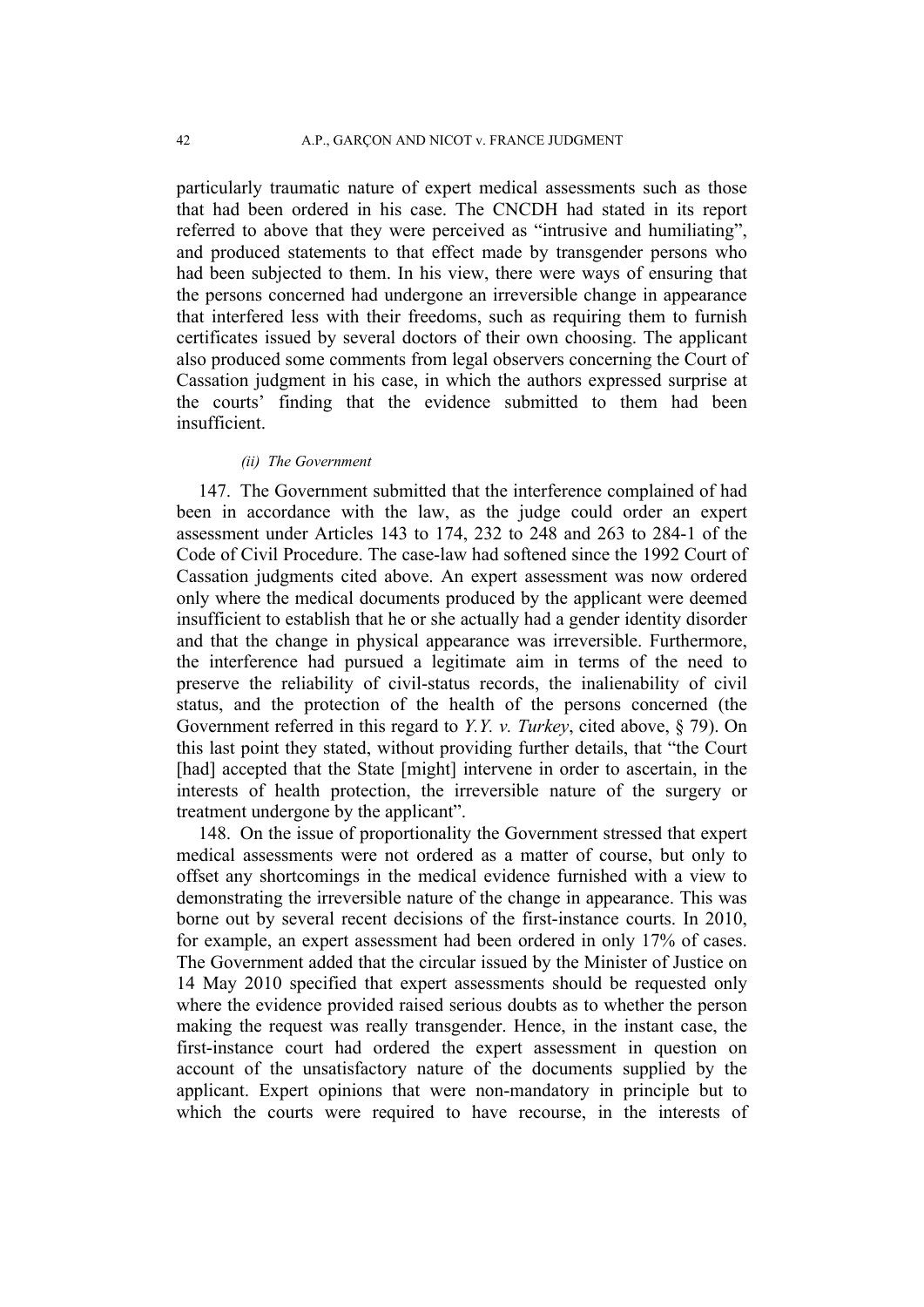applicants themselves, where they deemed the evidence produced to be insufficient, were a reasonable solution in view of the importance of the interests at stake.

### **(b) The Court's assessment**

149. The Court notes the first applicant's assertion that he was relying on Article 8 of the Convention taken in conjunction with Article 3. As master of the characterisation to be given in law to the facts of the case, it considers it appropriate to examine the first applicant's allegations from the standpoint of Article 8 alone.

150. That being said, the Court must take into consideration the fact that the first applicant, who opted to undergo gender reassignment surgery abroad, argued in the domestic courts that he had thereby fulfilled the conditions laid down by positive law in order to obtain a change in civil status. The expert assessment in question, which had been aimed at establishing whether that claim was accurate, had therefore been ordered by a judge as part of the taking of evidence, an area in which the Court allows the Contracting Parties very considerable room for manoeuvre, provided that they do not act in an arbitrary manner.

151. It is for the domestic courts to assess the probative value of the evidence submitted to them. In the present case the Paris *tribunal de grand instance*, in its judgment of 17 February 2009 (see paragraph 17 above), gave precise reasons as to why it deemed the evidence produced by the first applicant to be insufficient. It accordingly appointed experts specialising in three different but complementary fields and issued them with a detailed remit. There is nothing to suggest that this decision was taken in an arbitrary manner. As pointed out by the Government, the court was thus ruling on the basis of the power of exclusive jurisdiction conferred on it by French law, as the Code of Civil Procedure authorises the first-instance judge to order any investigative measure "in any event where the judge does not have sufficient information to determine the case" (Article 144); these measures include expert assessments (Articles 232 and 263 et seq.).

152. These considerations lead the Court to conclude that, although the expert medical assessment that was ordered entailed an intimate genital examination of the first applicant, the extent of the resulting interference with the exercise of his right to respect for his private life should be qualified to a significant degree.

153. The Court therefore considers that, in rejecting the first applicant's request to have the indication of gender on his birth certificate altered, on the grounds that he had refused in principle to cooperate with the medical expert assessment that it had ordered, the domestic court – which under Article 11 of the Code of Civil Procedure was entitled to draw any inferences from such a refusal – struck a fair balance between the competing interests at stake.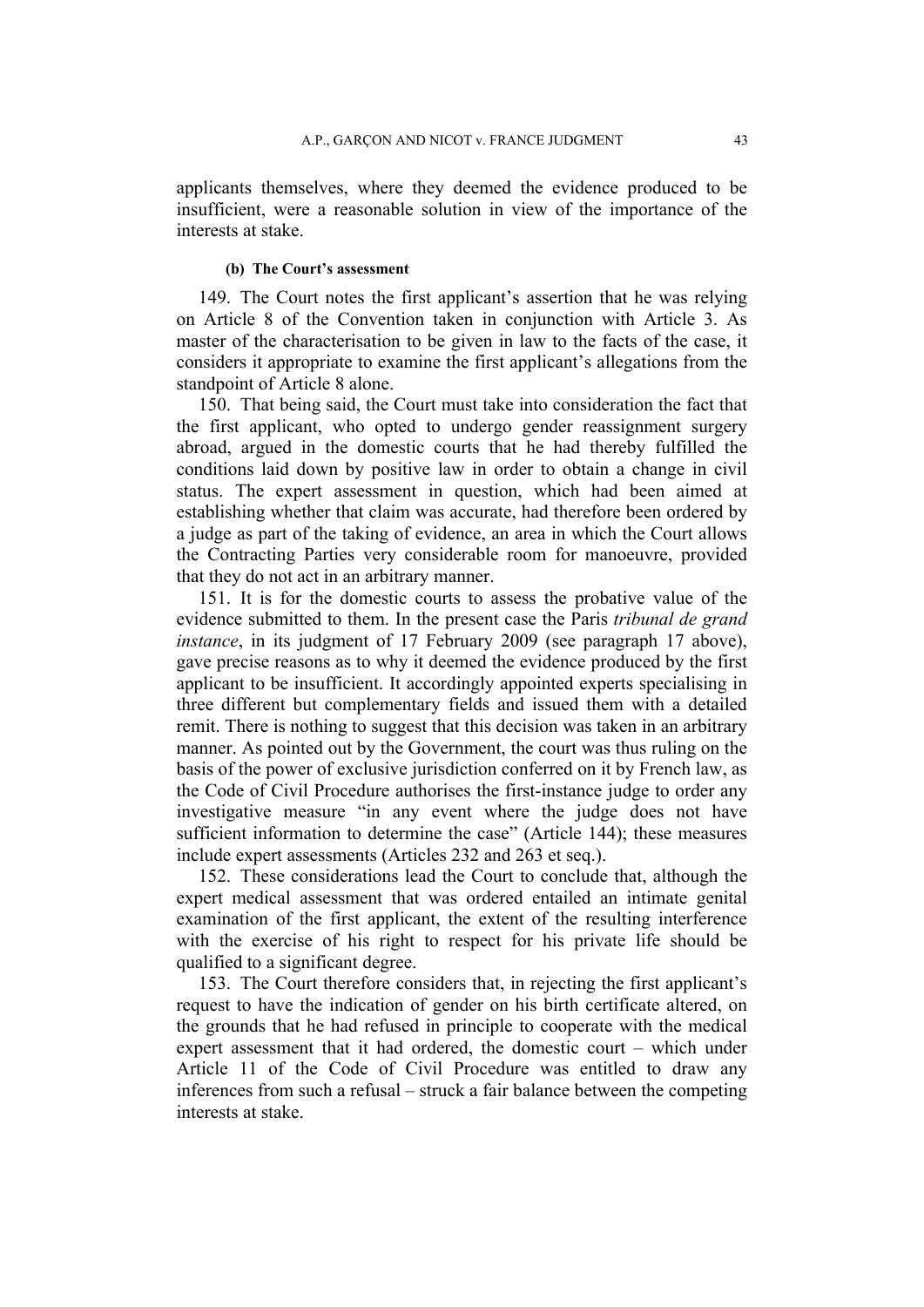154. In other words, this fact does not disclose a failure by France to comply with its positive obligation to secure the first applicant's right to respect for his private life. There has therefore been no violation of Article 8 of the Convention on this account in respect of the first applicant.

## FOR THESE REASONS, THE COURT

...

...

- 4. *Holds*, by six votes to one, that there has been a violation of Article 8 of the Convention in respect of the second and third applicants on account of the requirement to demonstrate an irreversible change in appearance (applications nos. 52471/13 and 52596/13);
- 5. *Holds*, unanimously, that there has been no violation of Article 8 of the Convention in respect of the second applicant on account of the requirement to demonstrate the existence of a gender identity disorder (application no.  $52471/13$ );
- 6. *Holds*, unanimously, that there has been no violation of Article 8 of the Convention in respect of the first applicant on account of the requirement to undergo a medical examination (application no. 79885/12);
- ...

Done in French, and notified in writing on 6 April 2017, pursuant to Rule 77 §§ 2 and 3 of the Rules of Court.

| Milan Blaško     | Angelika Nußberger |
|------------------|--------------------|
| Deputy Registrar | President          |

In accordance with Article 45 § 2 of the Convention and Rule 74 § 2 of the Rules of Court, the dissenting opinion of Judge Ranzoni is annexed to this judgment.

> A.N. M.B.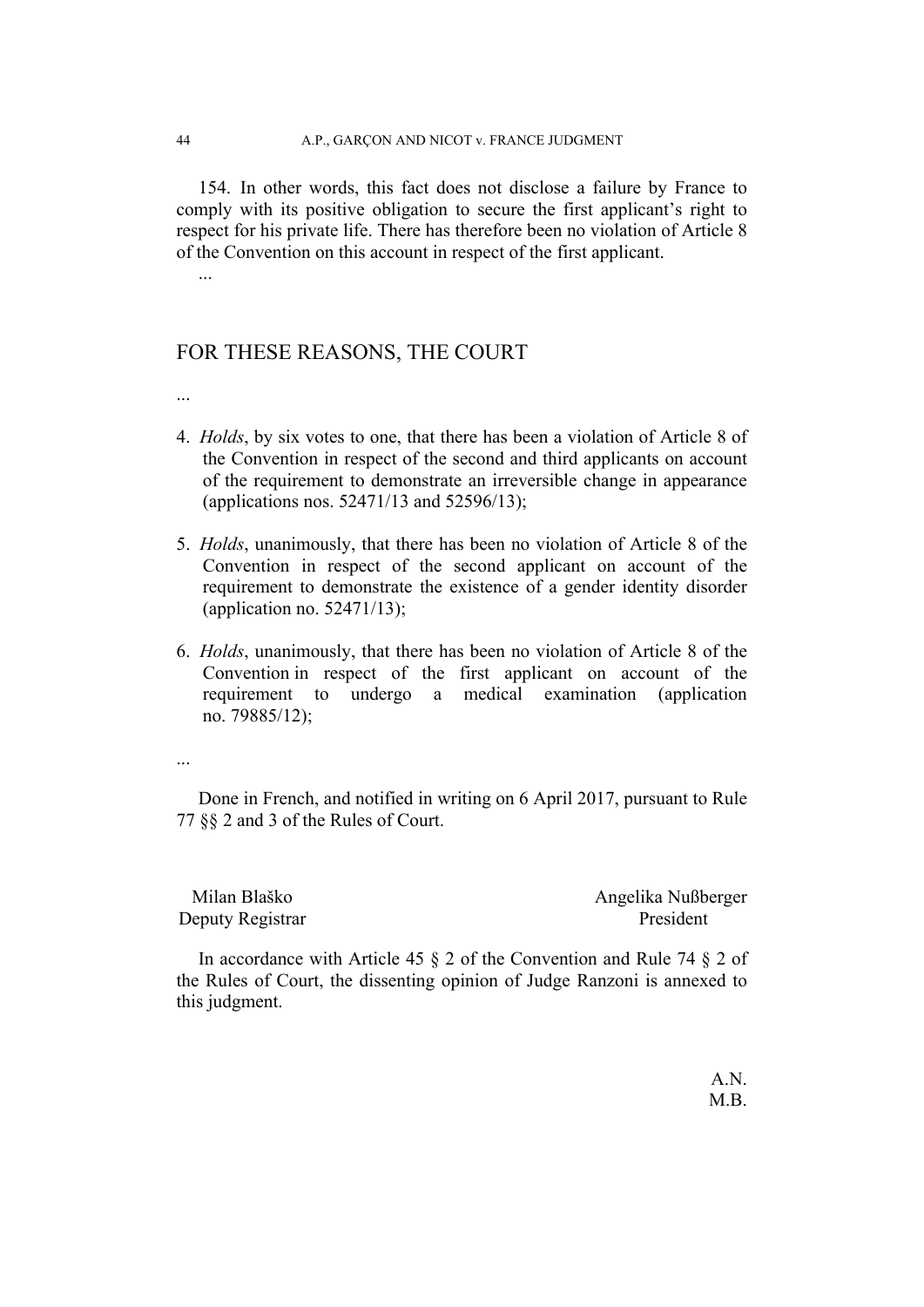## DISSENTING OPINION OF JUDGE RANZONI

## *(Translation)*

1. My disagreement with the majority of the Chamber concerns the finding of a violation of Article 8 of the Convention in respect of the second and third applicants (applications nos. 52471/13 and 52596/13) on account of the obligation to establish the irreversible nature of the change in appearance. Accordingly, I also voted against the finding that, as regards these two applications, there was no need to examine separately the complaint under Article 14 of the Convention read in conjunction with Article 8.

2. On 17 March 2009 the second applicant requested that his birth certificate be corrected in order to have the indication of his gender changed from "male" to "female" and to have his male forename replaced by a female forename. His request was refused, in particular because he had not demonstrated the irreversible nature of the gender reassignment process, which was a requirement under domestic law as in force at that time. In a judgment of 13 February 2013 the Court of Cassation dismissed his appeal on points of law, finding that this requirement was not discriminatory and did not infringe the principles laid down under Articles 8 and 14 of the Convention (see paragraphs 32 to 40 of the judgment).

3. On 13 June 2009 the third applicant lodged a request for correction of his birth certificate, similar to that of the second applicant. This request too was refused, on the grounds that the applicant had not demonstrated with certainty that he had undergone the medical and surgical treatment necessary in order to complete the process of gender reassignment. The Court of Cassation examined the third applicant's appeal at the same time as that of the second applicant and arrived at the same conclusion (see paragraphs 41-52 of the judgment).

4. In two judgments delivered on 7 June 2012 the Court of Cassation held that, in order to substantiate a request to have the indication of gender on a birth certificate corrected, the person concerned had to demonstrate, in view of the widely accepted position within the scientific community, that he or she actually suffered from the gender identity disorder in question and that the change in his or her appearance was irreversible (see paragraph 58 of the judgment). It is this second requirement which, in the view of the majority of the Chamber, constituted a failure on the part of the respondent State to comply with its positive obligation to secure the applicants' right to respect for their private lives (see paragraph 135 of the judgment).

5. I do not dispute the fact that at the material time French positive law made recognition of the gender identity of transgender persons conditional on sterilisation surgery or on treatment which, on account of its nature and intensity, entailed a very high probability of sterility (see paragraph 120 of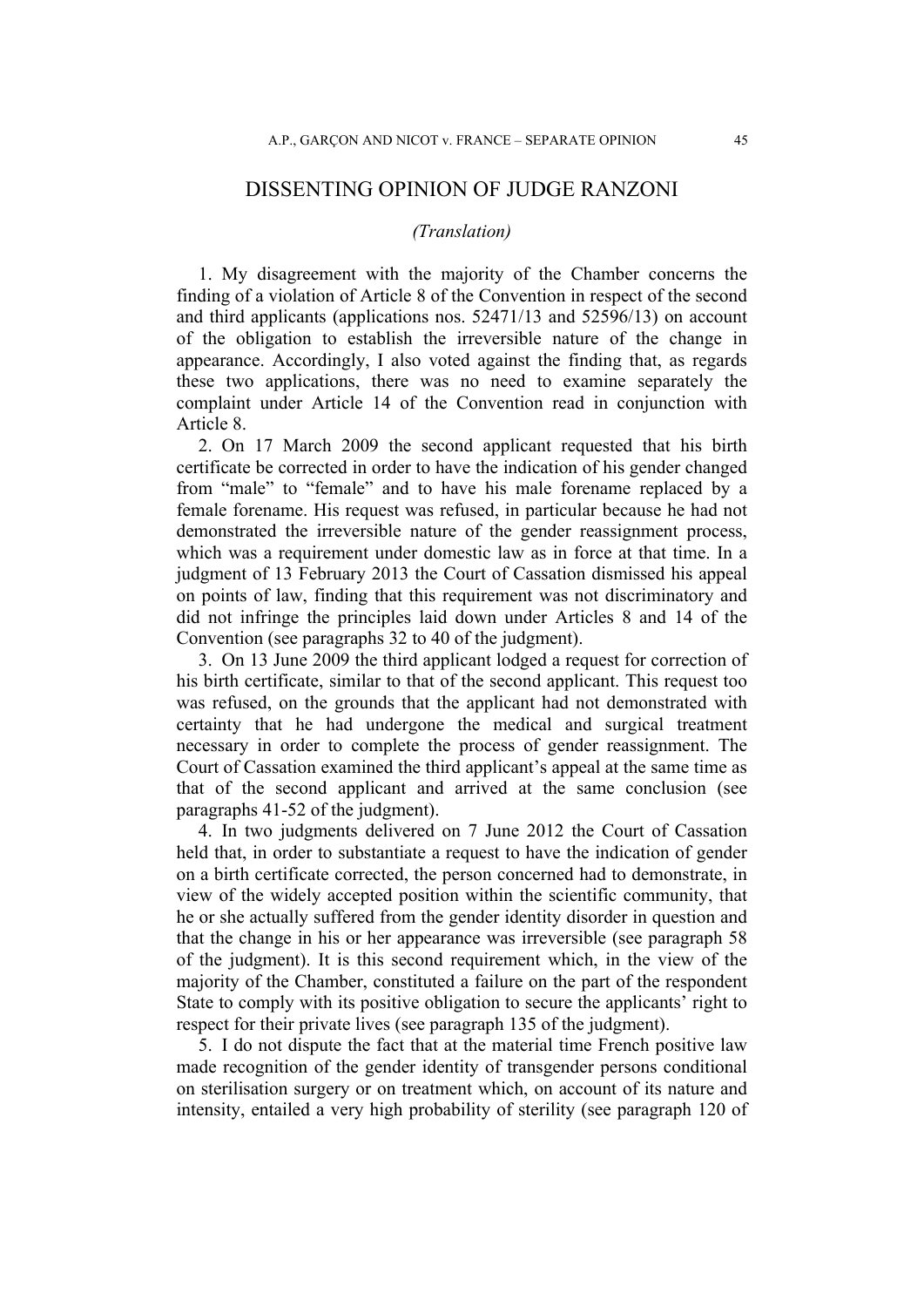the judgment). I can also subscribe without any hesitation to the majority's assessment that this case concerns an essential aspect of individuals' intimate identity, since the right to gender identity and personal development is a fundamental aspect of the right to respect for private life under Article 8 of the Convention (see, in particular, paragraph 123 of the judgment). Moreover, such medical treatments and operations go to the physical integrity of the individuals concerned. However, neither the second nor the third applicant relied on Article 3 of the Convention (see paragraph 128 of the judgment).

6. I can also accept that, in the search for a fair balance between the general interest and the interests of the applicants (see paragraphs 126 to 135 of the judgment), there are strong arguments in favour of finding that the obligation to undergo sterilisation surgery or treatment in order to have one's gender identity recognised disrupts this fair balance and amounts to a violation of Article 8 of the Convention. Nevertheless, there are also weighty arguments which tilt the balance in favour of the margin of appreciation of the respondent State, and thus in favour of finding that there has been no violation of Article 8.

7. In October 2016 the situation regarding the legal recognition of the gender identity of transgender persons in the Council of Europe member States was as follows (see paragraphs 70-71 of the judgment). In seven member States recognition was not possible; in twenty-two member States it was possible, but was subject to legal requirements including the disputed condition of sterilisation of the person concerned; and in "only" eighteen member States, sterilisation was no longer required by law for recognition of the gender identity of transgender persons.

8. Furthermore, this development is a recent one in those eighteen member States, a fact that emerges very clearly from the majority judgment. Of the countries concerned, eleven abolished sterilisation as a condition for legal recognition between February 2009 and October 2016 (see paragraph 71 of the judgment). This means that, for example, at the time of the first-instance judgments in the cases of the second and third applicants, on 9 February and 13 March 2009 respectively (see paragraphs 37 and 48 of the judgment), only eight member States did not require sterilisation. By the time of the Court of Cassation judgments of 13 February 2013 (see paragraphs 40 and 52 of the judgment), legal recognition of the identity of transgender persons was possible, without sterilisation being a legal requirement, in only eleven member States.

9. As the Chamber reiterates (see paragraph 121 of the judgment), in implementing their positive obligations under Article 8 of the Convention the member States enjoy a certain margin of appreciation. A number of factors must be taken into account when determining the breadth of that margin. Where a particularly important facet of an individual's existence or identity is at stake, the margin allowed to the State will be restricted. Where,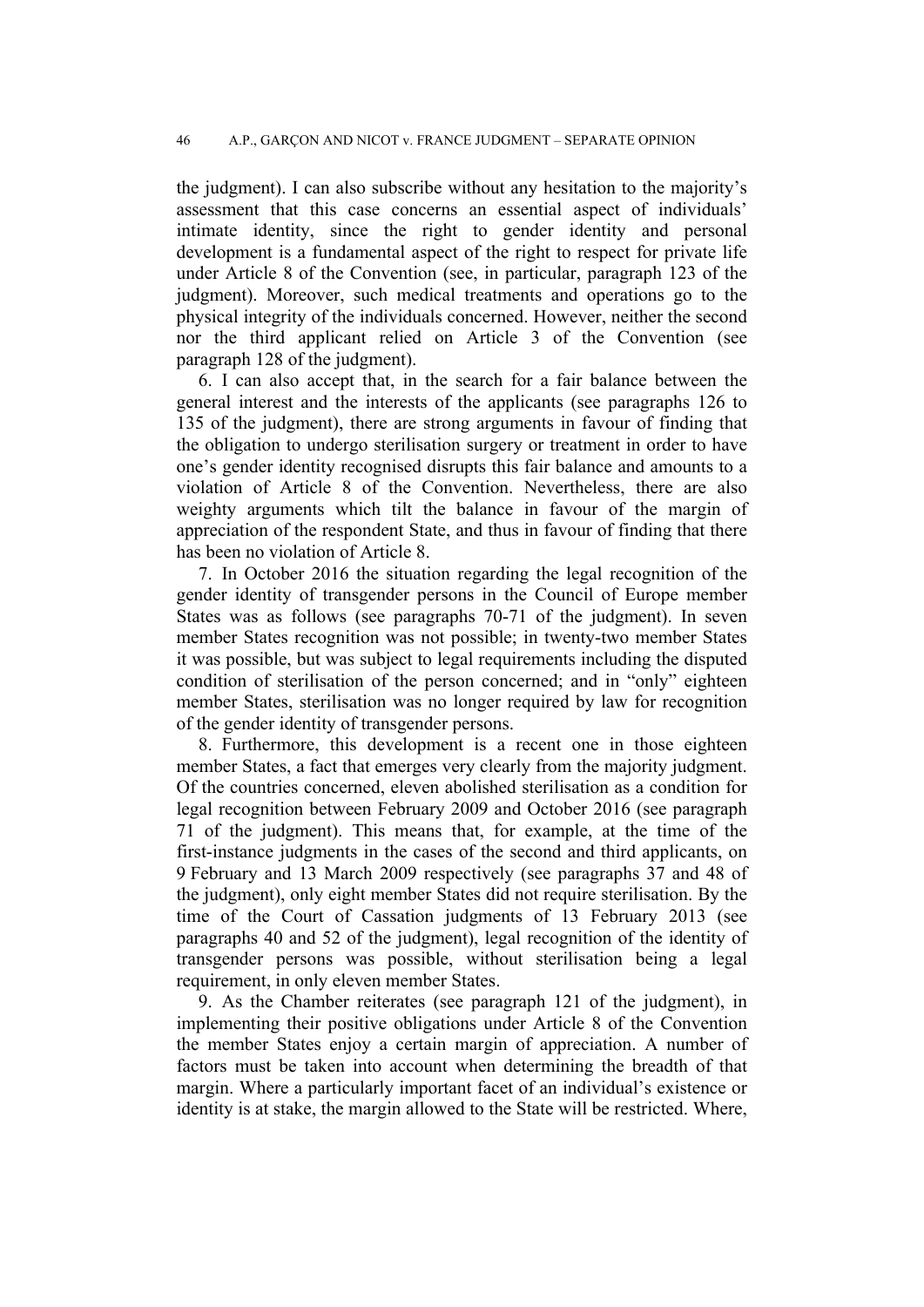however, there is no consensus within the member States of the Council of Europe, either as to the relative importance of the interest at stake or as to the best means of protecting it, particularly where the case raises sensitive moral or ethical issues, the margin will be wider. There will also usually be a wide margin if the State is required to strike a balance between competing private and public interests (see *Hämäläinen v. Finland* [GC], no. 37359/09, § 67, ECHR 2014, with further references).

10. In the present case, at the time of the impugned judgments, which were delivered by the Court of Cassation on 13 February 2013, no consensus existed among the member States on the issue of requiring sterilisation as a prior condition for the legal recognition of transgender identity. Only eleven of the forty-seven member States did not require such a condition. At present – more specifically in October 2016 – such recognition is possible, without sterilisation being required by law, in only eighteen of the forty-seven member States. This is by no means a majority of the member States, still less does it represent a European consensus, which is still a long way off.

11. In the absence of consensus and in view of the fact that the present case undoubtedly raises sensitive moral and ethical issues, the margin of appreciation to be left to the respondent State remains wide (see *Hämälainen*, cited above, § 75, and *X, Y and Z v. the United Kingdom*, 22 April 1997, § 44, *Reports of Judgments and Decisions* 1997-II). However, this margin vanishes in the analysis conducted by the majority in paragraphs 121 to 135 of the judgment. How can this be? Of course, the finding that an essential aspect of individuals' intimate identity is at stake may reduce the margin of appreciation (see paragraph 123 of the judgment), but not completely. What other factors prompted the majority to disregard entirely the margin of appreciation and also the fact that, to date, only a minority of the member States have abolished the sterility requirement?

12. In this regard the judgment highlights the existence of a "trend" towards the abolition of this requirement (see paragraph 124). I acknowledge that there exists a certain trend in Europe, but it is, as demonstrated above, only recent. Is this sufficient justification for narrowing considerably the margin of appreciation, which is in principle a wide one? I doubt it. Societies are moving only gradually towards abolishing sterilisation as a prerequisite for legal recognition of the gender identity of transgender persons.

13. I am conscious of the fact that the Court observed in *Y.Y. v. Turkey* (no. 14793/08, § 108, ECHR 2015), referring to the judgment in *Christine Goodwin v. the United Kingdom* ([GC], no. 28957/95, § 85, ECHR 2002-VI), "that it attache[d] less importance to the lack of evidence of a common European approach to the resolution of the legal and practical problems posed than to the existence of clear and uncontested evidence of a continuing international trend in favour not only of increased social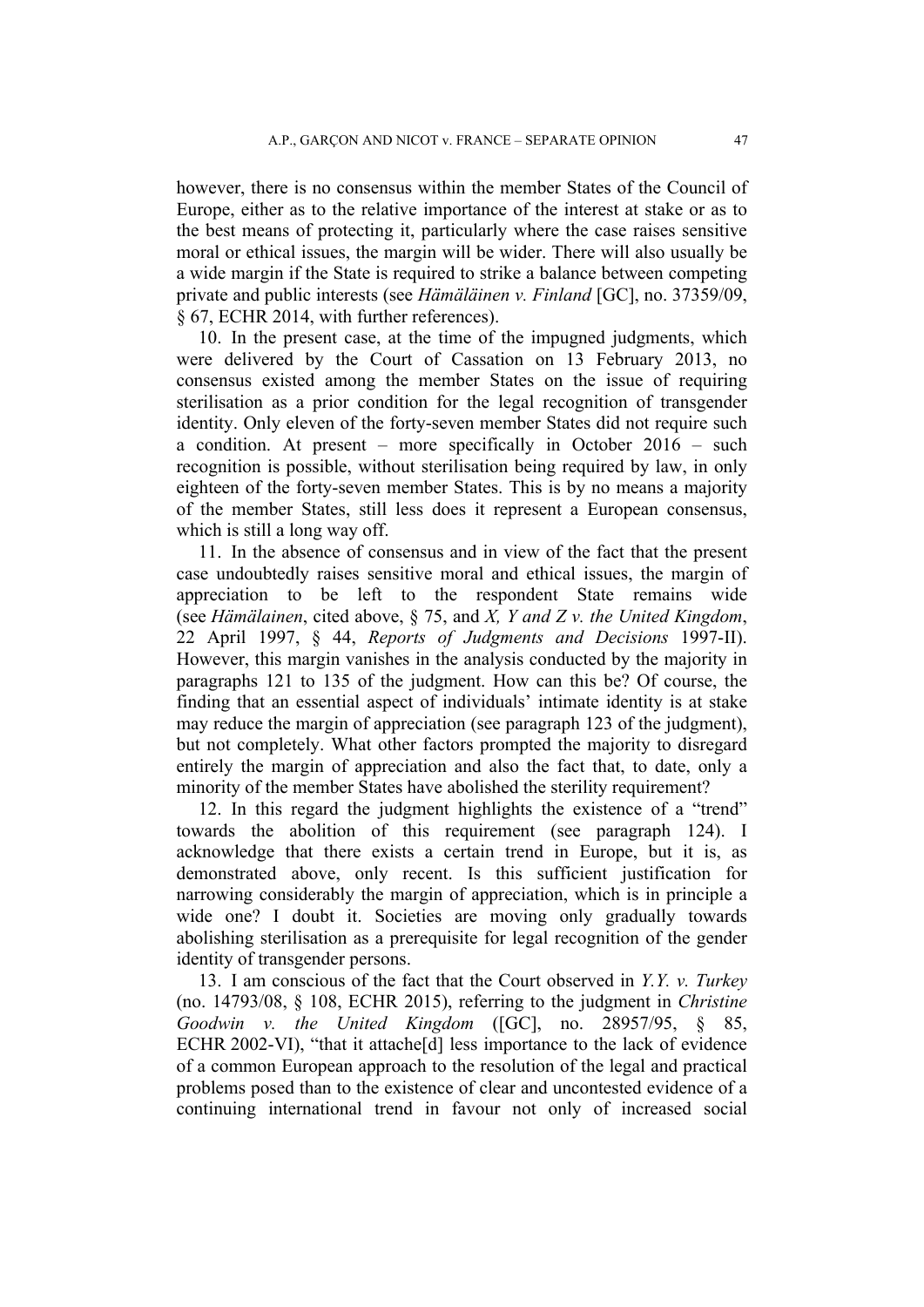acceptance of transgender persons but of legal recognition of the new gender identity of post-operative transgender persons". However, these two cases concerned other issues, namely legal recognition of a process of gender reassignment that had already been completed (*Christine Goodwin*), and the possibility for a transgender person to undergo gender reassignment without being subject to a requirement to be unable to procreate (*Y.Y. v. Turkey*). It must be pointed out that the Court noted in *Christine Goodwin* that it was for the Contracting State to determine, *inter alia*, the conditions under which a person claiming legal recognition as a transsexual established that gender reassignment had been properly effected (see *Christine Goodwin*, cited above, § 103). Furthermore, in *Y.Y. v. Turkey*, the comparative survey of the legislation of thirty-two member States carried out by the Court had shown that the option for transgender persons to undergo gender reassignment treatment already existed in twenty-four of the thirty-two member States, in other words in the majority of the countries surveyed. It appears that none of these States made treatment conditional on an inability to procreate (see *Y.Y. v. Turkey*, cited above, §§ 35-39). In other words, this was more than a mere trend: a clear majority of the States did not impose conditions similar to those laid down by the respondent State in that case.

14. There is also a need to examine and determine the question whether there are substantial and valid grounds capable of justifying the requirement to be unable to procreate and the retention of the corresponding systems in the majority of the member States (a question asked, for instance, by Judge Lemmens in his separate opinion annexed to the judgment in *Y.Y. v. Turkey*, cited above). In the present case, unfortunately, the Court did not answer this question, but simply stated that the trend referred to above was "driven by developments in the understanding of transgenderism" (see paragraph 124 of the judgment). This strikes me as a somewhat bold assumption, which is not backed up by any references in the judgment. In view of the facts as established in this case, the Court is unaware of the precise reasons for these developments, just as it is unaware of the reasons that have prompted most of the member States to retain to date this prior condition for legal recognition of the gender identity of transgender persons.

15. As regards the margin of appreciation, the majority note that "numerous European and international institutional actors in the human rights field have adopted a very clear position in favour of abolishing the sterility requirement" (see paragraph 125 of the judgment). To my mind, this argument is insufficient to justify the application of a very narrow margin of appreciation or the finding that there is a clear European trend. It is true that the Commissioner for Human Rights of the Council of Europe adopted a stance in 2009 against making legal recognition of transgender identity subject to irreversible sterilisation surgery (see paragraph 73 of the judgment), and that the Parliamentary Assembly noted in a 2013 Resolution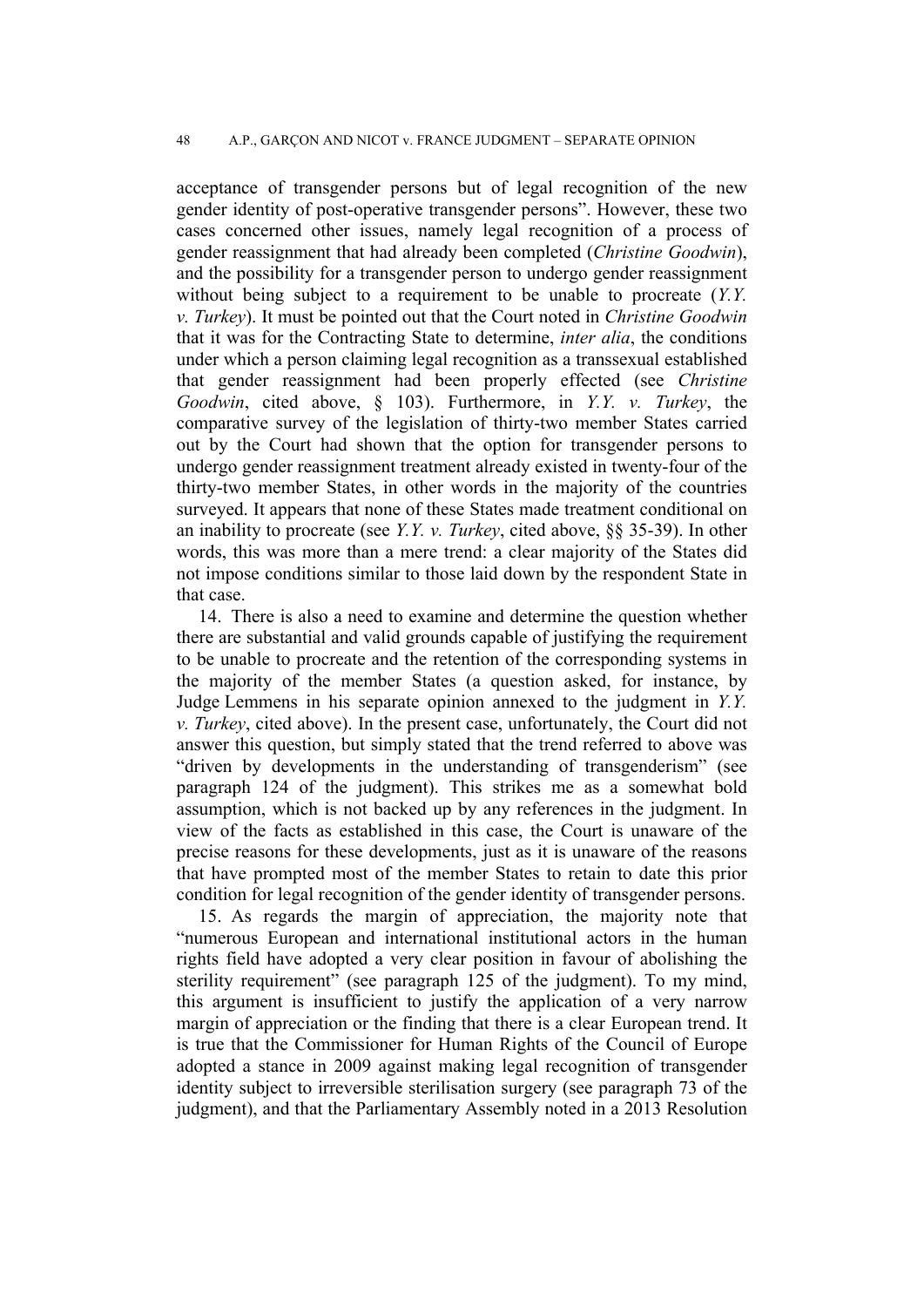that "[n]either forced nor coerced sterilisations or castrations can be legitimated in any way in the 21st century" (see paragraph 76 of the judgment). However, I note, while acknowledging the great importance of the institutions and organisations listed in paragraph 125 of the judgment, that they are for the most part involved in the "promotion" of human rights. The majority's assessment is not based on European or international human rights "protection" institutions, or on binding international conventions or settled case-law within the member States.

16. While it is true that an essential aspect of individuals' intimate identity is in issue, it is arguable, in the absence of consensus at European level, that the member States' margin of appreciation remains wide, especially since a highly sensitive issue is at stake. For that reason it could also be argued that a Contracting State – in this instance, France – should not be criticised in 2017 for having given priority between 2009 and 2013 to the requirement to demonstrate the irreversible nature of the change in appearance. In a context where standards were evolving, but where the trend was even less clear than it is today, the respondent State took the view that this arrangement was the most fitting at the time, a position still taken by the majority of member States. Had it adopted this point of view, the Court could have found that the respondent State, during the period when the decisions were given, had not overstepped its margin of appreciation or, accordingly, breached Article 8 of the Convention. It could nevertheless have called on the (other) member States to continue to monitor the issue giving rise to the present case and to pursue their efforts in the direction of the trend that had been demonstrated.

17. By contrast, the finding of a violation of Article 8 of the Convention in the present case actually has the effect of requiring twenty-two member States, in order to avoid future violations of this provision, to amend their legislation and abolish the sterilisation requirement as a condition for legal recognition of transgender identity, to say nothing of the seven member States in which legal recognition of such identity is currently not possible.

18. In cases of this type the Court has been cautious where there is no European consensus, and has advanced by means of little steps. The case-law on transgender issues is proof of that.

For instance, in the case of *Rees v. the United Kingdom* (17 October 1986, Series A no. 106), the law in the United Kingdom did not grant transsexuals a legal status corresponding to their actual situation. The Court held that there had been no violation of Article 8, finding that "there is at present little common ground between the Contracting States in this area and that, generally speaking, the law appears to be in a transitional stage". Consequently, it considered that "this is an area in which the Contracting Parties enjoy a wide margin of appreciation" (§ 37). It specified that "[t]he need for appropriate legal measures should ... be kept under review having regard particularly to scientific and societal developments" (§ 47).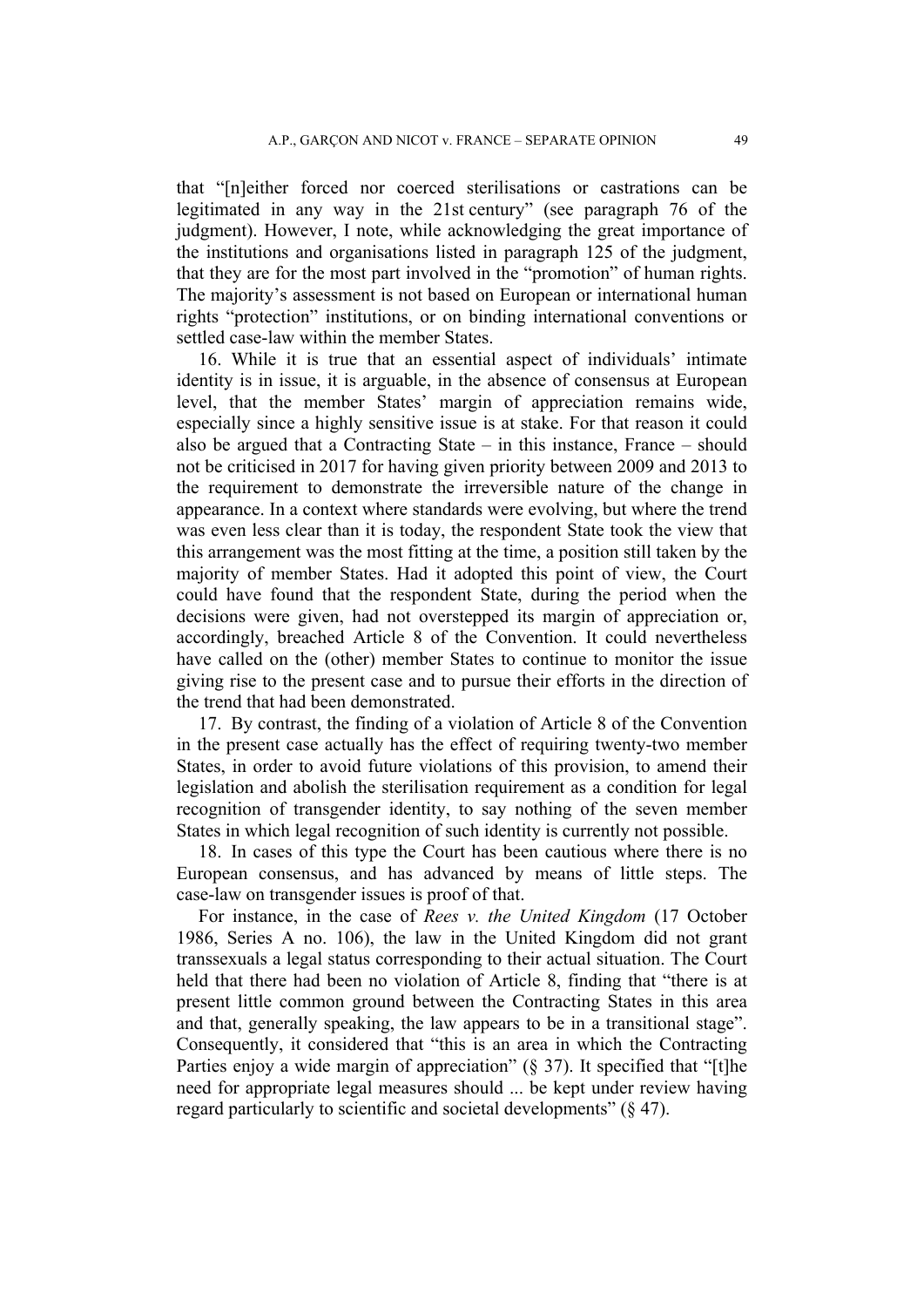In *Cossey v. the United Kingdom* (27 September 1990, Series A no. 184), the Court reached a similar conclusion, and also noted that an annotation to the entry in the register of births would not be an appropriate solution.

In the case of *B. v. France* (25 March 1992, Series A no. 232-C), the Court found a violation of Article 8 for the first time in a case concerning the recognition of transsexual persons, taking into consideration the factors that distinguished that case from the cases of *Rees* and *Cossey*.

In *X, Y and Z v. the United Kingdom* (cited above) and *Sheffield and Horsham v. the United Kingdom* (30 July 1998, *Reports* 1998-V), the Court did not depart from its judgments in *Rees* and *Cossey*. It did not consider it necessary to "conclude that on the basis of scientific and legal developments alone the respondent State can no longer rely on a margin of appreciation to defend its continuing refusal to recognise in law a transsexual's post-operative gender", finding that "it continues to be the case that transsexualism raises complex scientific, legal, moral and social issues, in respect of which there is no generally shared approach among the Contracting States" (*Sheffield and Horsham*, § 58).

In its judgment in *Christine Goodwin* (cited above) the Grand Chamber of the Court found, sixteen years after the *Rees* judgment, that there had been a violation of Article 8 in view of an international trend in favour of increased social acceptance of transsexuals and of legal recognition of the new sexual identity of post-operative transsexuals, "[s]ince there are no significant factors of public interest to weigh against the interest of this individual applicant in obtaining legal recognition of her gender re-assignment" (§ 93). Nevertheless, the Court reaffirmed that it was for the Contracting State to determine, *inter alia*, the conditions of that recognition (see paragraph 13 above).

After *Christine Goodwin*, the Court delivered several judgments in Article 8 cases which also dealt with the legal recognition of the gender identity of transgender persons who had undergone reassignment surgery, and with other consequences arising for these persons from their situation (see, for example, *Van Kück v. Germany*, no. 35968/97, ECHR 2003-VII (violation); *Grant v. the United Kingdom*, no. 32570/03, ECHR 2006-VII (violation); *L. v. Lithuania*, no. 27527/03, ECHR 2007-IV (no violation); *Schlumpf v. Switzerland*, no. 29002/06, 8 January 2009 (violation); *P.V. v. Spain*, no. 35159/09, 30 November 2010 (no violation); *P. v. Portugal* (dec.), no. 56027/09, ECHR 2011 (struck out of the list); *Cassar v. Malta*, no. 36982/11, 9 July 2013 (struck out of the list); and *Hämäläinen*, cited above (no violation).

The case of *Y.Y. v. Turkey* (cited above) concerned the authorities' refusal to allow a transgender person to undergo gender reassignment on the grounds that the person concerned was not permanently unable to procreate. This was the first time, to my knowledge, that the Court had ruled on this requirement, albeit in a different context to the present case. It found a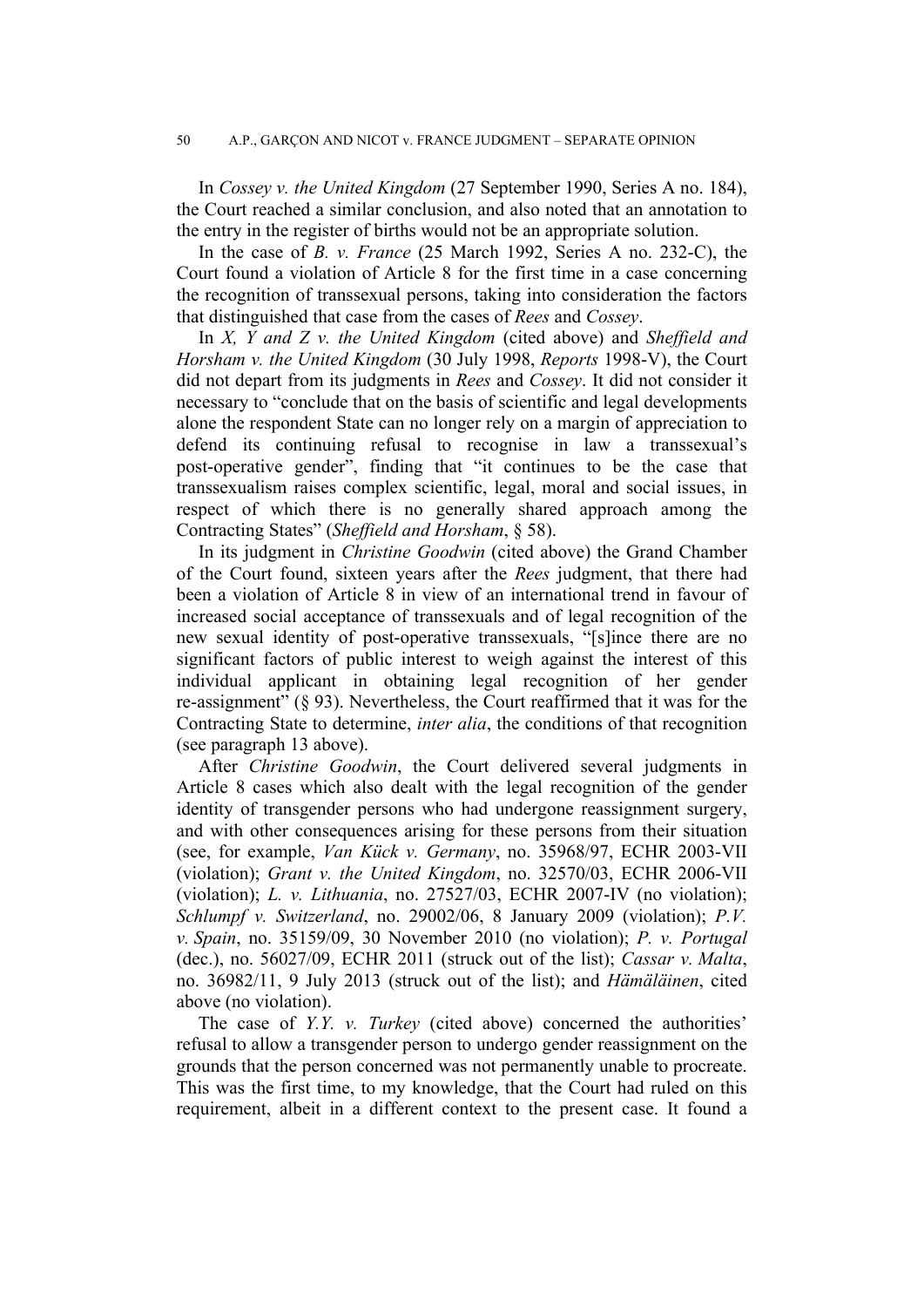violation of Article 8, but taking into consideration the fact that a clear majority of the member States did not impose similar conditions to those laid down by the respondent State (see paragraph 13 above).

19. Between the *Rees* judgment in 1986 and the case of *Y.Y.* in 2015, the Court constantly elaborated upon its case-law in this field, but did so cautiously, "little by little", or, to put it another way, "step by step". However, with the present judgment the Court has not taken a mere step but a whole leap, and, what is more, on a highly sensitive subject, a new aspect of transsexualism – or, more accurately, transgenderism – in the absence of consensus among the member States on this specific aspect, and in awareness of the breadth of the margin of appreciation resulting from all these factors.

20. I confess that I found it difficult to make a decision in this very difficult and sensitive case. As I already stated in paragraph 6 above, there are weighty arguments to support the conclusion that the obligation to undergo sterilisation surgery or treatment in order to have one's gender identity recognised disrupts the fair balance to be struck between the general interest and the interests of the applicants, and therefore amounts to a violation of Article 8 of the Convention. However, the majority also accepted, quite rightly, "that safeguarding the principle of the inalienability of civil status, ensuring the reliability and consistency of civil-status records and, more generally, ensuring legal certainty, are in the general interest". They nevertheless considered that the balance was tipped in favour of the interests of the persons concerned (see paragraph 132 of the judgment). Admittedly, such an assessment is not without some foundation.

21. On the other hand, there is far from being a European consensus on this requirement, and the minority of member States which had abolished it was even smaller at the time. These considerations made me hesitate. My hesitation grew in view of the arguments advanced by the majority concerning the member States' margin of appreciation and the European and international "trends", arguments which, to my mind, are not wholly persuasive. Nor do I consider it appropriate to refer to Article 3 of the Convention in order to strengthen the argument (see paragraphs 127 and 131 of the judgment), since the second and third applicants had not relied on that provision.

22. Furthermore, the observation made in paragraph 134 of the judgment concerning the fact that the French legislature, on 12 October 2016, expressly excluded sterilisation from the conditions to be met by transgender persons in order to obtain recognition of their identity, strikes me as a problematic argument, as the principles established in our judgment will apply not only to the respondent State but also to the other member **States**.

23. I wonder what the Chamber would have concluded if, instead of amending the legislation a few months before our judgment, the French